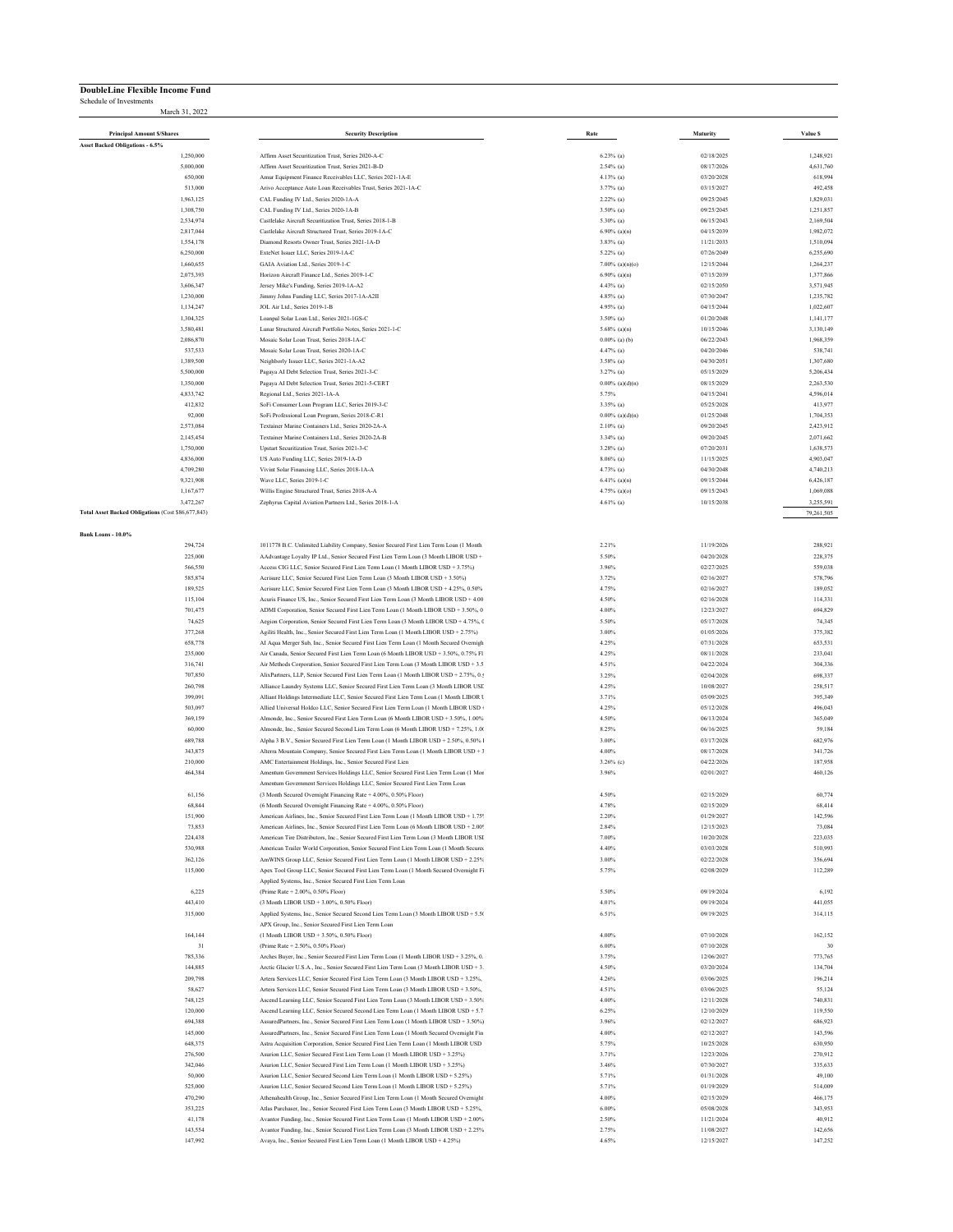| 149,057 | Aveanna Healthcare LLC, Senior Secured First Lien                                          | 4.25% (c)    | 07/15/2028 | 145,386 |
|---------|--------------------------------------------------------------------------------------------|--------------|------------|---------|
|         |                                                                                            |              |            |         |
| 638,388 | Aveanna Healthcare LLC, Senior Secured First Lien Term Loan (3 Month LIBOR USD + 3.7       | 4.25%        | 07/17/2028 | 622,667 |
| 430,000 | Aveanna Healthcare LLC, Senior Secured Second Lien Term Loan (1 Month LIBOR USD +          | 7.50%        | 12/10/2029 | 411,725 |
| 697,168 | Azalea TopCo, Inc., Senior Secured First Lien Term Loan (3 Month LIBOR USD + 3.50%)        | 3.80%        | 07/24/2026 | 689,433 |
|         |                                                                                            | 3.75%        |            |         |
| 822,938 | Bally's Corporation, Senior Secured First Lien Term Loan (1 Month LIBOR USD + 3.25%, 0     |              | 10/02/2028 | 819,531 |
| 86,538  | Bausch Health Companies, Inc., Senior Secured First Lien Term Loan (1 Month LIBOR USD      | 3.46%        | 06/02/2025 | 85,997  |
| 199,483 | BCP Renaissance Parent L.L.C., Senior Secured First Lien Term Loan (1 Month Secured Ove    | 4.50%        | 10/30/2026 | 197,155 |
| 339,972 | Blackhawk Network Holdings, Inc., Senior Secured First Lien Term Loan (1 Month LIBOR 1     | 3.46%        | 06/16/2025 | 334,278 |
| 761,175 | Blackstone CQP Holdco LP, Senior Secured First Lien Term Loan (3 Month LIBOR USD + 3       | 4.76%        | 06/05/2028 | 758,499 |
|         |                                                                                            |              |            |         |
| 290,813 | Boxer Parent Company, Inc., Senior Secured First Lien Term Loan (3 Month LIBOR USD +       | 4.76%        | 10/02/2025 | 289,481 |
|         | Brand Industrial Services, Inc., Senior Secured First Lien Term Loan                       |              |            |         |
| 1,564   | (3 Month LIBOR USD + 4.25%, 1.00% Floor)                                                   | 5.26%        | 06/21/2024 | 1,498   |
| 197,095 | (3 Month LIBOR USD + 4.25%, 1.00% Floor)                                                   | 5.25%        | 06/21/2024 | 188,759 |
|         |                                                                                            |              |            |         |
| 247,635 | Bright Bidco B.V., Senior Secured First Lien Term Loan (6 Month LIBOR USD + 3.50%, 1.0     | 4.77%        | 06/28/2024 | 149,936 |
| 697,932 | Brookfield WEC Holdings, Inc., Senior Secured First Lien Term Loan (1 Month LIBOR USE      | 3.25%        | 08/01/2025 | 686,703 |
| 650,567 | Brown Group Holding LLC, Senior Secured First Lien Term Loan (3 Month LIBOR USD + 2        | 3.51%        | 06/07/2028 | 643,112 |
| 128,375 | Cablevision Lightpath LLC, Senior Secured First Lien Term Loan (1 Month LIBOR USD + 3      | 3.75%        | 11/30/2027 | 127,075 |
|         |                                                                                            |              |            |         |
| 773,064 | Caesars Resort Collection LLC, Senior Secured First Lien Term Loan (1 Month LIBOR USD      | 3.71%        | 07/21/2025 | 771,518 |
| 48,750  | Calpine Corporation, Senior Secured First Lien Term Loan (1 Month LIBOR USD + 2.00%)       | 2.21%        | 08/12/2026 | 48,149  |
| 335,938 | Camelot U.S. Acquisition 1 Company, Senior Secured First Lien Term Loan (1 Month LIBOI     | 3.46%        | 10/30/2026 | 332,929 |
| 74,063  | Camelot U.S. Acquisition 1 Company, Senior Secured First Lien Term Loan (1 Month LIBOI     | 4.00%        | 10/30/2026 | 73,538  |
|         |                                                                                            |              |            |         |
| 83.513  | Carnival Corporation, Senior Secured First Lien Term Loan (6 Month LIBOR USD + 3.00%,      | 3.75%        | 06/30/2025 | 81,487  |
| 593,513 | Carnival Corporation, Senior Secured First Lien Term Loan (6 Month LIBOR USD + 3.25%,      | 4.00%        | 10/18/2028 | 581,642 |
| 647,911 | Castle US Holding Corporation, Senior Secured First Lien Term Loan (1 Month LIBOR USD      | 4.21%        | 01/29/2027 | 627,867 |
| 520,000 | Castlelake Aviation LLC, Senior Secured First Lien Term Loan (3 Month LIBOR USD + 2.7      | 3.58%        | 10/22/2026 | 507,328 |
|         |                                                                                            |              |            |         |
| 631,800 | Cengage Learning, Inc., Senior Secured First Lien Term Loan (6 Month LIBOR USD + 4.759     | 5.75%        | 07/14/2026 | 627,539 |
| 369,758 | Change Healthcare Holdings, Inc., Senior Secured First Lien Term Loan (1 Month LIBOR U!    | 3.50%        | 03/01/2024 | 368,233 |
| 259,335 | Charter Communications Operating LLC, Senior Secured First Lien Term Loan (1 Month LIF     | 1.96%        | 02/01/2027 | 257,517 |
| 198,000 | Charter Next Generation, Inc., Senior Secured First Lien Term Loan (1 Month LIBOR USD +    | 4.50%        | 12/01/2027 | 197,164 |
|         |                                                                                            |              |            |         |
| 358,200 | CHG Healthcare Services, Inc., Senior Secured First Lien Term Loan (3 Month LIBOR USD      | 4.51%        | 09/29/2028 | 355,514 |
| 435,000 | CHG PPC Parent LLC, Senior Secured First Lien Term Loan (1 Month LIBOR USD + 3.00%         | 3.50%        | 12/08/2028 | 425,756 |
| 279,300 | Cincinnati Bell, Inc., Senior Secured First Lien Term Loan (3 Month Secured Overnight Fina | 4.05%        | 11/22/2028 | 276,595 |
| 753,360 | Clarios Global LP, Senior Secured First Lien Term Loan (1 Month LIBOR USD + 3.25%)         | 3.71%        | 04/30/2026 | 745,073 |
|         |                                                                                            |              |            |         |
| 115,737 | Clear Channel Outdoor Holdings, Inc., Senior Secured First Lien Term Loan (1 Month LIBO)   | 3.80%        | 08/21/2026 | 113,966 |
| 288,133 | ClubCorp Holdings, Inc., Senior Secured First Lien Term Loan (3 Month LIBOR USD + 2.75     | 3.76%        | 09/18/2024 | 274,412 |
| 440,000 | Clydesdale Acquisition Holdings, Inc., Senior Secured First Lien                           | $0.05\%$ (c) | 03/30/2029 | 433,400 |
| 349,897 | CMG Media Corporation, Senior Secured First Lien Term Loan (1 Month LIBOR USD + 3.5        | 3.96%        | 12/17/2026 | 345,030 |
|         |                                                                                            |              |            |         |
| 777,373 | CNT Holdings I Corporation, Senior Secured First Lien Term Loan (6 Month LIBOR USD +       | 4.25%        | 11/08/2027 | 774,213 |
| 23,884  | Columbus McKinnon Corporation, Senior Secured First Lien Term Loan (3 Month LIBOR U        | 3.81%        | 05/15/2028 | 23,566  |
| 266,420 | Compass Power Generation, LLC, Senior Secured First Lien Term Loan (1 Month LIBOR U!       | 4.50%        | 12/20/2024 | 263,363 |
|         |                                                                                            |              | 05/17/2028 |         |
| 139,300 | Conair Holdings LLC, Senior Secured First Lien Term Loan (3 Month LIBOR USD + 3.75%        | 4.76%        |            | 137,315 |
| 88,200  | Connect U.S. Finco LLC, Senior Secured First Lien Term Loan (1 Month LIBOR USD + 3.5)      | 4.50%        | 12/11/2026 | 87,605  |
| 137,900 | Conservice Midco LLC, Senior Secured First Lien Term Loan (1 Month LIBOR USD + 4.25        | 4.71%        | 05/13/2027 | 136,492 |
| 391,888 | Constant Contact, Inc., Senior Secured First Lien Term Loan (1 Month LIBOR USD + 4.00%     | 4.75%        | 02/10/2028 | 387,969 |
| 691,525 | Corelogic, Inc., Senior Secured First Lien Term Loan (1 Month LIBOR USD + 3.50%, 0.50%     | 4.00%        | 06/02/2028 | 685,045 |
|         |                                                                                            |              |            |         |
| 398,125 | Cornerstone Building Brands, Inc., Senior Secured First Lien Term Loan (1 Month LIBOR U    | 3.75%        | 04/12/2028 | 386,346 |
| 465,000 | Cornerstone OnDemand, Inc., Senior Secured First Lien Term Loan (6 Month LIBOR USD +       | 4.25%        | 10/16/2028 | 461,222 |
| 542,000 | CP Atlas Buyer, Inc., Senior Secured First Lien Term Loan (1 Month LIBOR USD + 3.75%,      | 4.25%        | 11/23/2027 | 527,772 |
| 247,914 | CSC Holdings LLC, Senior Secured First Lien Term Loan (1 Month LIBOR USD + 2.25%)          | 2.65%        | 07/17/2025 | 244,506 |
|         |                                                                                            |              |            |         |
| 274,485 | Cvent, Inc., Senior Secured First Lien Term Loan (1 Month LIBOR USD + 3.75%)               | 4.21%        | 11/29/2024 | 272,198 |
| 105,744 | Cyanco Intermediate 2 Corporation, Senior Secured First Lien Term Loan (1 Month LIBOR 1    | 3.96%        | 03/17/2025 | 103,893 |
| 360,100 | Cyxtera DC Holdings, Inc., Senior Secured First Lien Term Loan (6 Month LIBOR USD + 3.     | 4.00%        | 05/01/2024 | 357,174 |
| 700.921 | DCert Buyer, Inc., Senior Secured First Lien Term Loan (1 Month LIBOR USD + 4.00%)         | 4.46%        | 10/16/2026 | 696,881 |
|         |                                                                                            |              |            |         |
| 260,000 | DCert Buyer, Inc., Senior Secured Second Lien Term Loan (1 Month LIBOR USD + 7.00%)        | 7.46%        | 02/19/2029 | 257,670 |
| 437,557 | Deerfield Dakota Holding LLC, Senior Secured First Lien Term Loan (1 Month LIBOR USD       | 4.75%        | 04/09/2027 | 435,962 |
| 420,000 | Delta 2 (Lux) SARL, Senior Secured First Lien Term Loan (1 Month LIBOR USD + 2.50%,        | 3.50%        | 02/01/2024 | 419,215 |
| 651,244 | Delta Topco, Inc., Senior Secured First Lien Term Loan (3 Month LIBOR USD + 3.75%, 0.7     | 4.50%        | 12/01/2027 | 642,058 |
|         |                                                                                            |              |            |         |
| 75,000  | Delta Topco, Inc., Senior Secured Second Lien Term Loan (3 Month LIBOR USD + 7.25%, (      | 8.00%        | 12/01/2028 | 74,000  |
|         | DexKo Global, Inc., Senior Secured First Lien Delayed-Draw Term Loan                       |              |            |         |
| 48,696  | (3 Month LIBOR USD + 3.75%, 0.50% Floor)                                                   | 4.72%        | 10/04/2028 | 47,823  |
| 7,304   | (1 Month LIBOR USD + 3.75%, 0.50% Floor)                                                   | 4.72%        | 10/04/2028 | 7,174   |
|         |                                                                                            |              |            |         |
| 294,000 | DexKo Global, Inc., Senior Secured First Lien Term Loan (3 Month LIBOR USD + 3.75%, 0      | 4.72%        | 10/04/2028 | 288,733 |
| 689,810 | DG Investment Intermediate Holdings 2, Inc., Senior Secured First Lien Term Loan (1 Month  | 4.25%        | 03/31/2028 | 683,861 |
| 45,000  | DG Investment Intermediate Holdings 2, Inc., Senior Secured Second Lien Term Loan (1 Mo    | 7.50%        | 03/19/2029 | 45,113  |
| 623,438 | Diamond (BC) B.V., Senior Secured First Lien Term Loan (1 Month LIBOR USD + 2.75%, (       | 3.25%        | 09/29/2028 | 612,371 |
|         |                                                                                            |              |            |         |
| 122,264 | Diamond Sports Group LLC, Senior Secured Second Lien Term Loan (3 Month Secured Ove        | 3.44%        | 08/24/2026 | 42.372  |
| 502,870 | DIRECTV Financing LLC, Senior Secured First Lien Term Loan (1 Month LIBOR USD + 5.         | 5.75%        | 08/02/2027 | 502,968 |
|         | DT Midstream, Inc., Senior Secured First Lien Term Loan                                    |              |            |         |
| 116,675 | (6 Month LIBOR USD + 2.00%, 0.50% Floor)                                                   | 2.50%        | 06/26/2028 | 116,659 |
|         |                                                                                            | 2.50%        |            |         |
| 12,350  | (3 Month LIBOR USD + 2.00%, 0.50% Floor)                                                   |              | 06/26/2028 | 12,348  |
| 142,782 | Dynasty Acquisition Company, Inc., Senior Secured First Lien Term Loan (3 Month LIBOR      | 4.51%        | 04/06/2026 | 140,699 |
| 76,764  | Dynasty Acquisition Company, Inc., Senior Secured First Lien Term Loan (3 Month LIBOR      | 4.51%        | 04/06/2026 | 75,645  |
|         | EAB Global, Inc., Senior Secured First Lien Term Loan                                      |              |            |         |
|         |                                                                                            | 4.00%        | 08/16/2028 |         |
| 493,763 | (1 Month LIBOR USD + 3.50%, 0.50% Floor)                                                   |              |            | 489,566 |
| 1,237   | (3 Month LIBOR USD + 3.50%, 0.50% Floor)                                                   | 4.00%        | 08/16/2028 | 1.227   |
| 280,000 | Echo Global Logistics, Inc., Senior Secured First Lien Term Loan (3 Month LIBOR USD + 3    | 4.25%        | 11/23/2028 | 277,332 |
| 109,272 | EG America LLC, Senior Secured First Lien Delayed-Draw Term Loan (3 Month LIBOR US         | 5.25%        | 03/31/2026 | 107,961 |
| 186,287 | EG Group Limited, Senior Secured First Lien Term Loan (3 Month LIBOR USD + 4.00%)          | 5.00%        | 02/06/2025 | 183,758 |
|         |                                                                                            |              |            |         |
| 213,925 | Eisner Advisory Group LLC, Senior Secured First Lien Term Loan (1 Month LIBOR USD +        | 6.00%        | 07/28/2028 | 213,123 |
| 134,231 | Endo Luxembourg Finance Company I SARL, Senior Secured First Lien Term Loan (1 Mont        | 5.75%        | 03/27/2028 | 126,107 |
| 375,200 | Endurance International Group, Inc., Senior Secured First Lien Term Loan (6 Month LIBOR    | 4.25%        | 02/10/2028 | 365,351 |
|         |                                                                                            |              |            |         |
| 173,250 | Energizer Holdings, Inc., Senior Secured First Lien Term Loan (1 Month LIBOR USD + 2.25    | 2.75%        | 12/22/2027 | 170,651 |
| 306,266 | Envision Healthcare Corporation, Senior Secured First Lien Term Loan (1 Month LIBOR US     | 4.21%        | 10/10/2025 | 204,688 |
| 19,798  | eResearchTechnology, Inc., Senior Secured First Lien Term Loan (1 Month LIBOR USD + 4      | 5.50%        | 02/04/2027 | 19,755  |
| 134,325 | Everi Holdings, Inc., Senior Secured First Lien Term Loan (3 Month LIBOR USD + 2.50%, (    | 3.01%        | 08/03/2028 | 133,653 |
|         |                                                                                            |              |            |         |
| 685,516 | EW Scripps Company, Senior Secured First Lien Term Loan (1 Month LIBOR USD + 2.56%         | 3.31%        | 05/01/2026 | 679,151 |
| 495,424 | Excelitas Technologies Corporation, Senior Secured First Lien Term Loan (3 Month LIBOR 1   | 4.51%        | 12/02/2024 | 493,566 |
| 141,737 | Exgen Renewables IV LLC, Senior Secured First Lien Term Loan (3 Month LIBOR USD + 2        | 3.50%        | 12/15/2027 | 140,807 |
| 335,000 | Fertitta Entertainment LLC, Senior Secured First Lien Term Loan (1 Month Secured Overnig   | 4.50%        | 01/29/2029 | 333,766 |
|         |                                                                                            |              |            |         |
| 299,343 | Filtration Group Corporation, Senior Secured First Lien Term Loan (1 Month LIBOR USD +     | 3.21%        | 03/31/2025 | 295,492 |
| 295,000 | FINThrive Software Intermediate Holdings, Inc., Senior Secured First Lien Term Loan (6 Mo  | 4.50%        | 12/18/2028 | 292,510 |
| 187,311 | First Advantage Holdings LLC, Senior Secured First Lien Term Loan (1 Month LIBOR USD       | 3.21%        | 01/29/2027 | 186,413 |
|         |                                                                                            |              |            |         |
| 356,997 | First Student Bidco, Inc., Senior Secured First Lien Term Loan (3 Month LIBOR USD + 3.00   | 3.50%        | 07/21/2028 | 354,568 |
| 132,108 | First Student Bidco, Inc., Senior Secured First Lien Term Loan (3 Month LIBOR USD + 3.00   | 3.50%        | 07/21/2028 | 131,209 |
| 181,232 | Flex Acquisition Company, Inc., Senior Secured First Lien Term Loan (3 Month LIBOR USI     | 3.13%        | 06/30/2025 | 181,119 |
| 108,383 | Foresight Energy LLC, Senior Secured First Lien Term Loan (1 Month LIBOR USD + 8.00%       | 9.50% (n)    | 06/30/2027 | 108,383 |
|         |                                                                                            |              |            |         |
| 290,000 | Freeport LNG Investments, LLP, Senior Secured First Lien Term Loan (3 Month LIBOR US)      | 4.00%        | 12/21/2028 | 288,292 |
| 455,000 | Garda World Security Corporation, Senior Secured First Lien Term Loan (1 Month LIBOR U     | 4.71%        | 10/30/2026 | 450,614 |
|         |                                                                                            |              |            |         |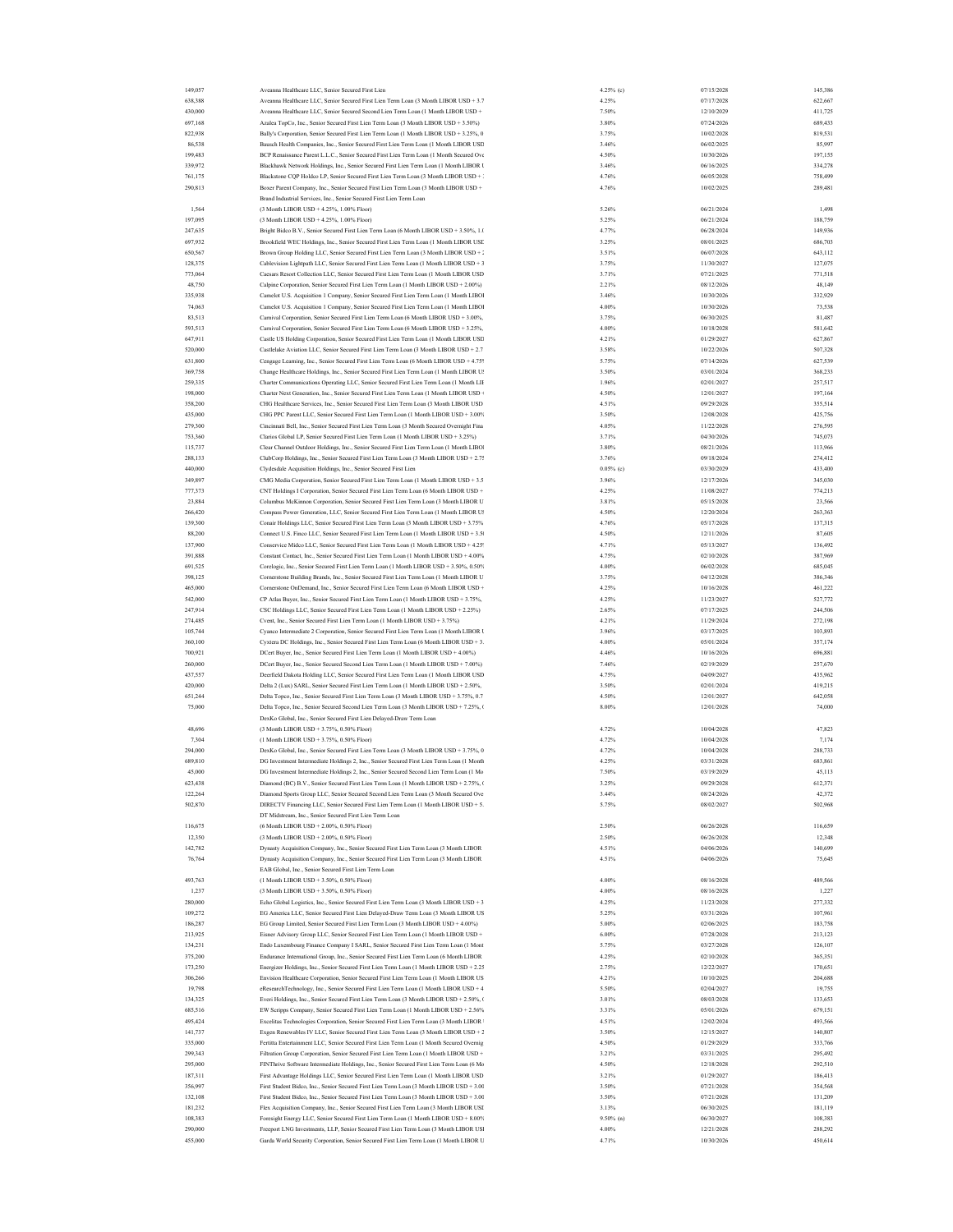| 225,000 | Garda World Security Corporation, Senior Secured First Lien Term Loan (1 Month Secured 0  | 4.57%     | 02/01/2029 | 223,313 |
|---------|-------------------------------------------------------------------------------------------|-----------|------------|---------|
| 406,879 | Gemini HDPE LLC, Senior Secured First Lien Term Loan (3 Month LIBOR USD + 3.00%, 0        | 3.50%     | 12/31/2027 | 401,455 |
|         |                                                                                           |           |            |         |
| 79,600  | Geon Performance Solutions LLC, Senior Secured First Lien Term Loan (3 Month LIBOR U      | 5.50%     | 08/18/2028 | 79,600  |
| 249,474 | Getty Images, Inc., Senior Secured First Lien Term Loan (3 Month LIBOR USD + 4.50%)       | 5.06%     | 02/19/2026 | 248,435 |
| 199,500 | GIP II Blue Holding LP, Senior Secured First Lien Term Loan (3 Month LIBOR USD + 4.50     | 5.50%     | 09/29/2028 | 199,251 |
| 149.228 | Global Medical Response, Inc., Senior Secured First Lien Term Loan (6 Month LIBOR USD     | 5.25%     | 03/14/2025 | 148,562 |
|         |                                                                                           |           |            |         |
| 232,063 | Global Medical Response, Inc., Senior Secured First Lien Term Loan (6 Month LIBOR USD     | 5.25%     | 10/02/2025 | 230,866 |
| 521,063 | Gogo Intermediate Holdings LLC, Senior Secured First Lien Term Loan (3 Month LIBOR U!     | 4.50%     | 04/28/2028 | 517,970 |
| 363,015 | GoodRX, Inc., Senior Secured First Lien Term Loan (1 Month LIBOR USD + 2.75%)             | 3.21%     | 10/10/2025 | 360,557 |
| 386,547 | Grab Holdings, Inc., Senior Secured First Lien Term Loan (2 Month LIBOR USD + 4.50%, 1    | 5.50%     | 01/29/2026 | 378,816 |
| 461,575 |                                                                                           | 3.75%     | 08/04/2027 | 454,527 |
|         | Graham Packaging Company, Inc., Senior Secured First Lien Term Loan (1 Month LIBOR U      |           |            |         |
| 469,820 | Granite US Holdings Corporation, Senior Secured First Lien Term Loan (3 Month LIBOR US    | 5.06%     | 09/30/2026 | 465,709 |
| 601,856 | Gray Television, Inc., Senior Secured First Lien Term Loan (1 Month LIBOR USD + 2.50%)    | 2.73%     | 01/02/2026 | 598,221 |
| 325,887 | Great Outdoors Group LLC, Senior Secured First Lien Term Loan (3 Month LIBOR USD + 3      | 4.50%     | 03/06/2028 | 325,123 |
|         | Greeneden U.S. Holdings II LLC, Senior Secured First Lien Term Loan                       |           |            |         |
|         |                                                                                           |           |            |         |
| 309,830 | (1 Month LIBOR USD + 4.00%, 0.75% Floor)                                                  | 4.75%     | 12/01/2027 | 309,734 |
| 145,110 | (2 Month LIBOR USD + 4.00%, 0.75% Floor)                                                  | 4.75%     | 12/01/2027 | 145,065 |
| 69,138  | Greystone Select Financial LLC, Senior Secured First Lien Term Loan (3 Month LIBOR USI    | 5.75%     | 06/16/2028 | 69,138  |
| 328,350 | Grinding Media, Inc., Senior Secured First Lien Term Loan (3 Month LIBOR USD + 4.00%,     | 4.80%     | 10/12/2028 | 326,093 |
| 97,127  | Gulf Finance LLC, Senior Secured First Lien Term Loan (1 Month LIBOR USD + 6.75%, 1.0     | 7.75%     | 08/25/2026 | 89,166  |
|         |                                                                                           |           |            |         |
| 271,563 | Harbor Freight Tools USA, Inc., Senior Secured First Lien Term Loan (1 Month LIBOR USE    | 3.25%     | 10/19/2027 | 266,387 |
| 282,863 | Hayward Industries, Inc., Senior Secured First Lien Term Loan (1 Month LIBOR USD + 2.5)   | 3.00%     | 05/29/2028 | 279,799 |
| 694.750 | Heartland Dental LLC, Senior Secured First Lien Term Loan (1 Month LIBOR USD + 4.00%      | 4.45%     | 04/30/2025 | 689,911 |
| 368,714 | Helios Software Holdings, Inc., Senior Secured First Lien Term Loan (6 Month LIBOR USD    | 5.25%     | 03/13/2028 | 365,951 |
| 584,769 |                                                                                           | 4.14%     | 05/23/2025 |         |
|         | H-Food Holdings LLC, Senior Secured First Lien Term Loan (1 Month LIBOR USD + 3.69%       |           |            | 564,989 |
| 248,750 | Hightower Holding LLC, Senior Secured First Lien Term Loan (3 Month LIBOR USD + 4.0)      | 4.75%     | 04/21/2028 | 246,884 |
| 183,150 | Horizon Therapeutics USA, Inc., Senior Secured First Lien Term Loan (1 Month LIBOR USI    | 2.25%     | 03/15/2028 | 181,605 |
| 185,190 | Houston Foods, Inc., Senior Secured First Lien Term Loan (1 Month LIBOR USD + 5.75%)      | 6.21%     | 07/21/2025 | 175,004 |
| 685,000 | Hunter Douglas Holding B.V., Senior Secured First Lien Term Loan (3 Month Secured Over    | 4.00%     | 02/26/2029 | 672,372 |
|         |                                                                                           |           |            |         |
| 339,235 | Hyland Software, Inc., Senior Secured First Lien Term Loan (1 Month LIBOR USD + 3.50%     | 4.25%     | 07/01/2024 | 337,963 |
| 128,959 | Hyland Software, Inc., Senior Secured Second Lien Term Loan (1 Month LIBOR USD + 6.2:     | 7.00%     | 07/07/2025 | 127,830 |
| 197,901 | ICON Luxembourg SARL, Senior Secured First Lien Term Loan (3 Month LIBOR USD + 2.         | 3.31%     | 07/03/2028 | 197,221 |
| 135,769 | IHeartCommunications, Inc., Senior Secured First Lien Term Loan (1 Month LIBOR USD +      | 3.46%     | 05/01/2026 | 135,150 |
| 75,000  |                                                                                           | 3.00%     | 11/06/2028 |         |
|         | Ineos US Finance LLC, Senior Secured First Lien Term Loan (1 Month LIBOR USD + 2.50%      |           |            | 73,641  |
| 357,300 | Ingram Micro, Inc., Senior Secured First Lien Term Loan (3 Month LIBOR USD + 3.50%, 0.    | 4.51%     | 06/30/2028 | 354,799 |
| 468,825 | Intelsat Jackson Holdings S.A., Senior Secured First Lien Term Loan (6 Month Secured Over | 4.92%     | 02/01/2029 | 461,975 |
| 431.738 | ION Trading Technologies SARL, Senior Secured First Lien Term Loan (6 Month LIBOR U       | 5.21%     | 03/31/2028 | 429,179 |
| 188,100 | IRB Holding Corporation, Senior Secured First Lien Term Loan (3 Month Secured Overnight   | 3.75%     | 12/15/2027 | 187,277 |
|         |                                                                                           |           |            |         |
| 689,233 | IRI Holdings, Inc., Senior Secured First Lien Term Loan (1 Month LIBOR USD + 4.25%)       | 4.71%     | 12/01/2025 | 687,651 |
| 589,645 | Iron Mountain Information Management LLC, Senior Secured First Lien Term Loan (1 Mont     | 2.21%     | 01/02/2026 | 583,259 |
| 373,611 | Ivanti Software, Inc., Senior Secured First Lien Term Loan (3 Month LIBOR USD + 4.25%,    | 5.00%     | 12/01/2027 | 369,175 |
| 446.625 | Jazz Pharmaceuticals, Inc., Senior Secured First Lien Term Loan (1 Month LIBOR USD + 3.   | 4.00%     | 05/05/2028 | 445,537 |
|         |                                                                                           |           |            |         |
| 393,025 | Jo-Ann Stores LLC, Senior Secured First Lien Term Loan (1 Month LIBOR USD + 4.75%, 0      | 5.50%     | 07/07/2028 | 345,722 |
| 210,262 | KBR, Inc., Senior Secured First Lien Term Loan (1 Month LIBOR USD + 2.75%)                | 3.21%     | 02/05/2027 | 209,737 |
| 520.328 | Kenan Advantage Group, Inc., Senior Secured First Lien Term Loan (1 Month LIBOR USD       | 4.50%     | 03/24/2026 | 514,313 |
| 312,800 | Kestrel Bidco, Inc., Senior Secured First Lien Term Loan (6 Month LIBOR USD + 3.00%, 1.   | 4.00%     | 12/11/2026 | 302,309 |
| 124,688 | KKR Apple Bidco LLC, Senior Secured First Lien Term Loan (1 Month LIBOR USD + 3.00        | 3.50%     | 09/22/2028 | 123,431 |
|         |                                                                                           |           | 03/15/2029 |         |
| 210,000 | Kraton Corporation, Senior Secured First Lien Term Loan (3 Month Secured Overnight Finar  | 3.99%     |            | 208,295 |
| 519,031 | Kronos Acquisition Holdings, Inc., Senior Secured First Lien Term Loan (3 Month LIBOR U   | 4.25%     | 12/22/2026 | 487,025 |
| 526,533 | LBM Acquisition LLC, Senior Secured First Lien Term Loan (3 Month LIBOR USD + 3.75%       | 4.50%     | 12/17/2027 | 514,688 |
| 693,000 | Leslie's Poolmart, Inc., Senior Secured First Lien Term Loan (6 Month LIBOR USD + 2.50%   | 3.02%     | 03/09/2028 | 685,349 |
| 103,719 | Lions Gate Capital Holdings LLC, Senior Secured First Lien Term Loan (1 Month LIBOR U:    | 2.71%     | 03/24/2025 | 102,488 |
|         |                                                                                           |           |            |         |
| 184,147 | LogMeIn, Inc., Senior Secured First Lien Term Loan (1 Month LIBOR USD + 4.75%)            | 5.22%     | 08/31/2027 | 181,241 |
| 266,817 | Lucid Energy Group II Borrower LLC, Senior Secured First Lien Term Loan (1 Month LIBO     | 5.00%     | 11/22/2028 | 264,956 |
| 523,661 | Lumen Technologies, Inc., Senior Secured First Lien Term Loan (1 Month LIBOR USD + 2.)    | 2.71%     | 03/15/2027 | 510,530 |
| 399,460 | Lummus Technology Holdings V LLC, Senior Secured First Lien Term Loan (1 Month LIBC       | 3.96%     | 06/30/2027 | 386,979 |
| 729,488 | Madison IAQ LLC, Senior Secured First Lien Term Loan (6 Month LIBOR USD + 3.25%, 0.       | 4.52%     | 06/21/2028 | 720,066 |
|         |                                                                                           |           |            |         |
| 58,639  | Maravai Intermediate Holdings LLC, Senior Secured First Lien Term Loan (3 Month Secured   | 3.50%     | 10/19/2027 | 58,492  |
| 779.113 | Mavis Tire Express Services Topco Corporation, Senior Secured First Lien Term Loan (3 Mo  | 4.75%     | 05/04/2028 | 776,082 |
| 400,000 | McAfee Corporation, Senior Secured First Lien Term Loan (1 Month Secured Overnight Fina   | 4.50%     | 03/01/2029 | 397,750 |
| 689,794 | MED ParentCo, LP, Senior Secured First Lien Term Loan (1 Month LIBOR USD + 4.25%)         | 4.71%     | 08/31/2026 | 683,758 |
| 660,000 |                                                                                           |           | 10/23/2028 |         |
|         | Medline Borrower LP, Senior Secured First Lien Term Loan (1 Month LIBOR USD + 3.25%       | 3.75%     |            | 654,182 |
| 300,591 | Messer Industries GMBH, Senior Secured First Lien Term Loan (3 Month LIBOR USD + 2.5      | 2.72%     | 03/02/2026 | 297,168 |
| 99,750  | MIC Glen LLC, Senior Secured First Lien Term Loan (2 Month LIBOR USD + 3.50%, 0.50%       | 4.00%     | 07/21/2028 | 98,607  |
| 136.233 | Michaels Companies, Inc., The, Senior Secured First Lien Term Loan (3 Month LIBOR USD     | 5.26%     | 04/14/2028 | 128,135 |
| 702,004 | Milano Acquisition Corporation, Senior Secured First Lien Term Loan (3 Month LIBOR USI    | 5.01%     | 10/01/2027 | 702,004 |
| 150,000 |                                                                                           | 6.25%     |            |         |
|         | Mileage Plus Holdings LLC, Senior Secured First Lien Term Loan (3 Month LIBOR USD +       |           | 06/21/2027 | 156,146 |
| 577,655 | Minotaur Acquisition, Inc., Senior Secured First Lien Term Loan (1 Month LIBOR USD + 4.   | 5.21%     | 03/27/2026 | 573,398 |
| 334,330 | Mirion Technologies (US), Inc., Senior Secured First Lien Term Loan (6 Month LIBOR USD    | 3.25%     | 10/20/2028 | 331,672 |
| 532.064 | Mister Car Wash Holdings, Inc., Senior Secured First Lien Term Loan (1 Month LIBOR USE    | 3.46%     | 05/14/2026 | 526,270 |
| 805,000 | Mitchell International, Inc., Senior Secured First Lien Term Loan (3 Month LIBOR USD + 3  | 4.25%     | 10/16/2028 | 793,247 |
| 55,000  | Mitchell International, Inc., Senior Secured Second Lien Term Loan (1 Month LIBOR USD +   | 7.00%     | 10/15/2029 | 54,605  |
|         |                                                                                           |           | 08/28/2028 |         |
| 354.113 | Monogram Food Solutions LLC, Senior Secured First Lien Term Loan (1 Month LIBOR USI       | 4.50%     |            | 348,358 |
| 99,377  | Motion Acquisition Ltd., Senior Secured First Lien Term Loan (3 Month LIBOR USD + 3.25    | 4.26%     | 11/12/2026 | 97,873  |
| 13,061  | Motion Acquisition Ltd., Senior Secured First Lien Term Loan (3 Month LIBOR USD + 3.25    | 4.26%     | 11/12/2026 | 12,863  |
| 118,379 | Nascar Holdings LLC, Senior Secured First Lien Term Loan (1 Month LIBOR USD + 2.50%)      | 2.96%     | 10/19/2026 | 117,573 |
|         |                                                                                           |           |            |         |
| 519,629 | Natgasoline LLC, Senior Secured First Lien Term Loan (1 Month LIBOR USD + 3.50%)          | 3.96%     | 11/14/2025 | 515,082 |
| 59,041  | National Intergovernmental Purchasing Alliance Company, Senior Secured First Lien Term I. | 4.51%     | 05/23/2025 | 58,156  |
| 117,000 | NCR Corporation, Senior Secured First Lien Term Loan (3 Month LIBOR USD + 2.50%)          | 2.80%     | 08/28/2026 | 115,904 |
| 199,486 | NEP Group, Inc., Senior Secured First Lien                                                | 3.51% (c) | 10/20/2025 | 196,344 |
| 811.299 | Numericable U.S. LLC, Senior Secured First Lien Term Loan (1 Month LIBOR USD + 4.00%      | 4.51%     | 08/14/2026 | 797,442 |
|         |                                                                                           |           |            |         |
| 269,325 | Olympus Water US Holding Corporation, Senior Secured First Lien Term Loan (1 Month LII    | 4.25%     | 11/09/2028 | 262,845 |
| 897,750 | OneDigital Borrower LLC, Senior Secured First Lien Term Loan (6 Month Secured Overnigh    | 4.75%     | 11/16/2027 | 893,266 |
| 429.054 | Organon & Company, Senior Secured First Lien Term Loan (6 Month LIBOR USD + 3.00%,        | 3.56%     | 06/02/2028 | 427.445 |
| 259,347 | Oryx Midstream Services Permian Basin LLC, Senior Secured First Lien Term Loan (1 Mont    | 3.75%     | 10/05/2028 | 257,585 |
| 81,481  | Osmosis Buyer Limited, Senior Secured First Lien                                          | 4.50% (c) | 07/30/2028 | 80,743  |
|         |                                                                                           |           |            |         |
| 18.519  | Osmosis Buyer Limited, Senior Secured First Lien                                          | 4.50% (c) | 07/30/2028 | 18,351  |
| 96,750  | Outcomes Group Holdings, Inc., Senior Secured First Lien Term Loan (6 Month LIBOR USI     | 3.60%     | 10/24/2025 | 94,997  |
| 777,646 | Packaging Coordinators Midco, Inc., Senior Secured First Lien Term Loan (6 Month LIBOR    | 4.50%     | 11/30/2027 | 774,567 |
| 579,221 | Packers Holdings LLC, Senior Secured First Lien Term Loan (3 Month LIBOR USD + 3.25%      | 4.00%     | 03/06/2028 | 571,546 |
| 490,993 | PAI HoldCo, Inc., Senior Secured First Lien Term Loan (3 Month LIBOR USD + 3.50%, 0.7     | 4.25%     | 10/28/2027 | 487,310 |
|         |                                                                                           |           |            |         |
| 203,462 | Park River Holdings, Inc., Senior Secured First Lien Term Loan (3 Month LIBOR USD + 3.2   | 4.00%     | 12/28/2027 | 199,302 |
| 695,050 | Pathway Vet Alliance LLC, Senior Secured First Lien Term Loan (1 Month LIBOR USD + 3      | 3.96%     | 03/31/2027 | 689,407 |
| 101,130 | PCI Gaming Authority, Senior Secured First Lien Term Loan (1 Month LIBOR USD + 2.50%      | 2.71%     | 05/29/2026 | 100,513 |
| 648,375 | PECF USS Intermediate Holding III Corporation, Senior Secured First Lien Term Loan (3 M   | 4.76%     | 12/15/2028 | 643,457 |
| 45,395  | Pediatric Associates Holding Company LLC, Senior Secured First Lien                       | 3.75% (c) | 12/29/2028 | 44,912  |
|         |                                                                                           |           |            |         |
| 299,605 | Pediatric Associates Holding Company LLC, Senior Secured First Lien Term Loan (3 Month    | 3.75%     | 12/29/2028 | 296,422 |
| 769,004 | Peraton Corporation, Senior Secured First Lien Term Loan (1 Month LIBOR USD + 3.75%, 0    | 4.50%     | 02/01/2028 | 765,159 |
|         |                                                                                           |           |            |         |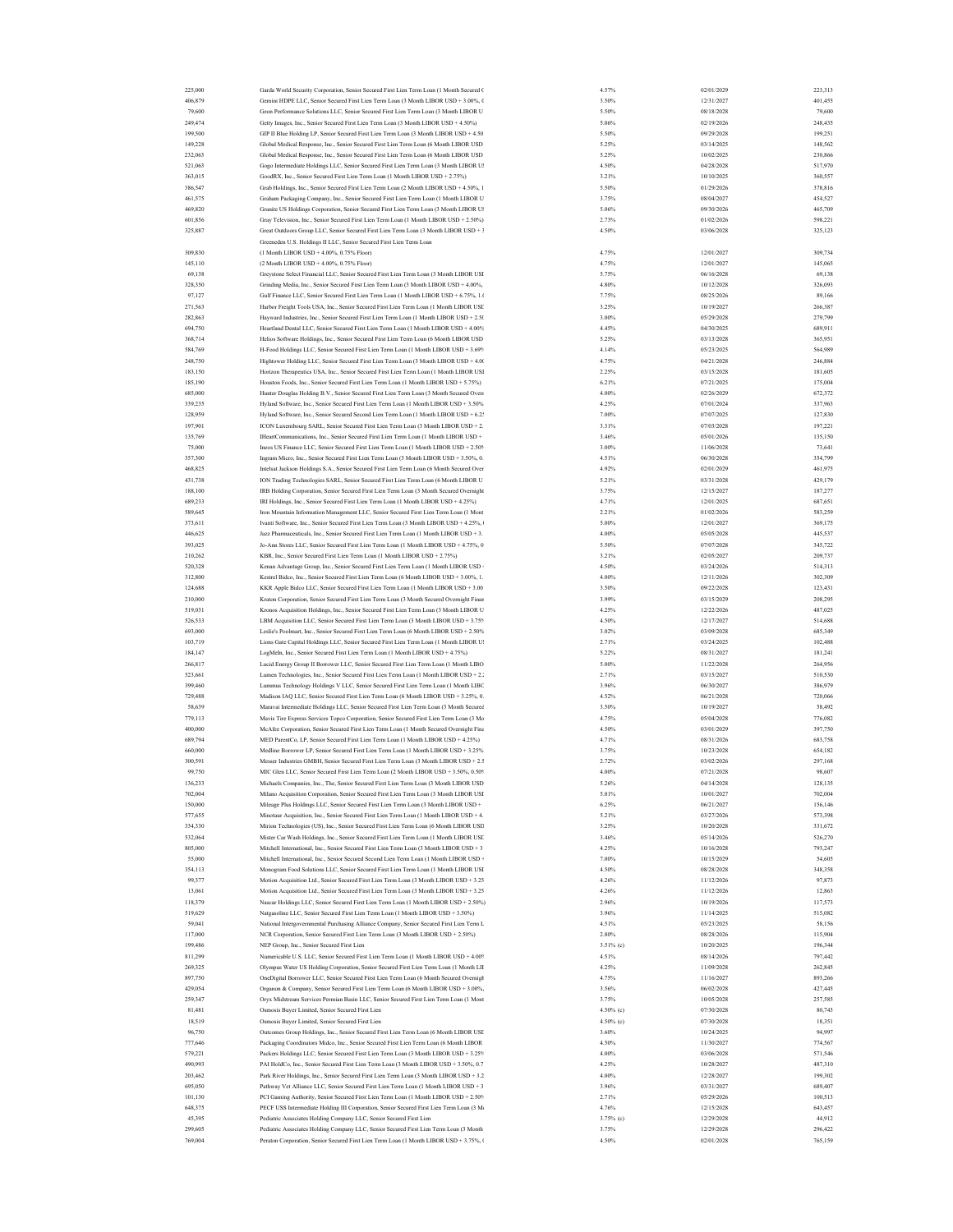| 425,700 | Petco Health and Wellness Company, Inc., Senior Secured First Lien Term Loan (3 Month Ll   | 4.00%        | 03/03/2028 | 422,318 |
|---------|--------------------------------------------------------------------------------------------|--------------|------------|---------|
|         |                                                                                            |              |            |         |
| 208,950 | PetSmart, Inc., Senior Secured First Lien Term Loan (6 Month LIBOR USD + 3.75%, 0.75%      | 4.50%        | 02/11/2028 | 208,558 |
| 292,960 | PetVet Care Centers LLC, Senior Secured First Lien Term Loan (1 Month LIBOR USD + 3.5      | 4.25%        | 02/14/2025 | 291,954 |
| 338,963 | PG&E Corporation, Senior Secured First Lien Term Loan (3 Month LIBOR USD + 3.00%, 0        | 3.50%        | 06/23/2025 | 335,468 |
| 702.900 | Phoenix Guarantor, Inc., Senior Secured First Lien Term Loan (1 Month LIBOR USD + 3.50     | 3.95%        | 03/05/2026 | 696,497 |
|         |                                                                                            |              |            |         |
| 515,000 | Phoenix Newco, Inc., Senior Secured First Lien Term Loan (1 Month LIBOR USD + 3.50%,       | 4.00%        | 11/15/2028 | 511,874 |
| 523,459 | Phoenix Services International LLC, Senior Secured First Lien Term Loan (1 Month LIBOR     | 4.75%        | 03/03/2025 | 507,263 |
| 468,455 | Playa Resorts Holding BV, Senior Secured First Lien Term Loan (1 Month LIBOR USD + 2.      | 3.75%        | 04/29/2024 | 458,830 |
| 272,250 | Playtika Holding Corporation, Senior Secured First Lien Term Loan (1 Month LIBOR USD +     | 3.21%        | 03/13/2028 | 268,723 |
| 540,000 | PMHC II, Inc, Senior Secured First Lien                                                    | 4.75% (c)    | 02/03/2029 | 516,599 |
|         |                                                                                            |              |            |         |
| 465,536 | PODS LLC, Senior Secured First Lien Term Loan (1 Month LIBOR USD + 3.00%, 0.75% Fl         | 3.75%        | 03/31/2028 | 461,125 |
| 94,050  | PointClickCare Technologies, Inc., Senior Secured First Lien Term Loan (6 Month LIBOR U    | 3.75%        | 12/29/2027 | 93,110  |
| 389,772 | Polar US Borrower LLC, Senior Secured First Lien Term Loan (3 Month LIBOR USD + 4.75       | 4.87%        | 10/15/2025 | 379,053 |
| 776,100 | Polaris Newco LLC, Senior Secured First Lien Term Loan (1 Month LIBOR USD + 4.00%, 0       | 4.50%        | 06/02/2028 | 771,540 |
|         |                                                                                            |              |            |         |
|         | PQ Corporation, Senior Secured First Lien Term Loan                                        |              |            |         |
| 53,927  | (1 Month LIBOR USD + 2.50%, 0.50% Floor)                                                   | 3.00%        | 06/09/2028 | 53,388  |
| 20,511  | (3 Month LIBOR USD + 2.50%, 0.50% Floor)                                                   | 3.00%        | 06/09/2028 | 20,305  |
| 49,307  | PRA Health Sciences, Inc., Senior Secured First Lien Term Loan (3 Month LIBOR USD + 2.     | 2.75%        | 07/03/2028 | 49,138  |
| 150,500 | Prairie ECI Acquiror LP, Senior Secured First Lien Term Loan (1 Month LIBOR USD + 4.75     | 5.21%        | 03/11/2026 | 147,380 |
|         |                                                                                            |              |            |         |
| 268,813 | Pregis Topco LLC, Senior Secured First Lien Term Loan (1 Month LIBOR USD + 4.00%)          | 4.46%        | 07/31/2026 | 263,739 |
| 299,250 | Pretium PKG Holdings, Inc., Senior Secured First Lien Term Loan (6 Month LIBOR USD +       | 4.50%        | 10/02/2028 | 291,341 |
| 65,000  | Pretium PKG Holdings, Inc., Senior Secured Second Lien Term Loan (3 Month LIBOR USD        | 7.25%        | 09/21/2029 | 63,321  |
| 417,524 | Project Alpha Intermediate Holding, Inc., Senior Secured First Lien Term Loan (3 Month LIF | 4.30%        | 04/26/2024 | 415,524 |
| 659.204 |                                                                                            | 4.00%        | 01/29/2025 |         |
|         | Prometric Holdings, Inc., Senior Secured First Lien Term Loan (1 Month LIBOR USD + 3.00    |              |            | 648,657 |
| 698.250 | Proofpoint, Inc., Senior Secured First Lien Term Loan (3 Month LIBOR USD + 3.25%, 0.509    | 3.76%        | 08/31/2028 | 691,606 |
| 210,938 | Pug LLC, Senior Secured First Lien Term Loan (1 Month LIBOR USD + 3.50%)                   | 3.96%        | 02/12/2027 | 207,423 |
| 580,000 | QUIKRETE Holdings, Inc., Senior Secured First Lien                                         | $3.45\%$ (c) | 06/11/2028 | 570,616 |
| 445,500 | Rackspace Technology Global, Inc., Senior Secured First Lien Term Loan (3 Month LIBOR 1    | 3.50%        | 02/15/2028 | 437,942 |
|         |                                                                                            |              |            |         |
| 667,102 | Radiate Holdco LLC, Senior Secured First Lien Term Loan (1 Month LIBOR USD + 3.25%,        | 4.00%        | 09/25/2026 | 662,392 |
|         | Radiology Partners, Inc., Senior Secured First Lien Term Loan                              |              |            |         |
| 203,560 | $(1 \text{ Month LIBOR USD} + 4.25%)$                                                      | 4.33%        | 07/09/2025 | 201,306 |
| 311,492 | (1 Month LIBOR USD + 4.25%)                                                                | 4.70%        | 07/09/2025 | 308,044 |
|         |                                                                                            |              |            |         |
| 267,072 | (1 Month LIBOR USD + 4.25%)                                                                | 4.72%        | 07/09/2025 | 264,116 |
| 699,713 | RadNet Management, Inc., Senior Secured First Lien Term Loan (3 Month LIBOR USD + 3.       | 3.75%        | 04/24/2028 | 691,403 |
| 696,500 | RealPage, Inc., Senior Secured First Lien Term Loan (1 Month LIBOR USD + 3.25%, 0.50%      | 3.75%        | 04/24/2028 | 689,535 |
| 137,166 | Redstone Holdco 2 LP, Senior Secured First Lien Term Loan (3 Month LIBOR USD + 4.75%       | 5.50%        | 04/27/2028 | 134,423 |
|         |                                                                                            |              |            |         |
| 308,046 | RegionalCare Hospital Partners Holdings, Inc., Senior Secured First Lien Term Loan (1 Mont | 4.20%        | 11/14/2025 | 306,714 |
| 336,593 | Renaissance Holding Corporation, Senior Secured First Lien Term Loan (1 Month LIBOR U!     | 3.71%        | 05/30/2025 | 333,385 |
| 115,000 | Renaissance Holding Corporation, Senior Secured Second Lien Term Loan (1 Month LIBOR       | 7.46%        | 05/29/2026 | 114,299 |
| 123,750 | Rent-A-Center, Inc., Senior Secured First Lien Term Loan (1 Month LIBOR USD + 3.25%, 0     | 3.81%        | 02/17/2028 | 121,565 |
| 29,538  |                                                                                            |              | 12/17/2021 |         |
|         | Rentpath, Inc., Senior Secured First Lien Term Loan (Prime Rate + 0.00%)                   | 3.25%        |            | 7,532   |
| 124,524 | Reynolds Consumer Products LLC, Senior Secured First Lien Term Loan (1 Month LIBOR L       | 2.21%        | 02/04/2027 | 122,745 |
| 101,199 | Sabre GLBL, Inc., Senior Secured First Lien Term Loan (1 Month LIBOR USD + 2.00%)          | 2.46%        | 02/22/2024 | 99,747  |
| 95,651  | Sabre GLBL, Inc., Senior Secured First Lien Term Loan (1 Month LIBOR USD + 3.50%, 0.5      | 4.00%        | 12/17/2027 | 94,755  |
| 152,474 | Sabre GLBL, Inc., Senior Secured First Lien Term Loan (1 Month LIBOR USD + 3.50%, 0.5      | 4.00%        | 12/17/2027 | 151,044 |
|         |                                                                                            |              |            |         |
| 337,450 | Savage Enterprises LLC, Senior Secured First Lien Term Loan (1 Month LIBOR USD + 3.25      | 3.75%        | 09/15/2028 | 335,462 |
| 220,000 | Scientific Games Holdings LP, Senior Secured First Lien                                    | 4.00% (c)    | 02/04/2029 | 218,310 |
| 274,987 | Scientific Games International, Inc., Senior Secured First Lien Term Loan (1 Month LIBOR 1 | 3.21%        | 08/14/2024 | 274,301 |
| 281.657 | Securus Technologies Holdings, Inc., Senior Secured First Lien Term Loan (3 Month LIBOR    | 5.51%        | 11/01/2024 | 268,982 |
| 239,303 | Sedgwick Claims Management Services, Inc., Senior Secured First Lien Term Loan (1 Month    | 3.46%        | 12/31/2025 | 237,252 |
|         |                                                                                            |              |            |         |
| 455,318 | Sedgwick Claims Management Services, Inc., Senior Secured First Lien Term Loan (1 Month    | 4.21%        | 09/03/2026 | 453,042 |
| 698.217 | Severin Acquisition LLC, Senior Secured First Lien Term Loan (1 Month LIBOR USD + 3.0      | 3.45%        | 08/01/2025 | 691,482 |
| 266,832 | Sinclair Television Group, Inc., Senior Secured First Lien Term Loan (1 Month LIBOR USD    | 2.96%        | 09/30/2026 | 259,382 |
| 203,575 | Six Flags Theme Parks, Inc., Senior Secured First Lien Term Loan (1 Month LIBOR USD +      | 2.21%        | 04/17/2026 | 198,650 |
|         |                                                                                            |              |            |         |
| 144,763 | Skillsoft Finance II, Inc., Senior Secured First Lien Term Loan (3 Month LIBOR USD + 4.75  | 5.50%        | 07/14/2028 | 143,532 |
| 145,000 | SkyMiles IP Ltd., Senior Secured First Lien Term Loan (3 Month LIBOR USD + 3.75%, 1.00     | 4.75%        | 10/20/2027 | 150,120 |
|         | SMG US Midco 2, Inc., Senior Secured First Lien Term Loan                                  |              |            |         |
| 87,401  | $(1 \text{ Month LIBOR USD} + 2.50\%)$                                                     | 2.96%        | 01/23/2025 | 84,342  |
|         |                                                                                            |              |            |         |
| 219,986 | (3 Month LIBOR USD + 2.50%)                                                                | 2.80%        | 01/23/2025 | 212,286 |
| 214,401 | SolarWinds Holdings, Inc., Senior Secured First Lien Term Loan (1 Month LIBOR USD + 2.     | 3.21%        | 02/05/2024 | 211,842 |
| 414,766 | Sophia, LP, Senior Secured First Lien Term Loan (3 Month LIBOR USD + 3.25%, 0.50% Fk       | 4.26%        | 10/07/2027 | 411,483 |
| 710,000 | Sotera Health Holdings LLC, Senior Secured First Lien Term Loan (1 Month LIBOR USD +       | 3.25%        | 12/11/2026 | 702,602 |
| 474.481 | Sound Inpatient Physicians, Inc., Senior Secured First Lien Term Loan (1 Month LIBOR USI   | 3.21%        | 06/27/2025 | 472,602 |
|         |                                                                                            |              |            |         |
| 767,127 | Southern Veterinary Partners LLC, Senior Secured First Lien Term Loan (1 Month LIBOR U     | 5.00%        | 10/01/2027 | 763,292 |
| 336.600 | in Holden, Inc., Senior Secured First Lien Term Loan (3 Month LIBOR USD + 4.00%, 0.7       | 4.75%        | 03/06/2028 | 334,612 |
|         | SRS Distribution, Inc., Senior Secured First Lien Term Loan                                |              |            |         |
| 694,750 | (6 Month LIBOR USD + 3.50%, 0.50% Floor)                                                   | 4.00%        | 06/02/2028 | 687,226 |
|         | (3 Month LIBOR USD + 3.50%, 0.50% Floor)                                                   | 4.02%        | 06/02/2028 | 1,731   |
| 1,750   |                                                                                            |              |            |         |
| 243,267 | Staples, Inc., Senior Secured First Lien Term Loan (3 Month LIBOR USD + 5.00%)             | 5.32%        | 04/16/2026 | 230,444 |
| 257,273 | Starfruit US Holdco LLC, Senior Secured First Lien Term Loan (1 Month LIBOR USD + 3.0      | 3.21%        | 10/01/2025 | 253,950 |
| 161,511 | Stars Group Holdings B.V., Senior Secured First Lien Term Loan (3 Month LIBOR USD + 2      | 3.26%        | 07/21/2026 | 160,401 |
| 464,310 | Sunshine Luxembourg VII SARL, Senior Secured First Lien Term Loan (3 Month LIBOR US        | 4.76%        | 10/01/2026 | 461,917 |
| 417,566 | Surf Holdings LLC, Senior Secured First Lien Term Loan (3 Month LIBOR USD + 3.50%)         | 4.11%        | 03/05/2027 | 414,108 |
| 389.711 |                                                                                            | 5.50%        | 08/07/2028 |         |
|         | Sweetwater Borrower LLC, Senior Secured First Lien Term Loan (3 Month LIBOR USD + 4        |              |            | 385,814 |
| 780,000 | SWF Holdings I Corporation, Senior Secured First Lien Term Loan (1 Month LIBOR USD +       | 4.75%        | 10/06/2028 | 757,247 |
|         | TAMKO Building Products LLC, Senior Secured First Lien Term Loan                           |              |            |         |
| 76.922  | (3 Month LIBOR USD + 3 00%)                                                                | 4.01%        | 05/29/2026 | 75,560  |
| 79,666  | (3 Month LIBOR USD + 3.00%)                                                                | 3.51%        | 05/29/2026 | 78,255  |
|         |                                                                                            |              |            |         |
| 162,014 | (3 Month LIBOR USD + 3.00%)                                                                | 3.30%        | 05/29/2026 | 159,144 |
| 180,429 | Team Health Holdings, Inc., Senior Secured First Lien Term Loan (1 Month LIBOR USD + 2     | 3.75%        | 02/06/2024 | 172,148 |
| 148,875 | Tecta America Corporation, Senior Secured First Lien Term Loan (1 Month LIBOR USD + 4      | 5.00%        | 04/06/2028 | 147,758 |
| 145,676 | Telesat Canada, Senior Secured First Lien Term Loan (1 Month LIBOR USD + 2.75%)            | 3.21%        | 12/07/2026 | 109,318 |
| 209,475 | Tempo Acquisition LLC, Senior Secured First Lien Term Loan (1 Month Secured Overnight      | 3.50%        | 08/31/2028 | 208,506 |
|         |                                                                                            |              |            |         |
| 101,571 | TGP Holdings III LLC, Senior Secured First Lien Term Loan (3 Month LIBOR USD + 3.25%       | 4.00%        | 06/29/2028 | 97,477  |
| 458,999 | The Dun & Bradstreet Corporation, Senior Secured First Lien Term Loan (1 Month LIBOR U     | 3.70%        | 02/06/2026 | 455,515 |
| 95,000  | The Dun & Bradstreet Corporation, Senior Secured First Lien Term Loan (1 Month Secured 0   | 3.56%        | 01/18/2029 | 94,288  |
| 439,951 | The Edelman Financial Engines Centre LLC, Senior Secured First Lien Term Loan (1 Month     | 4.25%        | 04/07/2028 | 435,644 |
| 225,000 |                                                                                            | 7.21%        | 07/20/2026 |         |
|         | The Edelman Financial Engines Centre LLC, Senior Secured Second Lien Term Loan (1 Mor      |              |            | 222,441 |
| 9,471   | The Hillman Group, Inc., Senior Secured First Lien Delayed-Draw Term Loan (1 Month LIB     | $3.25\%$ (g) | 07/14/2028 | 9,316   |
| 494,288 | The Hillman Group, Inc., Senior Secured First Lien Term Loan (1 Month LIBOR USD + 2.7:     | 3.25%        | 07/14/2028 | 486,155 |
| 701.111 | TIBCO Software, Inc., Senior Secured First Lien Term Loan (1 Month LIBOR USD + 3.75%       | 4.21%        | 06/30/2026 | 698,482 |
| 35,000  | TIBCO Software, Inc., Senior Secured Second Lien Term Loan (1 Month LIBOR USD + 7.2:       | 7.71%        | 03/03/2028 | 34,993  |
|         |                                                                                            |              |            |         |
| 462,675 | Tiger Acquisition LLC, Senior Secured First Lien Term Loan (3 Month LIBOR USD + 3.25%      | 3.75%        | 06/01/2028 | 445,230 |
| 284,216 | Titan Acquisition Limited, Senior Secured First Lien Term Loan (6 Month LIBOR USD + 3.0)   | 3.35%        | 03/28/2025 | 278,685 |
| 234,486 | Trans Union LLC, Senior Secured First Lien Term Loan (1 Month LIBOR USD + 2.25%, 0.5       | 2.75%        | 12/01/2028 | 233,118 |
| 164,252 | Travel Leaders Group LLC, Senior Secured First Lien Term Loan (1 Month LIBOR USD + 4       | 4.46%        | 01/25/2024 | 155,577 |
| 206,394 | Travelport Finance (Luxembourg) S.A.R.L., Senior Secured First Lien Term Loan (3 Month I   | 2.50%        | 02/28/2025 | 214,565 |
| 59,502  | Travelport Finance (Luxembourg) S.A.R.L., Senior Secured First Lien Term Loan (3 Month I   | 5.22%        | 05/29/2026 |         |
|         |                                                                                            |              |            | 53,031  |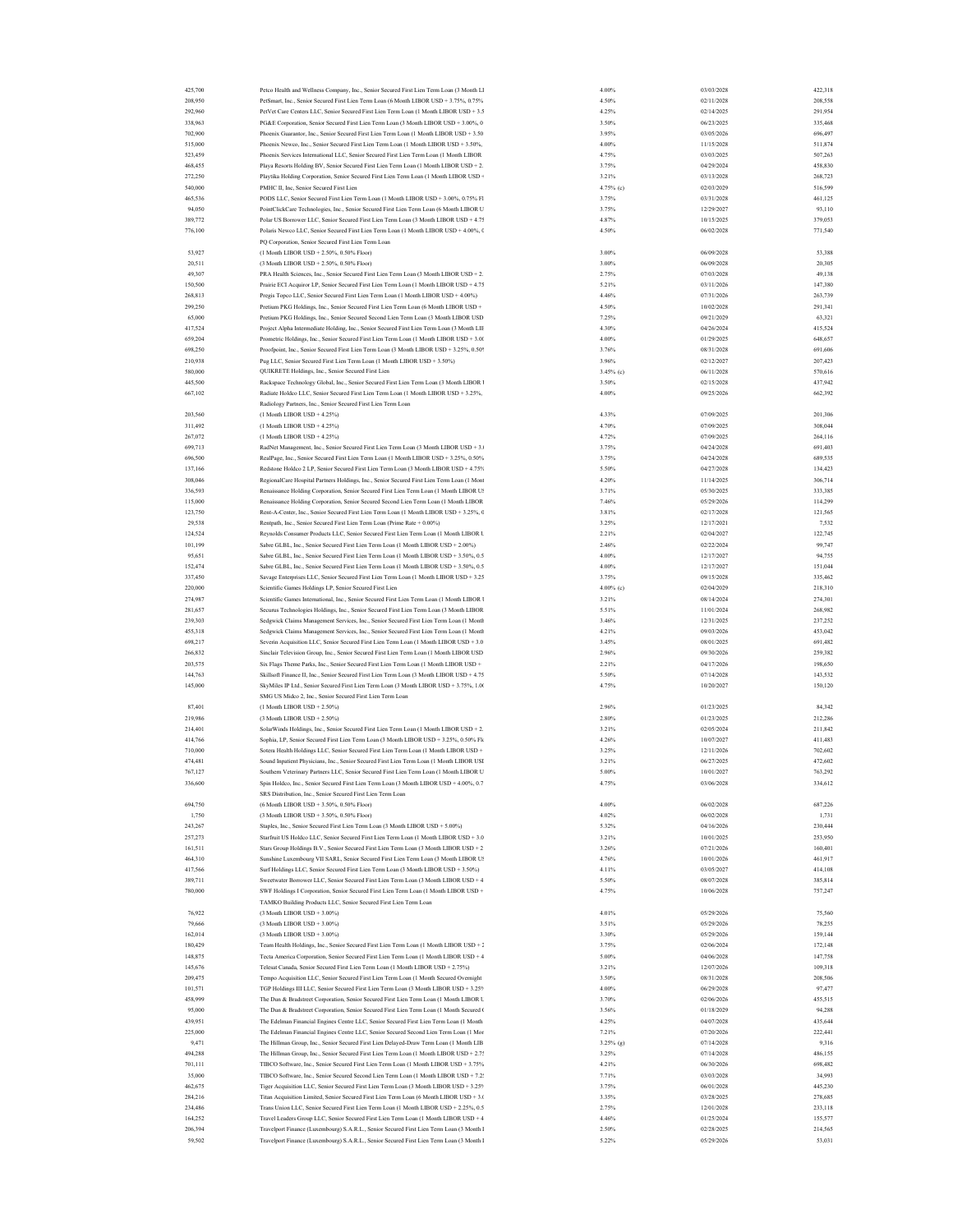|                                                | 214,674   | Traverse Midstream Partners LLC, Senior Secured First Lien Term Loan (3 Month Secured C  | 5.25%        | 09/27/2024 |                    |
|------------------------------------------------|-----------|------------------------------------------------------------------------------------------|--------------|------------|--------------------|
|                                                | 754,786   | TricorBraun Holdings, Inc., Senior Secured First Lien Term Loan (1 Month LIBOR USD + 3   | 3.75%        | 03/03/2028 | 214,137<br>738,011 |
|                                                | 6,604     | Trident TPI Holdings, Inc., Senior Secured First Lien Delayed-Draw Term Loan (1 Month LI | 4.50% (g)    | 09/15/2028 | 6,532              |
|                                                | 74,069    | Trident TPI Holdings, Inc., Senior Secured First Lien Term Loan (3 Month LIBOR USD + 4   | 4.50%        | 09/15/2028 | 73,267             |
|                                                | 651,536   | Triton Water Holdings, Inc., Senior Secured First Lien Term Loan (3 Month LIBOR USD + 3  | 4.51%        | 03/31/2028 | 636,759            |
|                                                | 282,078   |                                                                                          | 5.00%        | 05/01/2025 | 278,024            |
|                                                | 696,824   | U.S. Silica Company, Senior Secured First Lien Term Loan (1 Month LIBOR USD + 4.00%,     | 3.96%        | 04/04/2025 | 696,448            |
|                                                |           | Uber Technologies, Inc., Senior Secured First Lien Term Loan (1 Month LIBOR USD + 3.50   |              |            |                    |
|                                                | 363,646   | UFC Holdings LLC, Senior Secured First Lien Term Loan (6 Month LIBOR USD + 2.75%, 0      | 3.50%        | 04/29/2026 | 360,563            |
|                                                | 927,088   | UKG, Inc., Senior Secured First Lien Term Loan (1 Month LIBOR USD + 3.25%, 0.50% Flo     | 3.75%        | 05/04/2026 | 920,872            |
|                                                | 76,055    | UKG, Inc., Senior Secured First Lien Term Loan (3 Month LIBOR USD + 3.75%)               | 4.76%        | 05/04/2026 | 75,865             |
|                                                | 95,000    | UKG, Inc., Senior Secured Second Lien Term Loan (1 Month LIBOR USD + 5.25%, 0.50% I      | 5.75%        | 05/03/2027 | 94,570             |
|                                                | 105,355   | Ultra Clean Holdings, Inc., Senior Secured First Lien Term Loan (1 Month LIBOR USD + 3.  | 3.96%        | 08/27/2025 | 105,267            |
|                                                | 644,703   | United Airlines, Inc., Senior Secured First Lien Term Loan (3 Month LIBOR USD + 3.75%,   | 4.50%        | 04/21/2028 | 638,211            |
|                                                | 294,849   | United Natural Foods, Inc., Senior Secured First Lien Term Loan (1 Month LIBOR USD + 3.  | 3.71%        | 10/22/2025 | 292,900            |
|                                                | 78,200    | Univar Solutions USA, Inc., Senior Secured First Lien Term Loan (1 Month LIBOR USD + 2   | 2.46%        | 07/01/2026 | 77,418             |
|                                                | 784,803   | Upstream Newco, Inc., Senior Secured First Lien Term Loan (1 Month Secured Overnight Fir | 4.68%        | 11/20/2026 | 781,373            |
|                                                | 581,613   | US Foods, Inc., Senior Secured First Lien Term Loan (3 Month LIBOR USD + 2.00%)          | 2.51%        | 09/14/2026 | 571,237            |
|                                                |           | Vantage Specialty Chemicals, Inc., Senior Secured First Lien Term Loan                   |              |            |                    |
|                                                |           |                                                                                          | 4.50%        |            |                    |
|                                                | 297,229   | (3 Month LIBOR USD + 3.50%, 1.00% Floor)                                                 |              | 10/28/2024 | 286,789            |
|                                                | 318,104   | (3 Month LIBOR USD + 3.50%, 1.00% Floor)                                                 | 4.51%        | 10/28/2024 | 306,930            |
|                                                | 466,349   | Verseend Holding Corporation, Senior Secured First Lien Term Loan (1 Month LIBOR USD     | 4.46%        | 08/27/2025 | 465,766            |
|                                                |           | Vertical Midco GMBH, Senior Secured First Lien Term Loan                                 |              |            |                    |
|                                                | 89,030    | (6 Month LIBOR USD + 3.50%, 0.50% Floor)                                                 | 4.02%        | 07/30/2027 | 88,363             |
|                                                | 315,871   | (3 Month LIBOR USD + 3.50%, 0.50% Floor)                                                 | 4.02%        | 07/30/2027 | 313,503            |
|                                                | 203,975   | Viad Corporation, Senior Secured First Lien Term Loan (3 Month LIBOR USD + 5.00%, 0.5    | 5.50%        | 07/31/2028 | 202,190            |
|                                                | 248,750   | Victoria's Secret & Company, Senior Secured First Lien Term Loan (3 Month LIBOR USD +    | 3.75%        | 08/02/2028 | 245,797            |
|                                                | 140,000   | Virgin Media Bristol LLC, Senior Secured First Lien Term Loan (1 Month LIBOR USD + 3.    | 3.65%        | 01/31/2029 | 139,366            |
|                                                | 397,514   | VS Buyer LLC, Senior Secured First Lien Term Loan (1 Month LIBOR USD + 3.00%)            | 3.46%        | 02/26/2027 | 394,865            |
|                                                | 351,426   | VT Topco, Inc., Senior Secured First Lien Term Loan (1 Month LIBOR USD + 3.75%, 0.75%    | 4.50%        | 08/01/2025 | 346,815            |
|                                                | 503,738   | W.R. Grace Holdings LLC, Senior Secured First Lien Term Loan (3 Month LIBOR USD + 3      | 4.81%        | 09/22/2028 | 500,982            |
|                                                |           | Wand NewCo 3, Inc., Senior Secured First Lien Term Loan (1 Month LIBOR USD + 3.00%)      | 3.46%        | 02/05/2026 | 307,403            |
|                                                | 316,197   |                                                                                          |              |            |                    |
|                                                | 123,418   | WaterBridge Midstream Operating LLC, Senior Secured First Lien Term Loan (6 Month LIB    | 6.75%        | 06/22/2026 | 119,310            |
|                                                | 517,528   | Waterlogic Holdings Limited, Senior Secured First Lien Term Loan (3 Month LIBOR USD +    | 5.76%        | 08/17/2028 | 516,772            |
|                                                | 354,113   | Whatabrands LLC, Senior Secured First Lien Term Loan (1 Month LIBOR USD + 3.25%, 0.:     | 3.75%        | 08/03/2028 | 350,315            |
|                                                | 318,400   | Wheel Pros, Inc., Senior Secured First Lien Term Loan (1 Month LIBOR USD + 4.50%, 0.75   | 5.25%        | 05/11/2028 | 304,421            |
|                                                | 307,675   | WIN Waste Innovations Holdings, Inc., Senior Secured First Lien Term Loan (3 Month LIBC  | 3.76%        | 03/24/2028 | 305,704            |
|                                                | 653,363   | WWEX UNI TopCo Holdings LLC, Senior Secured First Lien Term Loan (3 Month LIBOR 1        | 5.00%        | 07/26/2028 | 647,954            |
|                                                | 261,026   | Zayo Group Holdings, Inc., Senior Secured First Lien Term Loan (1 Month LIBOR USD + 3    | 3.46%        | 03/09/2027 | 254,392            |
|                                                | 186,290   | Zebra Buyer LLC, Senior Secured First Lien Term Loan (3 Month LIBOR USD + 3.25%, 0.5     | 4.31%        | 11/01/2028 | 185,330            |
|                                                | 175,113   | Zelis Cost Management Buyer, Inc., Senior Secured First Lien Term Loan (1 Month LIBOR 1  | 3.73%        | 09/30/2026 | 173,636            |
|                                                | 427,980   | Zelis Cost Management Buyer, Inc., Senior Secured First Lien Term Loan (1 Month LIBOR 1  | 3.73%        | 09/30/2026 | 424,406            |
|                                                | 235,000   | Ziggo Financing Partnership, Senior Secured First Lien Term Loan (1 Month LIBOR USD +    | 2.90%        | 04/28/2028 | 231,916            |
| Total Bank Loans (Cost \$123,822,429)          |           |                                                                                          |              |            | 122,741,632        |
|                                                |           |                                                                                          |              |            |                    |
|                                                |           |                                                                                          |              |            |                    |
| <b>Collateralized Loan Obligations - 19.6%</b> |           |                                                                                          |              |            |                    |
|                                                | 2,000,000 | AIMCO, Series 2021-15A-D (3 Month LIBOR USD + 2.90%, 2.90% Floor)                        | $3.14%$ (a)  | 10/17/2034 | 1,946,119          |
|                                                | 2,000,000 | Apidos Ltd., Series 2013-12A-DR (3 Month LIBOR USD + 2.60%)                              | $2.84\%$ (a) | 04/15/2031 | 1,967,510          |
|                                                | 2,500,000 | Apidos Ltd., Series 2018-29A-C (3 Month LIBOR USD + 2.75%)                               | $3.01\%$ (a) | 07/25/2030 | 2,373,500          |
|                                                | 2,500,000 | Atrium Corporation, Series 13A-D (3 Month LIBOR USD + 2.70%)                             | $2.96\%$ (a) | 11/21/2030 | 2,452,075          |
|                                                | 1,000,000 | Atrium Corporation, Series 14A-D (3 Month LIBOR USD + 2.95%, 2.95% Floor)                | 3.19% (a)    | 08/23/2030 | 979,671            |
|                                                | 3,000,000 | Atrium Corporation, Series 9A-DR (3 Month LIBOR USD + 3.60%)                             | 4.11% (a)    | 05/28/2030 | 2,973,692          |
|                                                | 500,000   | Bain Capital Credit Ltd., Series 2017-2A-DR2 (3 Month LIBOR USD + 3.10%, 3.10% Floor)    | 3.36% (a)    | 07/25/2034 | 496,248            |
|                                                | 1,250,000 | Bain Capital Credit Ltd., Series 2021-7A-D (3 Month LIBOR USD + 3.25%, 3.25% Floor)      | $3.62\%$ (a) | 01/22/2035 | 1,245,313          |
|                                                | 1,500,000 | Barings Ltd., Series 2015-2A-DR (3 Month LIBOR USD + 2.95%)                              | 3.20% (a)    | 10/20/2030 | 1,488,772          |
|                                                | 1,737,500 | Barings Ltd., Series 2015-2A-ER (3 Month LIBOR USD + 6.45%)                              | $6.70\%$ (a) | 10/20/2030 | 1,642,685          |
|                                                | 4,000,000 | Barings Ltd., Series 2018-3A-D (3 Month LIBOR USD + 2.90%)                               | $3.15\%$ (a) | 07/20/2029 | 3,803,997          |
|                                                | 2,000,000 | Barings Ltd., Series 2019-2A-CR (3 Month LIBOR USD + 3.40%, 3.40% Floor)                 | $3.64\%$ (a) | 04/15/2036 | 1.974.997          |
|                                                |           | Barings Ltd., Series 2020-1A-DR (3 Month LIBOR USD + 3.20%, 3.20% Floor)                 |              |            |                    |
|                                                | 2,000,000 |                                                                                          | $3.44%$ (a)  | 10/15/2036 | 1,986,659          |
|                                                | 1,000,000 | Barings Ltd., Series 2021-1A-E (3 Month LIBOR USD + 6.30%, 6.30% Floor)                  | $6.56\%$ (a) | 04/25/2034 | 954,800            |
|                                                | 3,770,000 |                                                                                          |              |            |                    |
|                                                |           | BlueMountain Ltd., Series 2013-2A-DR (3 Month LIBOR USD + 2.90%)                         | $3.16%$ (a)  | 10/22/2030 | 3,577,229          |
|                                                | 500,000   | BlueMountain Ltd., Series 2015-3A-CR (3 Month LIBOR USD + 2.60%)                         | $2.85\%$ (a) | 04/20/2031 | 476,398            |
|                                                | 1,000,000 | BlueMountain Ltd., Series 2016-3A-DR (3 Month LIBOR USD + 3.10%, 3.10% Floor)            | $3.61\%$ (a) | 11/15/2030 | 992,977            |
|                                                | 1,000,000 | BlueMountain Ltd., Series 2017-2A-C (3 Month LIBOR USD + 3.00%)                          | 3.25% (a)    | 10/20/2030 | 973,948            |
|                                                | 2,000,000 | Canyon Capital Ltd., Series 2012-1RA-D (3 Month LIBOR USD + 3.00%)                       | $3.24\%$ (a) | 07/15/2030 | 1,987,100          |
|                                                | 2,000,000 | Canyon Capital Ltd., Series 2014-1A-CR (3 Month LIBOR USD + 2.75%, 2.75% Floor)          | $3.05\%$ (a) | 01/30/2031 | 1,928,837          |
|                                                | 2,500,000 | Canyon Capital Ltd., Series 2018-1A-D (3 Month LIBOR USD + 2.90%, 2.90% Floor)           | $3.14%$ (a)  | 07/15/2031 | 2,472,388          |
|                                                | 3,000,000 | Canyon Capital Ltd., Series 2020-2A-DR (3 Month LIBOR USD + 3.15%, 3.15% Floor)          | 3.39% (a)    | 10/15/2034 | 2,914,615          |
|                                                | 2,000,000 | Canyon Capital Ltd., Series 2021-1A-D (3 Month LIBOR USD + 3.10%, 3.10% Floor)           | 3.34% (a)    | 04/15/2034 | 1,978,749          |
|                                                | 1,000,000 | Canyon Capital Ltd., Series 2021-3A-D (3 Month LIBOR USD + 3.05%, 3.05% Floor)           | 3.29% (a)    | 07/15/2034 | 968,184            |
|                                                | 2,500,000 | Canyon Capital Ltd., Series 2021-4A-D (3 Month LIBOR USD + 3.05%, 3.05% Floor)           | 3.19% (a)    | 10/15/2034 | 2,470,979          |
|                                                | 1,000,000 | Canyon Capital Ltd., Series 2021-4A-E (3 Month LIBOR USD + 6.30%, 6.30% Floor)           | $6.44\%$ (a) | 10/15/2034 | 963,238            |
|                                                |           |                                                                                          |              |            |                    |
|                                                | 500,000   | Carlyle US Ltd., Series 2020-2A-CR (3 Month LIBOR USD + 3.20%, 3.20% Floor)              | 3.46% (a)    | 01/25/2035 | 491,322            |
|                                                | 3,500,000 | Cathedral Lake Ltd., Series 2021-8A-C (3 Month LIBOR USD + 2.62%, 2.62% Floor)           | $2.72%$ (a)  | 01/20/2035 | 3,441,697          |
|                                                | 3,500,000 | Cathedral Lake Ltd., Series 2021-8A-D1 (3 Month LIBOR USD + 3.42%, 3.42% Floor)          | 3.52% (a)    | 01/20/2035 | 3,454,086          |
|                                                | 1,500,000 | Chenango Park Ltd., Series 2018-1A-C (3 Month LIBOR USD + 3.00%, 3.00% Floor)            | $3.24\%$ (a) | 04/15/2030 | 1,456,526          |
|                                                | 500,000   | CIFC Funding Ltd., Series 2018-3A-D (3 Month LIBOR USD + 2.85%)                          | $3.09\%$ (a) | 07/18/2031 | 501,924            |
|                                                | 1,000,000 | CIFC Funding Ltd., Series 2019-3A-CR (3 Month LIBOR USD + 3.05%, 3.05% Floor)            | 3.29% (a)    | 10/16/2034 | 987,482            |
|                                                | 1,000,000 | CIFC Funding Ltd., Series 2020-3A-DR (3 Month LIBOR USD + 3.10%, 3.10% Floor)            | 3.35% (a)    | 10/20/2034 | 971,800            |
|                                                | 1,000,000 | Dryden Ltd., Series 2019-68A-DR (3 Month LIBOR USD + 3.35%, 3.35% Floor)                 | 3.59% (a)    | 07/15/2035 | 968,945            |
|                                                | 900,000   | Dryden Ltd., Series 2020-77A-DR (3 Month LIBOR USD + 3.00%, 3.00% Floor)                 | 3.48% (a)    | 05/20/2034 | 876,321            |
|                                                | 2,500,000 | Dryden Senior Loan Fund, Series 2013-28A-B1LR (3 Month LIBOR USD + 3.15%)                | $3.66\%$ (a) | 08/15/2030 | 2,472,998          |
|                                                | 3,000,000 | Dryden Senior Loan Fund, Series 2015-37A-DR (3 Month LIBOR USD + 2.50%, 2.50% Floo       | $2.74%$ (a)  | 01/15/2031 | 2,976,739          |
|                                                | 1,000,000 | Dryden Senior Loan Fund, Series 2016-45A-DR (3 Month LIBOR USD + 3.15%, 3.15% Floor      | 3.39% (a)    | 10/15/2030 | 1,001,527          |
|                                                | 1,000,000 | Dryden Senior Loan Fund, Series 2017-50A-D (3 Month LIBOR USD + 3.25%, 3.25% Floor)      | 3.49% (a)    | 07/15/2030 | 996,641            |
|                                                | 5,500,000 | GoldenTree Loan Management Ltd., Series 2017-2A-D (3 Month LIBOR USD + 2.65%)            | $2.90\%$ (a) | 11/28/2030 | 5,432,744          |
|                                                |           |                                                                                          |              |            |                    |
|                                                | 2,500,000 | GoldenTree Loan Opportunities Ltd., Series 2016-12A-DR (3 Month LIBOR USD + 2.90%)       | $3.16%$ (a)  | 07/21/2030 | 2,461,398          |
|                                                | 1,500,000 | Greenwood Park Ltd., Series 2018-1A-D (3 Month LIBOR USD + 2.50%)                        | $2.74%$ (a)  | 04/15/2031 | 1,486,176          |
|                                                | 272,883   | Halcyon Loan Advisors Funding Ltd., Series 2014-2A-D (3 Month LIBOR USD + 5.00%)         | 5.28% (a)(n) | 04/28/2025 | 73,653             |
|                                                | 500,000   | Halcyon Loan Advisors Funding Ltd., Series 2018-1A-A2 (3 Month LIBOR USD + 1.80%, 1      | $2.05\%$ (a) | 07/21/2031 | 495,260            |
|                                                | 2,000,000 | Hayfin Ltd., Series 2018-8A-B (3 Month LIBOR USD + 1.48%, 1.48% Floor)                   | $1.73\%$ (a) | 04/20/2031 | 1,980,426          |
|                                                | 2,000,000 | Highbridge Loan Management Ltd., Series 2013-2A-CR (3 Month LIBOR USD + 2.90%)           | 3.15% (a)    | 10/20/2029 | 1,896,523          |
|                                                | 1,500,000 | HPS Loan Management Ltd., Series 13A-18-D (3 Month LIBOR USD + 3.00%, 3.00% Floor)       | $3.24\%$ (a) | 10/15/2030 | 1,454,775          |
|                                                | 3,175,000 | LCM LP, Series 14A-DR (3 Month LIBOR USD + 2.75%)                                        | $3.00\%$ (a) | 07/20/2031 | 3,103,649          |
|                                                | 1,250,000 | LCM LP, Series 19A-E2 (3 Month LIBOR USD + 5.70%, 5.70% Floor)                           | 5.94% (a)    | 07/15/2027 | 1,216,200          |
|                                                | 2,000,000 | LCM LP, Series 20A-DR (3 Month LIBOR USD + 2.80%)                                        | $3.05\%$ (a) | 10/20/2027 | 1,982,074          |
|                                                | 5,000,000 | LCM Ltd., Series 26A-D (3 Month LIBOR USD + 2.50%, 2.50% Floor)                          | 2.75% (a)    | 01/20/2031 | 4,625,539          |
|                                                | 1,500,000 | LCM Ltd., Series 27A-D (3 Month LIBOR USD + 2.95%)                                       | 3.19% (a)    | 07/16/2031 | 1,411,152          |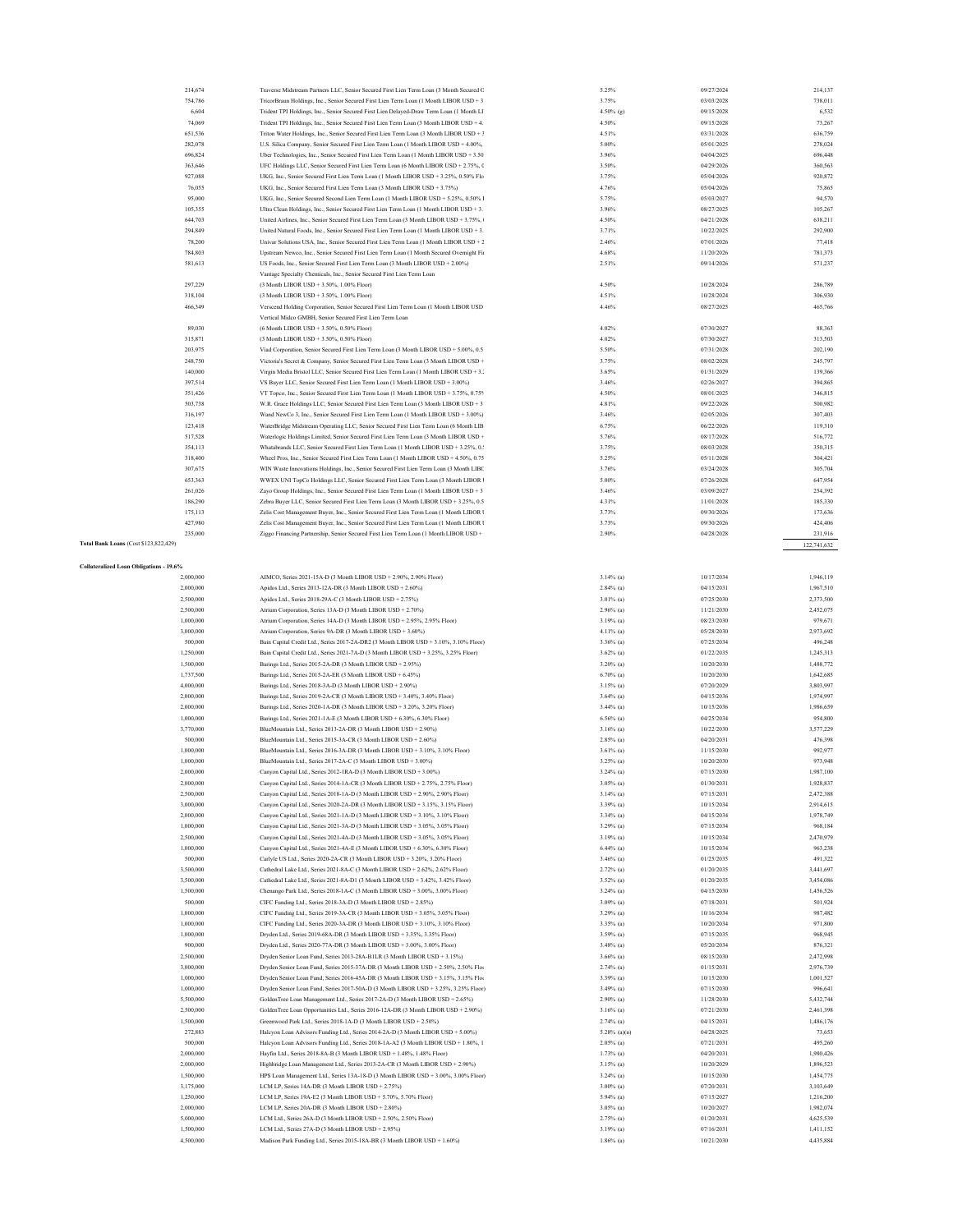| 500,000                                                    | Madison Park Funding Ltd., Series 2015-18A-DR (3 Month LIBOR USD + 2.95%)             | 3.21% (a)          | 10/21/2030               | 487,708     |
|------------------------------------------------------------|---------------------------------------------------------------------------------------|--------------------|--------------------------|-------------|
| 1,000,000                                                  | Madison Park Funding Ltd., Series 2018-30A-D (3 Month LIBOR USD + 2.50%, 2.50% Floo   | $2.74%$ (a)        | 04/15/2029               | 982,103     |
| 2,000,000                                                  | Madison Park Funding Ltd., Series 2020-46A-DR (3 Month LIBOR USD + 3.15%, 3.15% Fl    | 3.39% (a)          | 10/15/2034               | 1,974,402   |
|                                                            |                                                                                       |                    |                          |             |
| 1,000,000                                                  | Madison Park Funding Ltd., Series 2021-52A-D (3 Month LIBOR USD + 3.15%, 3.15% Floo   | $3.24%$ (a)        | 01/22/2035               | 993,085     |
| 3,500,000                                                  | Magnetite Ltd., Series 2018-20A-D (3 Month LIBOR USD + 2.50%)                         | $2.75\%$ (a)       | 04/20/2031               | 3,461,617   |
| 1,750,000                                                  | Magnetite Ltd., Series 2019-23A-DR (3 Month LIBOR USD + 3.05%, 3.05% Floor)           | $3.17%$ (a)        | 01/25/2035               | 1,712,068   |
| 1,000,000                                                  | Marathon Ltd., Series 2017-9A-A2 (3 Month LIBOR USD + 1.75%)                          | $1.99\%$ (a)       | 04/15/2029               | 987,686     |
| 3,500,000                                                  | Marble Point Ltd., Series 2021-3A-D1 (3 Month LIBOR USD + 3.50%, 3.50% Floor)         | $3.74%$ (a)        | 10/17/2034               | 3,456,410   |
| 1,550,000                                                  | Midocean Credit, Series 2016-5A-B1R (3 Month LIBOR USD + 1.60%)                       | $1.85\%$ (a)       | 07/19/2028               | 1,545,001   |
| 1,000,000                                                  | Myers Park Ltd., Series 2018-1A-D (3 Month LIBOR USD + 3.05%, 3.05% Floor)            | 3.30% (a)          | 10/20/2030               | 994,105     |
| 1,000,000                                                  | Neuberger Berman Loan Advisers Ltd., Series 2016-21A-DR2 (3 Month LIBOR USD + 3.30    | 3.55% (a)          | 04/20/2034               | 997,322     |
| 4,000,000                                                  | Neuberger Berman Loan Advisers Ltd., Series 2017-16SA-DR (3 Month LIBOR USD + 2.90    | $3.14%$ (a)        | 04/15/2034               | 3,904,337   |
| 1,500,000                                                  | Neuberger Berman Loan Advisers Ltd., Series 2017-25A-DR (3 Month LIBOR USD + 2.85%    | $3.09\%$ (a)       | 10/18/2029               | 1,484,637   |
| 1,000,000                                                  | Neuberger Berman Loan Advisers Ltd., Series 2017-26A-D (3 Month LIBOR USD + 2.65%,    | $2.89\%$ (a)       | 10/18/2030               | 980,188     |
| 1,500,000                                                  | Neuberger Berman Loan Advisers Ltd., Series 2018-28A-D (3 Month LIBOR USD + 2.85%)    | $3.10\%$ (a)       | 04/20/2030               | 1,470,202   |
| 500,000                                                    | Neuberger Berman Loan Advisers Ltd., Series 2020-37A-DR (3 Month LIBOR USD + 2.85%    | $3.10\%$ (a)       | 07/20/2031               | 491,948     |
| 1,000,000                                                  | Neuberger Berman Loan Advisers Ltd., Series 2020-38A-DR (3 Month LIBOR USD + 3.00%    | 3.25% (a)          | 10/20/2035               | 987,927     |
|                                                            |                                                                                       |                    |                          |             |
| 4,500,000                                                  | Octagon Investment Partners Ltd., Series 2012-1A-CRR (3 Month LIBOR USD + 3.90%, 3.9  | $4.14%$ (a)        | 07/15/2029               | 4,518,716   |
| 500,000                                                    | Octagon Investment Partners Ltd., Series 2014-1A-CR3 (3 Month LIBOR USD + 2.75%, 2.7: | $3.14%$ (a)        | 02/14/2031               | 495,103     |
| 1,250,000                                                  | Octagon Investment Partners Ltd., Series 2017-1A-D (3 Month LIBOR USD + 6.20%)        | $6.45\%$ (a)       | 03/17/2030               | 1,241,569   |
| 2,000,000                                                  | Octagon Investment Partners Ltd., Series 2017-1A-DR (3 Month LIBOR USD + 3.40%, 3.40  | $3.65\%$ (a)       | 07/20/2030               | 1,993,581   |
| 4,000,000                                                  | Octagon Investment Partners Ltd., Series 2018-1A-C (3 Month LIBOR USD + 2.60%, 2.60%  | $2.85\%$ (a)       | 01/20/2031               | 3,862,108   |
| 3,000,000                                                  | Octagon Investment Partners Ltd., Series 2018-2A-C (3 Month LIBOR USD + 2.85%)        | $3.11\%$ (a)       | 07/25/2030               | 2,940,534   |
| 500,000                                                    | Octagon Investment Partners Ltd., Series 2019-1A-ER (3 Month LIBOR USD + 7.00%, 7.00% | $7.25\%$ (a)       | 01/20/2035               | 477,676     |
| 1,000,000                                                  | Octagon Investment Partners Ltd., Series 2020-2A-DR (3 Month LIBOR USD + 3.30%, 3.30  | $3.54\%$ (a)       | 07/15/2036               | 970,599     |
| 1,000,000                                                  | OHA Credit Funding Ltd., Series 2018-1A-D (3 Month LIBOR USD + 3.05%, 3.05% Floor)    | 3.30% (a)          | 10/20/2030               | 979,681     |
| 2,500,000                                                  | OHA Credit Funding Ltd., Series 2021-16A-E (3 Month LIBOR USD + 6.10%, 6.10% Floor)   | $6.26\%$ (a)       | 10/18/2034               | 2,370,562   |
| 500,000                                                    | Park Avenue Institutional Advisers Ltd., Series 2021-2A-D (3 Month LIBOR USD + 3.40%, | $3.64\%$ (a)       | 07/15/2034               | 498,620     |
|                                                            | RRAM Ltd., Series 2018-4A-C (3 Month LIBOR USD + 2.95%)                               |                    |                          |             |
| 4,000,000                                                  |                                                                                       | $3.19%$ (a)        | 04/15/2030               | 3,944,248   |
| 2,000,000                                                  | Sound Point Ltd., Series 2015-2A-DRRR (3 Month LIBOR USD + 4.50%, 4.50% Floor)        | 4.75% (a)          | 07/20/2032               | 1,983,446   |
| 6,000,000                                                  | Sound Point Ltd., Series 2019-2A-DR (3 Month LIBOR USD + 3.30%, 3.30% Floor)          | $3.54\%$ (a)       | 07/15/2034               | 5,922,184   |
| 1,000,000                                                  | Sound Point Ltd., Series 2020-1A-DR (3 Month LIBOR USD + 3.35%, 3.35% Floor)          | $3.60\%$ (a)       | 07/20/2034               | 996,817     |
| 5,000,000                                                  | Sound Point Ltd., Series 2020-2A-DR (3 Month LIBOR USD + 3.35%, 3.35% Floor)          | $3.61\%$ (a)       | 10/25/2034               | 4,918,773   |
| 3,375,000                                                  | Sound Point Ltd., Series 2021-4A-D (3 Month LIBOR USD + 3.40%, 3.40% Floor)           | $3.52\%$ (a)       | 10/25/2034               | 3.352.499   |
| 1,750,000                                                  | Southwick Park LLC, Series 2019-4A-DR (3 Month LIBOR USD + 2.95%, 2.95% Floor)        | 3.20% (a)          | 07/20/2032               | 1,721,545   |
| 5,000,000                                                  | Steele Creek Ltd., Series 2019-2A-BR (3 Month LIBOR USD + 1.85%, 1.85% Floor)         | $2.09\%$ (a)       | 07/15/2032               | 4,986,361   |
| 3,500,000                                                  | Stewart Park Ltd., Series 2015-1A-DR (3 Month LIBOR USD + 2.60%, 2.60% Floor)         | $2.84%$ (a)        | 01/15/2030               | 3,362,444   |
| 1,500,000                                                  | Symphony Ltd., Series 2015-16A-DR (3 Month LIBOR USD + 3.05%, 3.05% Floor)            | 3.29% (a)          | 10/15/2031               | 1,502,295   |
|                                                            | Symphony Ltd., Series 2016-17A-DR (3 Month LIBOR USD + 2.65%)                         |                    |                          |             |
| 1,000,000                                                  |                                                                                       | $2.89\%$ (a)       | 04/15/2028               | 997,527     |
| 1,500,000                                                  | TIAA Ltd., Series 2017-2A-B (3 Month LIBOR USD + 1.50%)                               | $1.74%$ (a)        | 01/16/2031               | 1,488,072   |
| 6,000,000                                                  | Trimaran CAVU LLC, Series 2019-1A-B (3 Month LIBOR USD + 2.20%, 2.20% Floor)          | $2.45\%$ (a)       | 07/20/2032               | 5,927,561   |
| 500,000                                                    | Upland Ltd., Series 2016-1A-CR (3 Month LIBOR USD + 2.90%)                            | $3.15\%$ (a)       | 04/20/2031               | 494,495     |
| 500,000                                                    | Vibrant Ltd., Series 2015-3A-A2RR (3 Month LIBOR USD + 1.85%)                         | $2.10\%$ (a)       | 10/20/2031               | 497,779     |
| 3,900,000                                                  | Voya Ltd., Series 2013-1A-CR (3 Month LIBOR USD + 2.95%)                              | $3.19%$ (a)        | 10/15/2030               | 3,684,972   |
| 1,500,000                                                  | Voya Ltd., Series 2017-3A-CR (3 Month LIBOR USD + 3.15%)                              | 3.40% (a)          | 04/20/2034               | 1,455,967   |
| 10,000,000                                                 | Wellfleet Ltd., Series 2019-XA-A1R (3 Month LIBOR USD + 1.17%)                        | $1.42\%$ (a)       | 07/20/2032               | 9,933,402   |
| 2,000,000                                                  | Wind River Ltd., Series 2013-2A-E1R (3 Month LIBOR USD + 6.75%)                       | $6.99\%$ (a)       | 10/18/2030               | 1,963,632   |
| 2,000,000                                                  | Wind River Ltd., Series 2014-1A-DRR (3 Month LIBOR USD + 3.00%, 3.00% Floor)          | $3.24\%$ (a)       | 07/18/2031               | 1,955,286   |
| 4,000,000                                                  | Wind River Ltd., Series 2014-2A-DR (3 Month LIBOR USD + 2.90%, 2.90% Floor)           | $3.14%$ (a)        | 01/15/2031               | 3,794,087   |
| 2,000,000                                                  | Wind River Ltd., Series 2014-2A-ER (3 Month LIBOR USD + 5.75%, 5.75% Floor)           | 5.99% (a)          | 01/15/2031               | 1,848,510   |
|                                                            |                                                                                       |                    |                          |             |
| 1,500,000                                                  | Wind River Ltd., Series 2014-3A-DR2 (3 Month LIBOR USD + 3.40%, 3.40% Floor)          | $3.66\%$ (a)       | 10/22/2031               | 1,458,849   |
| 7,975,000                                                  | Wind River Ltd., Series 2015-2A-ER (3 Month LIBOR USD + 5.55%)                        | 5.79% (a)          | 10/15/2027               | 7,942,147   |
| 3,500,000                                                  | Wind River Ltd., Series 2016-1A-DR (3 Month LIBOR USD + 2.85%)                        | $3.09\%$ (a)       | 07/15/2028               | 3,485,486   |
| 2,000,000                                                  | Wind River Ltd., Series 2017-1A-DR (3 Month LIBOR USD + 3.72%, 3.72% Floor)           | 3.96% (a)          | 04/18/2036               | 1,987,525   |
| 1,750,000                                                  | Wind River Ltd., Series 2017-1A-ER (3 Month LIBOR USD + 7.06%, 7.06% Floor)           | 7.30% (a)          | 04/18/2036               | 1,674,876   |
| 1,500,000                                                  | Wind River Ltd., Series 2017-3A-DR (3 Month LIBOR USD + 3.85%, 3.85% Floor)           | $4.09\%$ (a)       | 04/15/2035               | 1,478,566   |
| 1,500,000                                                  | Wind River Ltd., Series 2017-4A-D (3 Month LIBOR USD + 2.65%)                         | $3.13\%$ (a)       | 11/20/2030               | 1,469,405   |
| 1,500,000                                                  | Wind River Ltd., Series 2018-1A-D (3 Month LIBOR USD + 2.90%)                         | $3.14%$ (a)        | 07/15/2030               | 1,468,391   |
| 3,500,000                                                  | Wind River Ltd., Series 2018-2A-D (3 Month LIBOR USD + 3.00%)                         | $3.24\%$ (a)       | 07/15/2030               | 3,424,368   |
| 500,000                                                    | Wind River Ltd., Series 2021-3A-D (3 Month LIBOR USD + 3.35%, 3.35% Floor)            | $3.60\%$ (a)       | 07/20/2033               | 495,618     |
| 1,000,000                                                  | Wind River Ltd., Series 2021-4A-D (3 Month LIBOR USD + 3.20%, 3.20% Floor)            | $3.42\%$ (a)       | 01/20/2035               | 980,084     |
| Total Collateralized Loan Obligations (Cost \$245,207,671) |                                                                                       |                    |                          |             |
|                                                            |                                                                                       |                    |                          | 240,500,853 |
|                                                            |                                                                                       |                    |                          |             |
| Foreign Corporate Bonds - 7.0%                             |                                                                                       |                    |                          |             |
| 1,249,800                                                  | Adani International Container Terminal Pvt Ltd.                                       | 3.00%              | 02/16/2031               | 1,118,655   |
| 400,000                                                    | Adani Ports & Special Economic Zone Ltd.                                              | 4.00%              | 07/30/2027               | 388,463     |
| 200,000                                                    | Adani Ports & Special Economic Zone Ltd.                                              | 4.20%              | 08/04/2027               | 195,183     |
| 600,000                                                    | Adani Ports & Special Economic Zone Ltd.                                              | 4.38%              | 07/03/2029               | 577,283     |
| 400,000                                                    | Adani Ports & Special Economic Zone Ltd.                                              | 3.10%              | 02/02/2031               | 344,771     |
| 1,000,000                                                  | AES Andres B.V.                                                                       | $5.70\%$ (a)       | 05/04/2028               | 947,735     |
| 600,000                                                    | AES Gener S.A. (5 Year Swap Rate USD + 4.64%)                                         | $7.13\%$ (a)       | 03/26/2079               | 603,189     |
| 250,000                                                    | AI Candelaria Spain SLU                                                               | 7.50%              | 12/15/2028               | 245,927     |
| 500,000                                                    | AI Candelaria Spain SLU                                                               | 5.75% (a)          | 06/15/2033               | 430,307     |
| 200,000                                                    | Altice Financing S.A.                                                                 | $5.00\%$ (a)       | 01/15/2028               | 179,635     |
| 200,000                                                    | Altice France S.A.                                                                    | $6.00\%$ (a)       | 02/15/2028               | 172,897     |
| 255,000                                                    | Altice France S.A.                                                                    | 5.50% (a)          | 10/15/2029               | 229,153     |
| 200,000                                                    | ARD Finance S.A. (7.25% PIK)                                                          | $6.50\%$ (a)       | 06/30/2027               | 183,238     |
|                                                            | Avation Capital S.A. (9.00% PIK)                                                      |                    |                          | 173,556     |
| 203,202                                                    |                                                                                       | 8.25% (a)<br>4.88% | 10/31/2026<br>04/21/2025 |             |
| 600,000                                                    | Banco Bilbao Vizcaya Argentaria Colombia S.A                                          |                    |                          | 601,833     |
| 600,000                                                    | Banco Davivienda S.A. (10 Year CMT Rate + 5.10%)                                      | $6.65\%$ (a)(f)    | 04/22/2031               | 554,190     |
| 400,000                                                    | Banco de Credito del Peru (5 Year CMT Rate + 3.00%)                                   | $3.13\%$ (a)       | 07/01/2030               | 376,970     |
| 1,000,000                                                  | Banco de Credito del Peru (5 Year CMT Rate + 3.00%)                                   | 3.13%              | 07/01/2030               | 942,425     |
| 400,000                                                    | Banco do Brasil S.A. (10 Year CMT Rate + 4.40%)                                       | $6.25\%$ (f)       | 04/15/2024               | 381,340     |
| 300,000                                                    | Banco GNB Sudameris S.A. (5 Year CMT Rate + 4.56%)                                    | 6.50%              | 04/03/2027               | 290,560     |
| 1,450,000                                                  | Banco Internacional del Peru S.A.A. Interbank (1 Year CMT Rate + 3.71%)               | 4.00%              | 07/08/2030               | 1,395,516   |
| 1,500,000                                                  | Banco Macro S.A. (5 Year Swap Rate USD + 5.46%)                                       | 6.64%              | 11/04/2026               | 1,243,050   |
| 1,200,000                                                  | Banco Mercantil del Norte S.A. (10 Year CMT Rate + 5.35%)                             | $7.63\%$ (f)       | 01/10/2028               | 1,207,926   |
| 200,000                                                    | Banco Mercantil del Norte S.A. (10 Year CMT Rate + 5.47%)                             | 7.50% (f)          | 06/27/2029               | 196,484     |
| 200,000                                                    | Banco Mercantil del Norte S.A. (10 Year CMT Rate + 5.47%)                             | $7.50\%$ (a)(f)    | 06/27/2029               | 196,484     |
| 1,100,000                                                  | Bangkok Bank PCL (5 Year CMT Rate + 4.73%)                                            | $5.00\%$ (f)       | 09/23/2025               | 1,086,415   |
|                                                            |                                                                                       |                    |                          |             |
| 195,000                                                    | Bombardier, Inc.                                                                      | 7.88% (a)          | 04/15/2027               | 191,145     |
| 450,000                                                    |                                                                                       |                    | 09/15/2027               | 447,417     |
| 600,000                                                    | C&W Senior Financing                                                                  | 6.88%              |                          |             |
|                                                            | CAP S.A.                                                                              | 3.90% (a)          | 04/27/2031               | 544,803     |
| 900,000                                                    | CAP S.A.                                                                              | 3.90%              | 04/27/2031               | 817,204     |
| 2,000,000                                                  | Chile Electricity PEC SpA                                                             | $0.00\%$ (a)       | 01/25/2028               | 1,513,450   |
| 1,000,000                                                  | CK Hutchison International 20 Ltd.                                                    | $2.50\%$ (a)       | 05/08/2030               | 927,967     |
| 300,000                                                    | Cosan Overseas Ltd.<br>Credito Real S.A.B. de C.V. (5 Year CMT Rate + 7.03%)          | 8.25% (f)          | 05/05/2022               | 300,925     |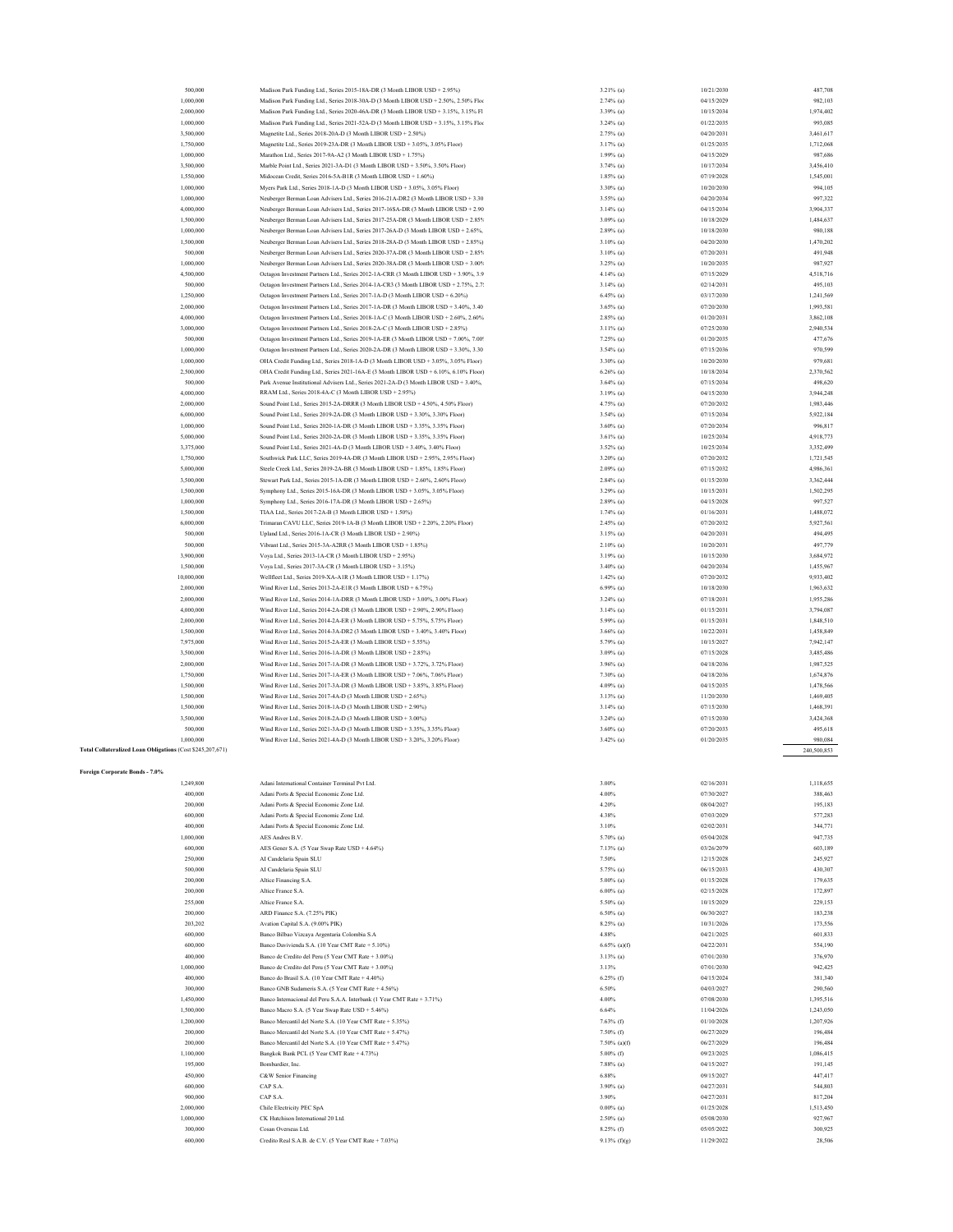| 400,000   | DBS Group Holdings Ltd. (5 Year CMT Rate + 1.10%)                  | 1.82%           | 03/10/2031 | 373,932   |
|-----------|--------------------------------------------------------------------|-----------------|------------|-----------|
| 324,539   | Digicel Group Ltd. (5.00% + 3.00% PIK)                             | $8.00\%$ (a)    | 04/01/2025 | 285,338   |
| 321,752   | Digicel Group Ltd. (7.00% PIK)                                     | $7.00\%$ (a)(f) | 04/18/2022 | 258,118   |
| 800,000   | Docuformas SAPI de C.V.                                            | $10.25\%$ (a)   | 07/24/2024 | 527,324   |
|           |                                                                    |                 |            |           |
| 850,000   | Ecopetrol S.A.                                                     | 4.63%           | 11/02/2031 | 770,444   |
| 150,000   | Ecopetrol S.A.                                                     | 5.88%           | 05/28/2045 | 131,695   |
| 2,050,000 | Ecopetrol S.A.                                                     | 5.88%           | 11/02/2051 | 1,747,553 |
| 450,000   | eG Global Finance PLC                                              | 8.50% (a)       | 10/30/2025 | 461,419   |
| 717,200   | Empresa Electrica Angamos S.A.                                     | 4.88%           | 05/25/2029 | 682,742   |
| 950,880   | Empresa Electrica Cochrane SpA                                     | 5.50%           | 05/14/2027 | 915,493   |
|           |                                                                    |                 |            |           |
| 1,600,000 | Empresa Electrica Guacolda S.A.                                    | 4.56%           | 04/30/2025 | 544,000   |
| 1,400,000 | Empresas Publicas de Medellin ESP                                  | 4.25%           | 07/18/2029 | 1,249,010 |
| 650,000   | Empresas Publicas de Medellin ESP                                  | 4.38%           | 02/15/2031 | 560,979   |
| 900,000   | Equate Petrochemical B.V.                                          | 2.63%           | 04/28/2028 | 835,875   |
| 472,059   | Fenix Power Peru S.A.                                              | 4.32%           | 09/20/2027 | 461,062   |
| 191,360   | Fideicomiso P.A. Pacifico Tres                                     | 8.25%           | 01/15/2035 | 198,452   |
| 150,000   | Freeport-McMoRan, Inc.                                             | 4.38%           | 08/01/2028 | 150,722   |
|           |                                                                    |                 |            |           |
| 2,600,000 | Galaxy Pipeline Assets Bidco Ltd.                                  | $2.16\%$ (a)    | 03/31/2034 | 2,400,556 |
| 600,000   | Galaxy Pipeline Assets Bidco Ltd.                                  | 2.63%           | 03/31/2036 | 539,448   |
| 900,000   | Galaxy Pipeline Assets Bidco Ltd.                                  | 2.94%           | 09/30/2040 | 815,124   |
| 475,000   | Garda World Security Corporation                                   | $4.63\%$ (a)    | 02/15/2027 | 456,245   |
| 335,000   | Garda World Security Corporation                                   | $6.00\%$ (a)    | 06/01/2029 | 301,574   |
| 380,000   | <b>GCB</b> Intelsat Jackson Escrow                                 | $0.00\%$ (n)    | 08/01/2023 |           |
| 230,000   | GFL Environmental, Inc.                                            | $4.00\%$ (a)    | 08/01/2028 | 211,847   |
|           |                                                                    |                 |            |           |
| 450,000   | <b>Gilex Holding SARL</b>                                          | 8.50%           | 05/02/2023 | 446,467   |
| 400,000   | Gilex Holding SARL                                                 | 8.50% (a)       | 05/02/2023 | 396,860   |
| 2,400,000 | Gran Tierra Energy International Holdings Ltd.                     | 6.25%           | 02/15/2025 | 2,225,556 |
| 200,000   | Gran Tierra Energy, Inc.                                           | 7.75% (a)       | 05/23/2027 | 185,217   |
| 515,000   | Grifols Escrow Issuer S.A.                                         | 4.75% (a)       | 10/15/2028 | 485,442   |
| 221,558   | Grupo Idesa S.A. de C.V. (10.38% PIK)                              | $10.13\%$ (a)   | 05/22/2026 | 144,013   |
|           |                                                                    |                 |            |           |
| 862,200   | Hunt Oil Company of Peru LLC Sucursal Del Peru                     | 6.38%           | 06/01/2028 | 865,261   |
| 400,000   | Inkia Energy Ltd.                                                  | 5.88%           | 11/09/2027 | 386,802   |
| 380,000   | Intelligent Packaging Ltd.                                         | $6.00\%$ (a)    | 09/15/2028 | 375,250   |
| 245,000   | Intelsat Jackson Holdings S.A.                                     | $6.50\%$ (a)    | 03/15/2030 | 245,000   |
| 35,079    | <b>Invepar Holdings</b>                                            | $0.00\%$ (g)(n) | 12/30/2028 |           |
| 2,000,000 | Itau Unibanco Holding S.A. (5 Year CMT Rate + 3.45%)               | 3.88%           | 04/15/2031 | 1,898,260 |
|           |                                                                    |                 |            |           |
| 289,500   | JSW Hydro Energy Ltd.                                              | 4.13% (a)       | 05/18/2031 | 269,833   |
| 1,200,000 | Kasikombank PCL (5 Year CMT Rate + 4.94%)                          | $5.28\%$ (f)    | 10/14/2025 | 1,194,024 |
| 1,400,000 | Korea Development Bank                                             | 1.63%           | 01/19/2031 | 1,242,816 |
| 1,500,000 | Korea East-West Power Company Ltd.                                 | 1.75%           | 05/06/2025 | 1,438,459 |
| 600,000   | Korea Electric Power Corporation                                   | $1.13%$ (a)     | 06/15/2025 | 563,566   |
| 200,000   | Korea Hydro & Nuclear Power Company Ltd.                           | $1.25\%$ (a)    | 04/27/2026 | 186,585   |
| 300,000   | Kronos Acquisition Holdings, Inc.                                  | $5.00\%$ (a)    | 12/31/2026 | 277,365   |
|           |                                                                    |                 |            |           |
| 150,000   | Kronos Acquisition Holdings, Inc.                                  | $7.00\%$ (a)    | 12/31/2027 | 127,057   |
| 900,000   | KT Corporation                                                     | 2.50%           | 07/18/2026 | 877,519   |
| 200,000   | LG Chem Ltd.                                                       | $2.38\%$ (a)    | 07/07/2031 | 180,523   |
| 958,870   | LLPL Capital Pte Ltd.                                              | $6.88\%$ (a)    | 02/04/2039 | 961,440   |
| 330,000   | Mattamy Group Corporation                                          | $4.63\%$ (a)    | 03/01/2030 | 310,581   |
| 200,000   | MC Brazil Downstream Trading SARL                                  | 7.25%           | 06/30/2031 | 184,281   |
|           |                                                                    |                 |            |           |
| 310,000   | <b>MEG Energy Corporation</b>                                      | $7.13\%$ (a)    | 02/01/2027 | 324,984   |
| 155,000   | MEG Energy Corporation                                             | 5.88% (a)       | 02/01/2029 | 157,427   |
| 1,250,000 | Mercury Chile Holdco LLC                                           | $6.50\%$ (a)    | 01/24/2027 | 1,198,019 |
| 180,000   | Millicom International Cellular S.A.                               | 5.13%           | 01/15/2028 | 179,604   |
| 900,000   | Minejesa Capital B.V.                                              | 4.63%           | 08/10/2030 | 857,250   |
| 2,100,000 | Minejesa Capital B.V.                                              | 5.63%           | 08/10/2037 | 1,916,638 |
| 700,000   | Minerva Luxembourg S.A.                                            | 4.38% (a)       | 03/18/2031 | 634,270   |
|           |                                                                    |                 |            |           |
| 200,000   | Movida Europe S.A.                                                 | 5.25%           | 02/08/2031 | 179,529   |
| 200,000   | Oil & Natural Gas Corporation Ltd.                                 | 3.38%           | 12/05/2029 | 190,020   |
| 1,450,000 | Oleoducto Central S.A.                                             | 4.00%           | 07/14/2027 | 1,368,409 |
| 252,000   | Orazul Energy Egenor S en C por A                                  | 5.63%           | 04/28/2027 | 241,822   |
| 400,000   | Oversea-Chinese Banking Corporation Ltd.                           | 4.25%           | 06/19/2024 | 408,137   |
| 600,000   | Oversea-Chinese Banking Corporation Ltd. (5 Year CMT Rate + 1.58%) | $1.83\%$ (a)    | 09/10/2030 | 565,956   |
| 800,000   |                                                                    | 1.83%           | 09/10/2030 |           |
|           | Oversea-Chinese Banking Corporation Ltd. (5 Year CMT Rate + 1.58%) |                 |            | 754,608   |
| 1,000,000 | Pampa Energia S.A.                                                 | 7.50%           | 01/24/2027 | 879,000   |
| 150,000   | Pampa Energia S                                                    | 9.13%           | 04/15/2029 | 133,808   |
| 340,000   | Parkland Corporation                                               | $4.63\%$ (a)    | 05/01/2030 | 316,715   |
| 300,000   | Peru LNG SRL                                                       | 5.38%           | 03/22/2030 | 266,066   |
| 1,750,000 | Petrobras Global Finance B.V.                                      | 6.75%           | 06/03/2050 | 1,721,746 |
|           |                                                                    |                 |            |           |
| 400,000   | Petrobras Global Finance B.V.                                      | 5.50%           | 06/10/2051 | 343,808   |
| 900,000   | Petroleos del Peru S.A.                                            | 4.75%           | 06/19/2032 | 807,638   |
| 200,000   | Petroleos del Peru S.A.                                            | 5.63%           | 06/19/2047 | 168,380   |
| 900,000   | Petroleos Mexicanos                                                | 6.75%           | 09/21/2047 | 733,248   |
| 500,000   | Petronas Capital Ltd.                                              | $2.48\%$ (a)    | 01/28/2032 | 466,408   |
| 1,000,000 | POSCO                                                              |                 | 07/15/2024 | 992,271   |
| 160,000   |                                                                    | 2.75%           |            |           |
|           |                                                                    |                 |            |           |
| 1,400,000 | Primo Water Holdings, Inc.                                         | 4.38% (a)       | 04/30/2029 | 145,023   |
| 800,000   | PSA Treasury Pte Ltd.                                              | 2.13%           | 09/05/2029 | 1,326,287 |
| 2,300,000 | PSA Treasury Pte Ltd.                                              | 2.25%           | 04/30/2030 | 755,235   |
| 1,100,000 | Qatar Energy                                                       | 2.25%           | 07/12/2031 | 2,121,690 |
|           | Reliance Industries Ltd.                                           | 2.88%           | 01/12/2032 | 1,010,439 |
| 300,000   | SA Global Sukuk Ltd.                                               |                 |            | 284,582   |
|           |                                                                    | $2.69\%$ (a)    | 06/17/2031 |           |
| 155,000   | Seaspan Corporation                                                | 5.50% (a)       | 08/01/2029 | 145,244   |
| 800,000   | Shinhan Financial Group Company Ltd. (5 Year CMT Rate + 2.06%)     | $2.88\%$ (a)(f) | 05/12/2026 | 731,240   |
| 200,000   | Simpar Europe S.A.                                                 | 5.20%           | 01/26/2031 | 179,570   |
| 1,726,887 | Stoneway Capital Corporation                                       | $10.00\%$ (g)   | 03/01/2027 | 498,639   |
| 300,000   | <b>Superior Plus LP</b>                                            | 4.50% (a)       | 03/15/2029 | 282,244   |
| 500,000   | Telefonica Moviles Chile S.A.                                      | 3.54% (a)       | 11/18/2031 | 465,742   |
|           |                                                                    |                 |            |           |
| 180,000   | Telesat LLC                                                        | 4.88% (a)       | 06/01/2027 | 131,512   |
| 3,300,000 | Temasek Financial Ltd.                                             | $1.00\%$ (a)    | 10/06/2030 | 2,832,669 |
| 151,000   | Tervita Corporation                                                | $11.00\%$ (a)   | 12/01/2025 | 171,223   |
| 275,000   | Titan Acquisition Ltd.                                             | 7.75% (a)       | 04/15/2026 | 273,666   |
| 200,000   | TK Elevator Holdco                                                 | $7.63\%$ (a)    | 07/15/2028 | 198,643   |
| 450,000   | TK Elevator US Newco, Inc.                                         | 5.25% (a)       | 07/15/2027 | 445,603   |
| 769,534   | UEP Penonome S.A.                                                  | 6.50%           | 10/01/2038 |           |
|           |                                                                    |                 |            | 732,454   |
| 577,150   | UEP Penonome S.A.                                                  | $6.50\%$ (a)    | 10/01/2038 | 549,340   |
| 2,800,000 | Unifin Financiera S.A.B. de C.V. (5 Year CMT Rate + 6.31%)         | $8.88\%$ (f)    | 01/29/2025 | 1,022,280 |
| 200,000   | United Overseas Bank Ltd. (5 Year CMT Rate + 1.52%)                | 1.75%           | 03/16/2031 | 186,435   |
| 2,200,000 | United Overseas Bank Ltd. (5 Year Swap Rate USD + 1.79%)           | $3.88\%$ (f)    | 10/19/2023 | 2,187,020 |
| 1,100,000 | Vedanta Resources Finance PLC                                      | $9.25\%$ (a)    | 04/23/2026 | 951,291   |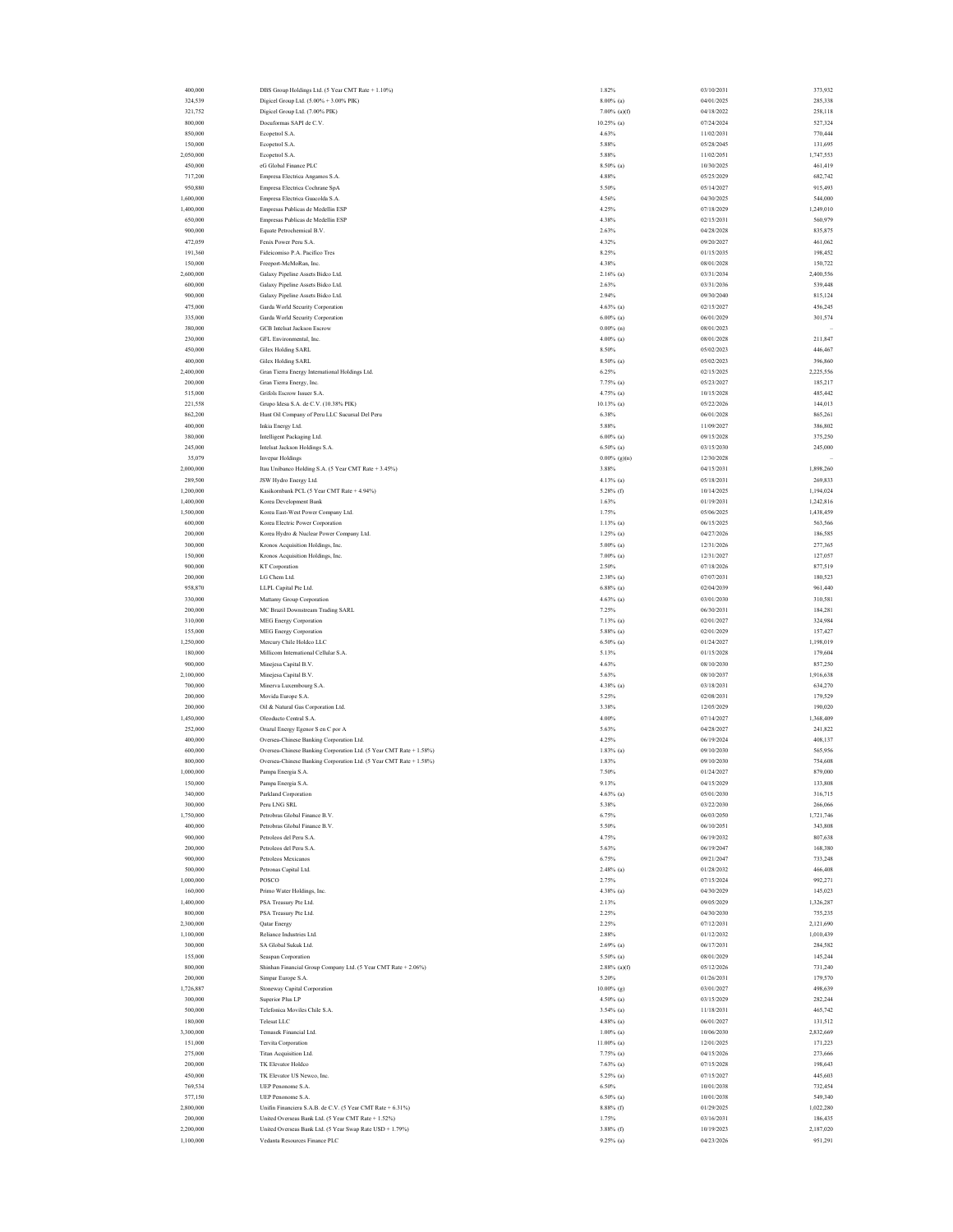| 2,300,000                                                                                                          | Vedanta Resources Ltd.                                                                                                   | 6.13%                                   | 08/09/2024               | 2,015,375              |
|--------------------------------------------------------------------------------------------------------------------|--------------------------------------------------------------------------------------------------------------------------|-----------------------------------------|--------------------------|------------------------|
| 500,000                                                                                                            | VTR Finance NV                                                                                                           | 6.38%                                   | 07/15/2028               | 485,378                |
| 325,000                                                                                                            | VZ Secured Financing BV                                                                                                  | $5.00\%$ (a)                            | 01/15/2032               | 304,371                |
| Total Foreign Corporate Bonds (Cost \$95,658,896)                                                                  |                                                                                                                          |                                         |                          | 85,620,687             |
|                                                                                                                    |                                                                                                                          |                                         |                          |                        |
| Foreign Government Bonds, Foreign Agencies and Foreign Government Sponsored Corporations - 3.2%<br>500,000         | Abu Dhabi Government International Bond                                                                                  | $3.13\%$ (a)                            | 04/16/2030               | 511,903                |
| 2,600,000                                                                                                          | Brazilian Government International Bond                                                                                  | 3.75%                                   | 09/12/2031               | 2,350,400              |
| 400,000                                                                                                            | Brazilian Government International Bond                                                                                  | 5.00%                                   | 01/27/2045               | 357,004                |
| 1,200,000                                                                                                          | Brazilian Government International Bond                                                                                  | 5.63%                                   | 02/21/2047               | 1,138,368              |
| 400,000                                                                                                            | Chile Government International Bond                                                                                      | 2.55%                                   | 01/27/2032               | 376,848                |
| 1,100,000                                                                                                          | Chile Government International Bond                                                                                      | 3.10%                                   | 05/07/2041               | 970,486                |
| 1,000,000                                                                                                          | Chile Government International Bond                                                                                      | 3.50%                                   | 01/25/2050               | 917,940                |
| 2,300,000                                                                                                          | Chile Government International Bond                                                                                      | 3.10%                                   | 01/22/2061               | 1,899,915              |
| 1,700,000                                                                                                          | Colombia Government International Bond                                                                                   | 3.13%                                   | 04/15/2031               | 1,441,600              |
| 2,200,000                                                                                                          | Colombia Government International Bond                                                                                   | 3.25%                                   | 04/22/2032               | 1,842,214              |
| 500,000                                                                                                            | Colombia Government International Bond                                                                                   | 5.00%                                   | 06/15/2045               | 422,680                |
| 2,000,000                                                                                                          | Colombia Government International Bond                                                                                   | 4.13%                                   | 05/15/2051               | 1,513,840              |
| 1,000,000                                                                                                          | Dominican Republic International Bond                                                                                    | $6.00\%$ (a)                            | 02/22/2033               | 979,760                |
| 500,000                                                                                                            | Dominican Republic International Bond                                                                                    | 5.88%                                   | 01/30/2060               | 430,000                |
| 1,100,000                                                                                                          | Indonesia Government International Bond                                                                                  | 2.15%                                   | 07/28/2031               | 1,017,500              |
| 2,500,000                                                                                                          | Indonesia Government International Bond                                                                                  | 3.70%<br>2.07%                          | 10/30/2049<br>04/28/2031 | 2,415,475              |
| 1,600,000                                                                                                          | Malaysia Wakala Sukuk BHD<br>Malaysia Wakala Sukuk BHD                                                                   | $2.07%$ (a)                             | 04/28/2031               | 1,503,042<br>234,850   |
| 250,000<br>1,200,000                                                                                               | Mexico Government International Bond                                                                                     | 2.66%                                   | 05/24/2031               | 1,095,840              |
| 3,950,000                                                                                                          | Mexico Government International Bond                                                                                     | 4.28%                                   | 08/14/2041               | 3,691,947              |
| 300,000                                                                                                            | Mexico Government International Bond                                                                                     | 4.35%                                   | 01/15/2047               | 278,097                |
| 1,000,000                                                                                                          | Mexico Government International Bond                                                                                     | 4.40%                                   | 02/12/2052               | 920,595                |
| 1,000,000                                                                                                          | Panama Government International Bond                                                                                     | 2.25%                                   | 09/29/2032               | 885,810                |
| 1,200,000                                                                                                          | Panama Government International Bond                                                                                     | 4.30%                                   | 04/29/2053               | 1,156,476              |
| 400,000                                                                                                            | Panama Government International Bond                                                                                     | 4.50%                                   | 04/01/2056               | 392,432                |
| 2,300,000                                                                                                          | Panama Government International Bond                                                                                     | 3.87%                                   | 07/23/2060               | 2,020,573              |
| 300,000                                                                                                            | Perusahaan Penerbit SBSN Indonesia III                                                                                   | 3.80%                                   | 06/23/2050               | 293,625                |
| 1,200,000                                                                                                          | Perusahaan Penerbit SBSN Indonesia III                                                                                   | $2.55\%$ (a)                            | 06/09/2031               | 1,148,700              |
| 400,000                                                                                                            | Peruvian Government International Bond                                                                                   | 3.30%                                   | 03/11/2041               | 364,652                |
| 1,100,000                                                                                                          | Philippine Government International Bond                                                                                 | 1.65%                                   | 06/10/2031               | 980,815                |
| 1,100,000                                                                                                          | Philippine Government International Bond                                                                                 | 3.70%                                   | 03/01/2041               | 1,070,685              |
| 1,700,000                                                                                                          | Philippine Government International Bond                                                                                 | 3.70%                                   | 02/02/2042               | 1,645,783              |
| 400,000                                                                                                            | Philippine Government International Bond                                                                                 | 2.95%                                   | 05/05/2045               | 347,057                |
| 400,000                                                                                                            | Philippine Government International Bond                                                                                 | 2.65%                                   | 12/10/2045               | 329,572                |
| 950,000<br>200,000                                                                                                 | Republic of South Africa Government Bond<br>Saudi Government International Bond                                          | 4.30%<br>2.25%                          | 10/12/2028<br>02/02/2033 | 920,541<br>184,450     |
| 1,500,000                                                                                                          | Saudi Government International Bond                                                                                      | 3.45%                                   | 02/02/2061               | 1,333,437              |
| 500,000                                                                                                            | Temasek Financial I Ltd.                                                                                                 | 1.63%                                   | 08/02/2031               | 446,828                |
| Total Foreign Government Bonds, Foreign Agencies and Foreign Government Sponsored Corporations (Cost \$43,497,135) |                                                                                                                          |                                         |                          | 39,831,740             |
|                                                                                                                    |                                                                                                                          |                                         |                          |                        |
| Non-Agency Commercial Mortgage Backed Obligations - 14.3%                                                          |                                                                                                                          |                                         |                          |                        |
| 689,000                                                                                                            | 20 Times Square Trust, Series 2018-20TS-F                                                                                | $3.10\%$ (a)(c)                         | 05/15/2035               | 646,771                |
| 658,000                                                                                                            | 20 Times Square Trust, Series 2018-20TS-G                                                                                | $3.10\%$ (a)(e)                         | 05/15/2035               | 609,913                |
| 2,633,000                                                                                                          | 280 Park Avenue Mortgage Trust, Series 2017-280P-F (1 Month LIBOR USD + 2.83%, 2.83                                      | $3.13\%$ (a)                            | 09/15/2034               | 2,575,865              |
| 15,431,949                                                                                                         | Arbor Multifamily Mortgage Securities Trust, Series 2020-MF1-XA                                                          | 0.97% (a)(e) (h)                        | 05/15/2053               | 942,972                |
| 10,194,000                                                                                                         | Arbor Multifamily Mortgage Securities Trust, Series 2021-MF3-XD                                                          | $1.18\%$ (a)(e) (h)                     | 10/15/2054               | 951,661                |
| 1,017,000                                                                                                          | AREIT Trust, Series 2019-CRE3-D (Secured Overnight Financing Rate 30 Day Average + 2.                                    | $2.81\%$ (a)                            | 09/14/2036               | 998,679                |
| 1,532,000                                                                                                          | Atrium Hotel Portfolio Trust, Series 2017-ATRM-E (1 Month LIBOR USD + 3.05%, 3.05%                                       | $3.45\%$ (a)                            | 12/15/2036               | 1,445,017              |
| 1,898,000                                                                                                          | Atrium Hotel Portfolio Trust, Series 2018-ATRM-E (1 Month LIBOR USD + 3.40%, 3.40%                                       | $3.80\%$ (a)                            | 06/15/2035               | 1,809,572              |
| 11,198,198                                                                                                         | BANK, Series 2017-BNK5-XA                                                                                                | $1.02\%$ (e) (h)                        | 06/15/2060               | 394,748                |
| 60,043,834                                                                                                         | BANK, Series 2018-BN11-XA                                                                                                | 0.47% (e) (h)                           | 03/15/2061               | 1,493,698              |
| 1,958,000                                                                                                          | BBCMS Mortgage Trust, Series 2018-CBM-E (1 Month LIBOR USD + 3.55%, 3.55% Floor)                                         | $3.95\%$ (a)                            | 07/15/2037               | 1,905,499              |
| 956,000                                                                                                            | BBCMS Mortgage Trust, Series 2018-TALL-E (1 Month LIBOR USD + 2.44%, 2.44% Floor                                         | $2.83\%$ (a)<br>$3.25\%$ (a)            | 03/15/2037               | 906,091                |
| 1,675,000                                                                                                          | BBCMS Mortgage Trust, Series 2019-BWAY-E (1 Month LIBOR USD + 2.85%, 2.85% Flor<br>BB-UBS Trust, Series 2012-TFT-TE      |                                         | 11/15/2034<br>06/05/2030 | 1,582,860              |
| 1,394,616<br>1,216,000                                                                                             | BDS Ltd., Series 2019-FL4-B (1 Month LIBOR USD + 1.75%, 1.75% Floor)                                                     | $3.56\%$ (a)(c)(n)<br>$2.19%$ (a)       | 08/15/2036               | 1,134,911<br>1,199,397 |
| 56,308,883                                                                                                         | Benchmark Mortgage Trust, Series 2022-B32-XA                                                                             | $0.46\%$ (a)(c) (h)                     | 01/15/2055               | 1,606,554              |
| 1,678,000                                                                                                          | BFLD, Series 2019-DPLO-F (1 Month LIBOR USD + 2.54%, 2.54% Floor)                                                        | $2.94\%$ (a)                            | 10/15/2034               | 1,620,929              |
| 2,866,000                                                                                                          | BPR Trust, Series 2021-TY-D (1 Month LIBOR USD + 2.35%, 2.35% Floor)                                                     | $2.75\%$ (a)                            | 09/15/2038               | 2,802,327              |
| 2,821,000                                                                                                          | BX Commercial Mortgage Trust, Series 2021-21M-H (1 Month LIBOR USD + 4.01%, 4.01%                                        | 4.41% (a)                               | 10/15/2036               | 2,737,856              |
| 2,868,000                                                                                                          | BX Commercial Mortgage Trust, Series 2021-VOLT-F (1 Month LIBOR USD + 2.40%, 2.40                                        | $2.80\%$ (a)                            | 09/15/2036               | 2,775,111              |
| 2,819,560                                                                                                          | BX Commercial Mortgage Trust, Series 2021-XL2-E (1 Month LIBOR USD + 1.85%, 1.85%                                        | $2.24\%$ (a)                            | 10/15/2038               | 2,755,592              |
| 1,685,550                                                                                                          | BX Trust, Series 2017-SLCT-F (1 Month LIBOR USD + 4.25%, 4.25% Floor)                                                    | $4.65\%$ (a)                            | 07/15/2034               | 1,672,894              |
| 367,000                                                                                                            | BX Trust, Series 2018-GW-G (1 Month LIBOR USD + 2.92%, 2.92% Floor)                                                      | 3.32% (a)                               | 05/15/2035               | 353,596                |
| 2,250,000                                                                                                          | BX Trust, Series 2019-CALM-E (1 Month LIBOR USD + 2.00%, 2.00% Floor)                                                    | $2.40\%$ (a)                            | 11/15/2032               | 2,201,857              |
| 2.229,000                                                                                                          | BX Trust, Series 2019-IMC-F (1 Month LIBOR USD + 2.90%, 2.90% Floor)                                                     | 3.30% (a)                               | 04/15/2034               | 2,177,042              |
| 2,360,189                                                                                                          | BX Trust, Series 2019-MMP-E (1 Month LIBOR USD + 1.90%, 1.90% Floor)                                                     | $2.30\%$ (a)                            | 08/15/2036               | 2,298,797              |
| 2,821,000                                                                                                          | BX Trust, Series 2021-BXMF-G (1 Month LIBOR USD + 3.35%, 3.35% Floor)                                                    | 3.75% (a)                               | 10/15/2026               | 2,719,180              |
| 2,820,000                                                                                                          | BX Trust, Series 2021-VIEW-E (1 Month LIBOR USD + 3.60%, 3.60% Floor)                                                    | $4.00\%$ (a)                            | 06/15/2023               | 2,731,442              |
| 1,119,631                                                                                                          | Carbon Capital Commercial Mortgage Trust, Series 2019-FL2-B (1 Month LIBOR USD + 2.1                                     | $3.25\%$ (a)                            | 10/15/2035               | 1,089,103              |
| 8,844,187                                                                                                          | CD Commercial Mortgage Trust, Series 2017-CD3-XA                                                                         | 0.98% (e) (h)                           | 02/10/2050               | 339,345                |
| 4,053,987<br>7,576,246                                                                                             | CFCRE Commercial Mortgage Trust, Series 2016-C4-XA<br>CFCRE Commercial Mortgage Trust, Series 2017-C8-XA                 | $1.63\%$ (e) (h)<br>1.49% (e) (h)       | 05/10/2058<br>06/15/2050 | 209,766<br>456,389     |
| 22,058,000                                                                                                         | CFCRE Commercial Mortgage Trust, Series 2018-TAN-X                                                                       |                                         | 02/15/2033               | 189,277                |
| 1,544,274                                                                                                          | Citigroup Commercial Mortgage Trust, Series 2014-GC25-XA                                                                 | $1.63\%$ (a)(e) (h)<br>$0.96\%$ (c) (h) | 10/10/2047               | 30,202                 |
| 90,000                                                                                                             | Citigroup Commercial Mortgage Trust, Series 2015-GC27-D                                                                  | 4.42% (a)(e)                            | 02/10/2048               | 83,381                 |
| 6,597,447                                                                                                          | Citigroup Commercial Mortgage Trust, Series 2016-C1-XA                                                                   | $1.83\%$ (e) (h)                        | 05/10/2049               | 403,708                |
| 2,263,532                                                                                                          | Citigroup Commercial Mortgage Trust, Series 2016-P4-XA                                                                   | $1.90\%$ (e) (h)                        | 07/10/2049               | 143,284                |
| 530,000                                                                                                            | Citigroup Commercial Mortgage Trust, Series 2018-TBR-E (1 Month LIBOR USD + 2.80%,                                       | $3.20\%$ (a)                            | 12/15/2036               | 517,653                |
| 1,040,000                                                                                                          | Citigroup Commercial Mortgage Trust, Series 2018-TBR-F (1 Month LIBOR USD + 3.65%,                                       | $4.05\%$ (a)                            | 12/15/2036               | 1,008,661              |
| 1,216,000                                                                                                          | CLNC Ltd., Series 2019-FL1-B (Secured Overnight Financing Rate 30 Day Average + 2.01%                                    | $2.06\%$ (a)                            | 08/20/2035               | 1,211,383              |
| 944,506                                                                                                            | Commercial Mortgage Pass-Through Certificates, Series 2014-CR17-XA                                                       | 0.96% (e) (h)                           | 05/10/2047               | 15,109                 |
| 11,294,307                                                                                                         | Commercial Mortgage Pass-Through Certificates, Series 2015-CR25-XA                                                       | $0.82\%$ (c) (h)                        | 08/10/2048               | 258,003                |
| 6,791,559                                                                                                          | Commercial Mortgage Pass-Through Certificates, Series 2015-CR27-XA                                                       | 0.91% (e) (h)                           | 10/10/2048               | 184,280                |
| 10,144,202                                                                                                         | Commercial Mortgage Pass-Through Certificates, Series 2015-LC21-XA                                                       | 0.67% (e) (h)                           | 07/10/2048               | 182,316                |
| 2,811,248                                                                                                          | Commercial Mortgage Pass-Through Certificates, Series 2016-DC2-XA                                                        | 0.95% (e) (h)                           | 02/10/2049               | 83,235                 |
| 2,228,000                                                                                                          | Commercial Mortgage Pass-Through Certificates, Series 2018-HCLV-D (1 Month LIBOR U!                                      | $2.57\%$ (a)                            | 09/15/2033               | 2,150,145              |
| 1,994,674                                                                                                          | Commercial Mortgage Pass-Through Trust, Series 2013-CR10-XA                                                              | $0.71\%$ (c) (h)                        | 08/10/2046               | 15,487                 |
| 1,227,000                                                                                                          | Commercial Mortgage Pass-Through Trust, Series 2015-DC1-C                                                                | 4.33% (e)                               | 02/10/2048               | 1,176,316              |
| 1,682,035                                                                                                          |                                                                                                                          |                                         |                          |                        |
|                                                                                                                    | Commercial Mortgage Pass-Through Trust, Series 2015-DC1-XA                                                               | $1.02\%$ (c) (h)                        | 02/10/2048               | 37,728                 |
| 406,000<br>2,692                                                                                                   | Commercial Mortgage Pass-Through Trust, Series 2015-LC23-C<br>Credit Suisse Commercial Mortgage Trust, Series 2007-C1-AM | $4.61\%$ (e)<br>5.42%                   | 10/10/2048<br>02/15/2040 | 400,957<br>2,829       |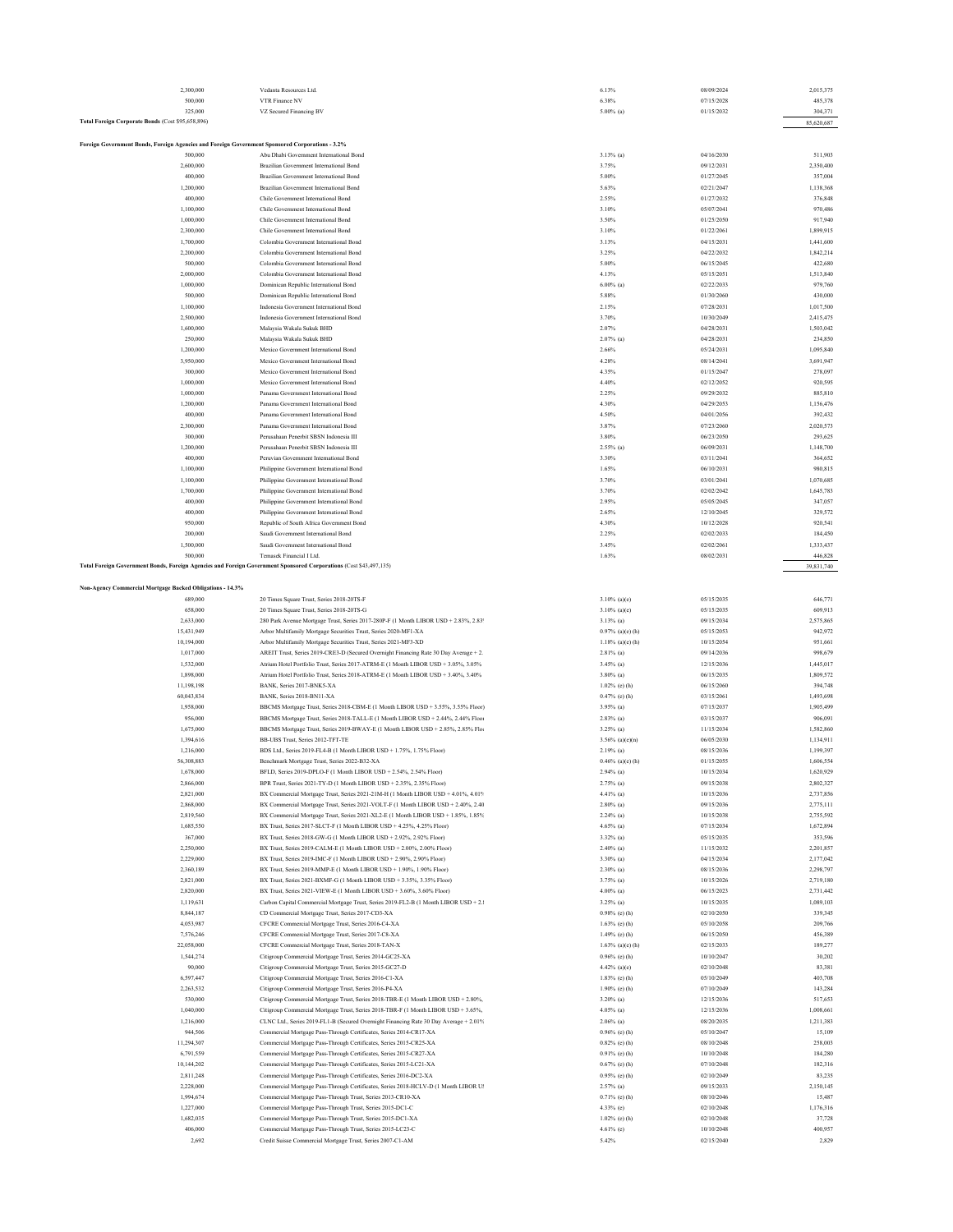| 2,134,000  | Credit Suisse Mortgage Capital Certificates, Series 2019-ICE4-F (1 Month LIBOR USD + 2.6 | $3.05\%$ (a) | 05/15/2036                        | 2,089,508 |
|------------|------------------------------------------------------------------------------------------|--------------|-----------------------------------|-----------|
| 2,328,955  | CSAIL Commercial Mortgage Trust, Series 2015-C1-XA                                       |              | $0.82\%$ (c) (h)<br>04/15/2050    | 41,863    |
|            |                                                                                          |              |                                   |           |
| 42,883,669 | CSAIL Commercial Mortgage Trust, Series 2018-CX12-XA                                     |              | 08/15/2051<br>0.57% (e) (h)       | 1,225,941 |
| 32,947,937 | CSAIL Commercial Mortgage Trust, Series 2021-C20-XA                                      |              | $1.05\%$ (e) (h)<br>03/15/2054    | 2,341,257 |
| 18,269,000 | CSAIL Commercial Mortgage Trust, Series 2021-C20-XD                                      |              | $1.48\%$ (a)(c) (h)<br>03/15/2054 | 2,004,754 |
| 1,974,822  | CSMC Trust, Series 2014-USA-X1                                                           |              | 09/15/2037<br>$0.54\%$ (a)(c) (h) | 30,812    |
| 2,477,000  | CSMC Trust, Series 2020-FACT-D (1 Month LIBOR USD + 3.71%, 3.71% Floor)                  | 4.11% (a)    | 10/15/2037                        | 2,477,477 |
| 2,745,856  | CSMC Trust, Series 2020-LOTS-A (1 Month LIBOR USD + 3.97%, 4.73% Floor)                  | $4.72%$ (a)  | 07/15/2022                        | 2,719,336 |
| 1,898,000  | DBGS Mortgage Trust, Series 2018-5BP-F (1 Month LIBOR USD + 2.60%, 2.45% Floor)          | $3.00\%$ (a) | 06/15/2033                        | 1,754,073 |
| 2,313,000  | ELP Commercial Mortgage Trust, Series 2021-ELP-C (1 Month LIBOR USD + 1.32%, 1.329       | $1.72%$ (a)  | 11/15/2038                        | 2,268,106 |
|            |                                                                                          |              |                                   |           |
| 2,840,518  | Extended Stay America Trust, Series 2021-ESH-D (1 Month LIBOR USD + 2.25%, 2.25% F       | $2.65\%$ (a) | 07/15/2038                        | 2,804,729 |
| 2.264,000  | Fontainebleau Miami Beach Trust, Series 2019-FBLU-G                                      |              | 12/10/2036<br>$3.96\%$ (a)(c)     | 2,077,506 |
| 699,992    | FREMF Mortgage Trust, Series 2016-KF18-B (1 Month LIBOR USD + 5.50%, 5.50% Floor)        | 5.74% (a)    | 05/25/2026                        | 694,282   |
| 553,670    | FREMF Mortgage Trust, Series 2017-KF27-B (1 Month LIBOR USD + 4.35%, 4.35% Floor)        | 4.59% (a)    | 12/25/2026                        | 552,678   |
| 700,066    | FREMF Mortgage Trust, Series 2017-KF30-B (1 Month LIBOR USD + 3.25%, 3.25% Floor)        | 3.49% (a)    | 03/25/2027                        | 695,905   |
| 1,479,905  | FREMF Mortgage Trust, Series 2017-KF34-B (1 Month LIBOR USD + 2.70%, 2.55% Floor)        | $2.94\%$ (a) | 08/25/2024                        | 1,477,225 |
| 392,798    | FREMF Mortgage Trust, Series 2018-KF44-B (1 Month LIBOR USD + 2.15%, 2.15% Floor)        | $2.39%$ (a)  | 02/25/2025                        |           |
|            |                                                                                          |              |                                   | 389,986   |
| 928,757    | FREMF Mortgage Trust, Series 2018-KF49-B (1 Month LIBOR USD + 1.90%, 1.90% Floor)        | $2.14%$ (a)  | 06/25/2025                        | 897,041   |
| 308,252    | FREMF Mortgage Trust, Series 2019-KF61-B (1 Month LIBOR USD + 2.20%, 2.20% Floor)        | $2.44%$ (a)  | 04/25/2029                        | 306,580   |
| 2,982,318  | FREMF Mortgage Trust, Series 2019-KF71-C (1 Month LIBOR USD + 6.00%, 6.00% Floor)        | $6.24\%$ (a) | 10/25/2029                        | 3,005,810 |
| 1,350,000  | FS Rialto, Series 2022-FL4-AS (Secured Overnight Financing Rate 30 Day Average + 2.40%   | $2.70\%$ (a) | 01/19/2039                        | 1,359,851 |
| 2,488,000  | Great Wolf Trust, Series 2019-WOLF-F (1 Month LIBOR USD + 3.13%, 3.13% Floor)            | 3.53% (a)    | 12/15/2036                        | 2,377,050 |
| 2,500,000  | Greystone Commercial Real Estate Notes, Series 2019-FL2-C (1 Month LIBOR USD + 2.009     | $2.40\%$ (a) | 09/15/2037                        | 2,492,075 |
|            |                                                                                          |              |                                   |           |
| 2,370,000  | Greystone Commercial Real Estate Notes, Series 2019-FL2-D (1 Month LIBOR USD + 2.409     | $2.80\%$ (a) | 09/15/2037                        | 2,340,574 |
| 1,509,000  | GS Mortgage Securities Corporation Trust, Series 2018-RIVR-E (1 Month LIBOR USD + 1.5    | $1.95\%$ (a) | 07/15/2035                        | 1,405,032 |
| 850,000    | GS Mortgage Securities Corporation Trust, Series 2018-TWR-E (1 Month LIBOR USD + 2.1     | $2.50\%$ (a) | 07/15/2031                        | 809,175   |
| 850,000    | GS Mortgage Securities Corporation Trust, Series 2018-TWR-F (1 Month LIBOR USD + 2.8     | 3.20% (a)    | 07/15/2031                        | 808,547   |
| 850,000    | GS Mortgage Securities Corporation Trust, Series 2018-TWR-G (1 Month LIBOR USD + 3.9     | 4.32% (a)    | 07/15/2031                        | 751,477   |
| 2,345,043  | GS Mortgage Securities Corporation, Series 2013-GC10-XA                                  |              | $1.47%$ (e) (h)<br>02/10/2046     | 18,899    |
|            |                                                                                          |              |                                   |           |
| 7,378,159  | GS Mortgage Securities Trust, Series 2014-GC24-XA                                        |              | $0.71\%$ (c) (h)<br>09/10/2047    | 106,003   |
| 7.032.795  | GS Mortgage Securities Trust, Series 2015-GS1-XA                                         |              | $0.76\%$ (e) (h)<br>11/10/2048    | 169,864   |
| 5,429,801  | GS Mortgage Securities Trust, Series 2016-GS2-XA                                         |              | $1.74%$ (e) (h)<br>05/10/2049     | 309,855   |
| 442,000    | GS Mortgage Securities Trust, Series 2018-GS10-WLSD                                      |              | 03/10/2033<br>4.58% (a)(c)        | 412,497   |
| 553,000    | GS Mortgage Securities Trust, Series 2018-GS10-WLSE                                      |              | 03/10/2033<br>4.58% (a)(c)        | 504,613   |
| 725,000    | GS Mortgage Securities Trust, Series 2019-SMP-E (1 Month LIBOR USD + 2.60%, 2.60% F      | $3.00\%$ (a) | 08/15/2032                        | 688,580   |
| 2,377,000  | GSCG Trust, Series 2019-600C-E                                                           |              | 09/06/2034<br>$3.99\%$ (a)(e)     | 2,218,842 |
|            |                                                                                          |              |                                   |           |
| 433,000    | Hilton Orlando Trust, Series 2018-ORL-E (1 Month LIBOR USD + 2.80% 2.65% Floor)          | 3.20% (a)    | 12/15/2034                        | 423,096   |
| 1,799,549  | HPLY Trust, Series 2019-HIT-F (1 Month LIBOR USD + 3.15%, 3.15% Floor)                   | 3.55% (a)    | 11/15/2036                        | 1,722,866 |
| 391,486    | IMT Trust, Series 2017-APTS-EFL (1 Month LIBOR USD + 2.15%, 2.15% Floor)                 | $2.55\%$ (a) | 06/15/2034                        | 387,635   |
| 391,486    | IMT Trust, Series 2017-APTS-FFL (1 Month LIBOR USD + 2.85%, 2.85% Floor)                 | 3.25% (a)    | 06/15/2034                        | 388,632   |
| 2,555,000  | JP Morgan Chase Commercial Mortgage Securities Trust, Series 2019-MFP-F (1 Month LIBO    | 3.40% (a)    | 07/15/2036                        | 2,480,992 |
| 1,376,000  | JP Morgan Chase Commercial Mortgage Securities Trust, Series 2014-C20-C                  | 4.58% (e)    | 07/15/2047                        | 1,317,718 |
| 5,177,166  | JP Morgan Chase Commercial Mortgage Securities Trust, Series 2016-JP4-XA                 |              | 0.59% (e) (h)<br>12/15/2049       | 107,645   |
|            |                                                                                          |              |                                   |           |
| 1,957,000  | JP Morgan Chase Commercial Mortgage Securities Trust, Series 2018-WPT-EFX                |              | 07/05/2033<br>5.54% (a)(c)        | 1,956,354 |
| 766,000    | JP Morgan Chase Commercial Mortgage Securities Trust, Series 2019-UES-C                  | $4.34\%$ (a) | 05/05/2032                        | 739,154   |
| 784,000    | JP Morgan Chase Commercial Mortgage Securities Trust, Series 2019-UES-D                  |              | 4.45% (a)(c)<br>05/05/2032        | 743,269   |
| 915,000    | JP Morgan Chase Commercial Mortgage Securities Trust, Series 2019-UES-E                  |              | 05/05/2032<br>4.45% (a)(e)        | 857,597   |
| 960,000    | JP Morgan Chase Commercial Mortgage Securities Trust, Series 2019-UES-F                  |              | 05/05/2032<br>4.45% (a)(c)        | 840,395   |
| 1,049,000  | JP Morgan Chase Commercial Mortgage Securities Trust, Series 2019-UES-G                  |              | 4.45% (a)(c)<br>05/05/2032        | 916,951   |
|            |                                                                                          |              |                                   |           |
| 1,685,000  | JP Morgan Chase Commercial Mortgage Securities Trust, Series 2020-NNN-EFX                | $3.97\%$ (a) | 01/16/2037                        | 1,594,345 |
| 1,423,392  | JPMBB Commercial Mortgage Securities Trust, Series 2014-C18-XA                           |              | 0.77% (e) (h)<br>02/15/2047       | 15,779    |
| 2,973,000  | JPMBB Commercial Mortgage Securities Trust, Series 2014-C21-C                            | 4.64% (e)    | 08/15/2047                        | 2,890,771 |
| 100,000    | JPMBB Commercial Mortgage Securities Trust, Series 2014-C23-C                            | 4.48% (e)    | 09/15/2047                        | 97,229    |
| 150,000    | JPMBB Commercial Mortgage Securities Trust, Series 2014-C25-C                            | 4.44% (e)    | 11/15/2047                        | 138,835   |
| 425,000    | JPMBB Commercial Mortgage Securities Trust, Series 2014-C26-C                            | 4.38% (e)    | 01/15/2048                        | 415,000   |
|            |                                                                                          |              | 10/15/2048                        |           |
| 2.134,000  | JPMBB Commercial Mortgage Securities Trust, Series 2015-C28-B                            | 3.99%        |                                   | 2,083,704 |
| 1,115,000  | JPMBB Commercial Mortgage Securities Trust, Series 2015-C29-C                            | 4.20% (e)    | 05/15/2048                        | 1,030,806 |
| 3,454,797  | JPMBB Commercial Mortgage Securities Trust, Series 2015-C29-XA                           |              | 05/15/2048<br>$0.60\%$ (e) (h)    | 51,558    |
| 4,679,504  | JPMBB Commercial Mortgage Securities Trust, Series 2015-C31-XA                           |              | 08/15/2048<br>$0.82\%$ (c) (h)    | 109,571   |
| 470,000    | JPMBB Commercial Mortgage Securities Trust, Series 2015-C33-C                            | 4.61% (e)    | 12/15/2048                        | 459,652   |
| 2,532,000  | LCCM, Series 2017-LC26-C                                                                 | 4.71% (a)    | 07/12/2050                        | 2,434,688 |
|            |                                                                                          |              |                                   |           |
| 3,375,958  | LSTAR Commercial Mortgage Trust, Series 2016-4-XA                                        |              | $1.76\%$ (a)(c) (h)<br>03/10/2049 | 107,499   |
| 12,314,998 | LSTAR Commercial Mortgage Trust, Series 2017-5-X                                         |              | $0.79%$ (a)(c) (h)<br>03/10/2050  | 318,147   |
| 2,837,000  | Med Trust, Series 2021-MDLN-G (1 Month LIBOR USD + 5.25%, 5.25% Floor)                   | $5.65\%$ (a) | 11/15/2038                        | 2,787,390 |
| 1.485.67   | ants Bank of Indiana Multifamily Housing Mortgage Loan Trust. Series 2021-O015-B         | $2.96\%$ (a) | 08/25/2024                        | 1,486,149 |
| 2,200,000  | MF1 Ltd., Series 2021-FL7-C (1 Month LIBOR USD + 2.05%, 2.05% Floor)                     | $2.48\%$ (a) | 10/16/2036                        | 2,172,368 |
| 2,538,000  | MFT Trust, Series 2020-ABC-D                                                             |              | $3.48\%$ (a)(e)<br>02/10/2042     | 2,124,380 |
| 2,500,000  | MKT Mortgage Trust, Series 2020-525M-F                                                   |              | $2.94\%$ (a)(c)<br>02/12/2040     | 1,894,626 |
|            |                                                                                          |              |                                   |           |
| 100,000    | Morgan Stanley Bank of America Merrill Lynch Trust, Series 2014-C18-C                    | 4.49% (e)    | 10/15/2047                        | 97,510    |
| 360,000    | Morgan Stanley Bank of America Merrill Lynch Trust, Series 2015-C23-C                    | 4.14% (e)    | 07/15/2050                        | 349,643   |
| 274,000    | Morgan Stanley Bank of America Merrill Lynch Trust, Series 2015-C27-C                    | 4.50% (e)    | 12/15/2047                        | 272,764   |
| 393,000    | Morgan Stanley Capital Trust, Series 2017-ASHF-D (1 Month LIBOR USD + 2.20%, 2.20%       | $2.60\%$ (a) | 11/15/2034                        | 389,070   |
| 590,000    | Morgan Stanley Capital Trust, Series 2017-ASHF-E (1 Month LIBOR USD + 3.15%, 3.15%       | 3.55% (a)    | 11/15/2034                        | 567,418   |
| 284,000    | Morgan Stanley Capital Trust, Series 2017-ASHF-F (1 Month LIBOR USD + 4.35%, 4.35%       | 4.75% (a)    | 11/15/2034                        | 258,239   |
| 837,000    | Morgan Stanley Capital Trust, Series 2018-SUN-F (1 Month LIBOR USD + 2.55%, 2.55% F      | $2.95\%$ (a) | 07/15/2035                        |           |
|            |                                                                                          |              |                                   | 814,832   |
| 2,489,000  | Morgan Stanley Capital Trust, Series 2019-NUGS-F (1 Month LIBOR USD + 2.84%, 4.34%       | 4.34% (a)    | 12/15/2036                        | 2,448,608 |
| 2,500,000  | MSCG Trust, Series 2018-SELF-F (1 Month LIBOR USD + 3.05%, 3.05% Floor)                  | 3.45% (a)    | 10/15/2037                        | 2,453,163 |
| 1,919,000  | Natixis Commercial Mortgage Securities Trust, Series 2018-FL1-C (1 Month LIBOR USD +     | $2.60\%$ (a) | 06/15/2035                        | 1,749,261 |
| 1,183,000  | Natixis Commercial Mortgage Securities Trust, Series 2020-2PAC-AMZ1                      |              | $3.50\%$ (a)(c)<br>01/15/2037     | 1,142,430 |
| 685,000    | Natixis Commercial Mortgage Securities Trust, Series 2020-2PAC-AMZ2                      |              | $3.50\%$ (a)(e)<br>01/15/2037     | 653,671   |
| 639,000    |                                                                                          |              |                                   |           |
|            | Natixis Commercial Mortgage Securities Trust, Series 2020-2PAC-AMZ3                      |              | $3.50\%$ (a)(e)<br>01/15/2037     | 601,657   |
| 1,611,300  | Natixis Commercial Mortgage Securities Trust, Series 2020-2PAC-MSK1                      |              | $3.25\%$ (a)(c)<br>12/15/2036     | 1,507,424 |
| 1,500,000  | One New York Plaza Trust, Series 2020-1NYP-C (1 Month LIBOR USD + 2.20%, 2.20% Fk        | $2.60\%$ (a) | 01/15/2036                        | 1,480,778 |
| 2.750,000  | RLGH Trust, Series 2021-TROT-D (1 Month LIBOR USD + 1.71%, 1.71% Floor)                  | $2.11\%$ (a) | 04/15/2036                        | 2,710,510 |
| 2,874,000  | SoHo Trust, Series 2021-SOHO-B                                                           |              | $2.70\%$ (a)(c)<br>08/10/2038     | 2,490,355 |
| 2,889,000  | SREIT Trust, Series 2021-IND-F (1 Month LIBOR USD + 2.54%, 2.54% Floor)                  | $2.93\%$ (a) | 10/15/2038                        | 2,796,633 |
| 961,000    | STWD Ltd., Series 2019-FL1-D (Secured Overnight Financing Rate 1 Month + 2.46%, 2.35%    | $2.77%$ (a)  | 07/15/2038                        | 955,674   |
|            |                                                                                          |              |                                   |           |
|            |                                                                                          | 3.30% (a)    | 03/15/2038                        | 288,523   |
| 299,555    | TTAN, Series 2021-MHC-F (1 Month LIBOR USD + 2.90%, 2.90% Floor)                         |              | 02/15/2051                        | 1,103,381 |
| 1,097,000  | UBS Commercial Mortgage Trust, Series 2018-C8-C                                          | 4.70% (e)    |                                   |           |
| 15,509,119 | UBS Commercial Mortgage Trust, Series 2018-C8-XA                                         |              | $0.85\%$ (e) (h)<br>02/15/2051    | 615,610   |
| 1,321,442  | VMC Finance LLC, Series 2019-FL3-D (1 Month LIBOR USD + 2.65%, 2.65% Floor)              | $3.09\%$ (a) | 09/15/2036                        | 1,299,544 |
| 100,000    | Wells Fargo Commercial Mortgage Trust, Series 2015-C27-C                                 | 3.89%        | 02/15/2048                        | 92,209    |
|            |                                                                                          |              |                                   |           |
| 400,000    | Wells Fargo Commercial Mortgage Trust, Series 2015-C28-C                                 | $4.08\%$ (e) | 05/15/2048                        | 393,304   |
| 9,753,569  | Wells Fargo Commercial Mortgage Trust, Series 2015-C30-XA                                |              | 09/15/2058<br>$0.89\%$ (c) (h)    | 243,857   |
| 5,116,940  | Wells Fargo Commercial Mortgage Trust, Series 2015-C31-XA                                |              | 11/15/2048<br>0.97% (e) (h)       | 144,843   |
| 1,917,824  | Wells Fargo Commercial Mortgage Trust, Series 2015-NXS1-XA                               |              | $1.08\%$ (c) (h)<br>05/15/2048    | 49,201    |
| 6,761,519  | Wells Fargo Commercial Mortgage Trust, Series 2015-NXS2-XA                               |              | 07/15/2058<br>$0.65\%$ (e) (h)    | 121,202   |
| 2,023,242  | Wells Fargo Commercial Mortgage Trust, Series 2016-C33-XA                                |              | 03/15/2059<br>$1.61\%$ (e) (h)    | 104,717   |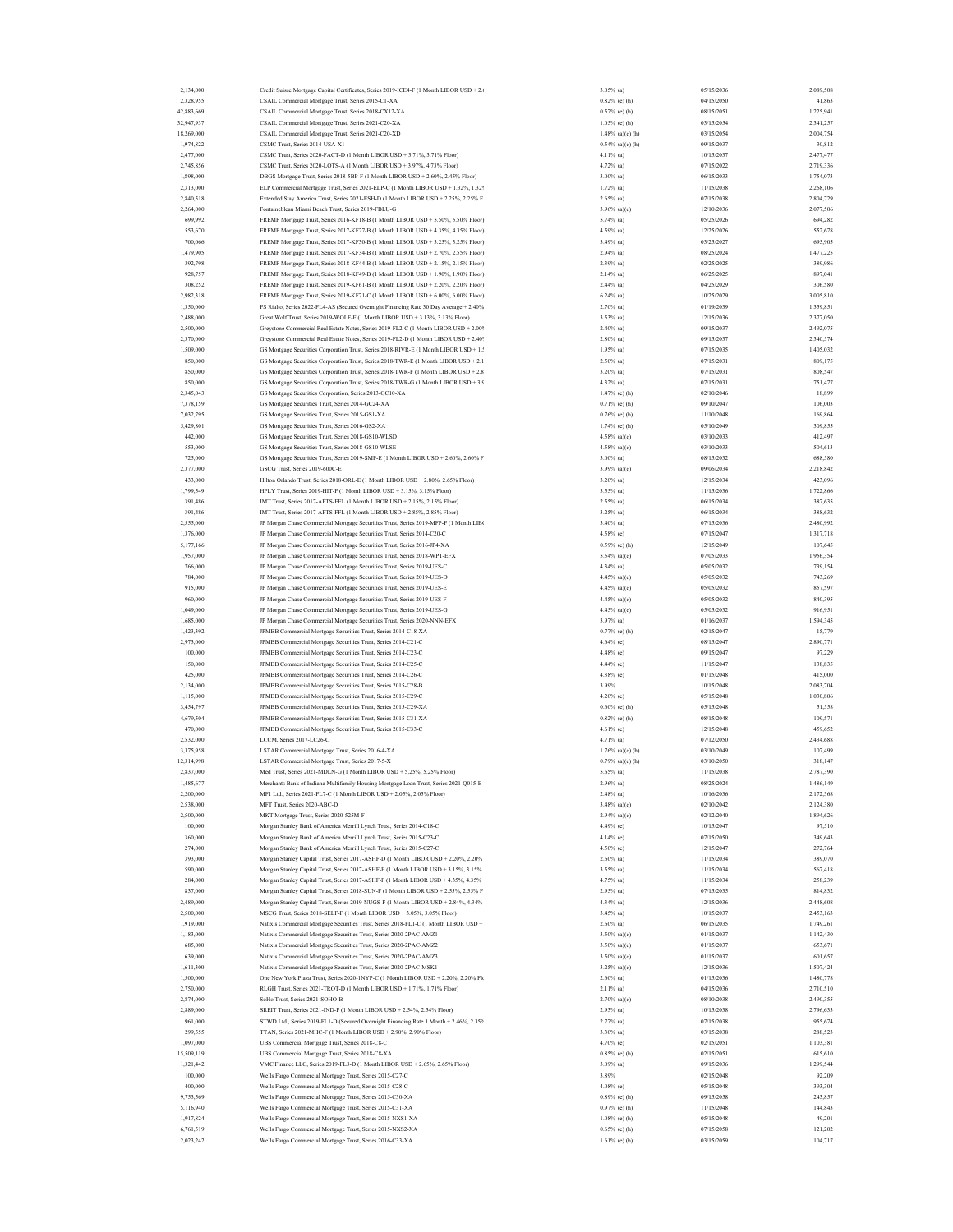| 3,958,895                                                                    | Wells Fargo Commercial Mortgage Trust, Series 2016-NXS6-XA                                      |          | $1.62\%$ (e) (h) | 11/15/2049<br>201,367    |
|------------------------------------------------------------------------------|-------------------------------------------------------------------------------------------------|----------|------------------|--------------------------|
| 14,546,863                                                                   | Wells Fargo Commercial Mortgage Trust, Series 2017-C38-XA                                       |          | $1.01\%$ (c) (h) | 07/15/2050<br>580,727    |
| 2,423,000                                                                    | Wells Fargo Commercial Mortgage Trust, Series 2017-C41-C                                        |          | 4.51% (e)        | 11/15/2050<br>2,230,498  |
| 2,330,242                                                                    | Wells Fargo Commercial Mortgage Trust, Series 2017-RC1-XA                                       |          | $1.47%$ (e) (h)  | 01/15/2060<br>136,294    |
| 2,267,000                                                                    | Wells Fargo Commercial Mortgage Trust, Series 2018-C47-C                                        |          | 4.93% (e)        | 09/15/2061<br>2,190,437  |
|                                                                              | Wells Fargo Commercial Mortgage Trust, Series 2021-SAVE-D (1 Month LIBOR USD + 2.5              |          |                  |                          |
| 1,136,277                                                                    |                                                                                                 |          | $2.90\%$ (a)     | 02/15/2040<br>1,117,723  |
| 1,136,277                                                                    | Wells Fargo Commercial Mortgage Trust, Series 2021-SAVE-E (1 Month LIBOR USD + 3.6              |          | $4.05\%$ (a)     | 02/15/2040<br>1,120,439  |
| 2.913.037                                                                    | WF-RBS Commercial Mortgage Trust, Series 2014-C21-XA                                            |          | $1.02\%$ (e) (h) | 08/15/2047<br>54,645     |
| Total Non-Agency Commercial Mortgage Backed Obligations (Cost \$188,643,633) |                                                                                                 |          |                  | 174,790,153              |
|                                                                              |                                                                                                 |          |                  |                          |
| Non-Agency Residential Collateralized Mortgage Obligations - 19.3%           |                                                                                                 |          |                  |                          |
| 3,208,809                                                                    | ACE Securities Corporation Home Equity Loan Trust, Series 2007-HE1-A2A (1 Month LIBC            | 0.64%    |                  | 01/25/2037<br>2,281,795  |
| 1,302,434                                                                    | ACE Securities Corporation Home Equity Loan Trust, Series 2007-HE1-A2D (1 Month LIBC            | 0.96%    |                  | 01/25/2037<br>937,823    |
| 1,000,000                                                                    | AMSR Trust, Series 2020-SFR4-E1                                                                 |          | $2.21\%$ (a)     | 11/17/2037<br>918,668    |
| 5,122,000                                                                    | AMSR Trust, Series 2021-SFR3-G                                                                  |          | $3.80\%$ (a)     | 10/17/2038<br>4,620,597  |
|                                                                              |                                                                                                 |          |                  |                          |
| 8,853,958                                                                    | APS Resecuritization Trust, Series 2015-3-1MZ (12 Month US Treasury Average + 0.96%, 0          |          | $0.98\%$ (a)(i)  | 10/27/2046<br>7,639,542  |
| 1,784,446                                                                    | Asset Backed Securities Corporation Home Equity Loan Trust, Series 2007-HE2-A4 (1 Mont          | 0.69%    |                  | 05/25/2037<br>1,413,942  |
| 1,268,273                                                                    | Bear Stearns Adjustable Rate Mortgage Trust, Series 2006-2-2A1                                  |          | 2.99% (e)        | 07/25/2036<br>1,208,316  |
| 777,123                                                                      | Bear Stearns Alt-A Trust, Series 2006-4-22A1                                                    |          | $3.18%$ (e)      | 08/25/2036<br>654,974    |
| 2,018,468                                                                    | Chase Mortgage Finance Trust, Series 2007-S4-A4 (1 Month LIBOR USD + 0.60%, 0.60% F             | 1.06%    |                  | 06/25/2037<br>699,659    |
| 191,319                                                                      | CHL Mortgage Pass-Through Trust, Series 2005-HYB9-3A2A (12 Month LIBOR USD + 1.7                | 1.99%    |                  | 02/20/2036<br>166,794    |
| 269,958                                                                      |                                                                                                 | 6.50%    |                  | 09/25/2037<br>194,878    |
|                                                                              | CHL Mortgage Pass-Through Trust, Series 2007-14-A15                                             |          |                  |                          |
| 5,286,573                                                                    | CHL Mortgage Pass-Through Trust, Series 2007-14-A19                                             | $6.00\%$ |                  | 09/25/2037<br>3,626,488  |
| 3,337,368                                                                    | CHL Mortgage Pass-Through Trust, Series 2007-9-A13                                              | 5.75%    |                  | 2,229,089<br>07/25/2037  |
| 476,855                                                                      | CHL Mortgage Pass-Through Trust, Series 2007-HY1-1A1                                            |          | $2.87\%$ (c)     | 04/25/2037<br>461,324    |
| 8,688,000                                                                    | CHL Mortgage Pass-Through Trust, Series 2018-GT1-A (1 Month LIBOR USD + 2.75%)                  |          | $3.21\%$ (a)     | 05/25/2023<br>8,608,079  |
| 774,015                                                                      | CitiMortgage Alternative Loan Trust, Series 2007-A5-1A10                                        | 5.75%    |                  | 05/25/2037<br>757,567    |
| 268,046                                                                      |                                                                                                 | 5.50%    |                  | 01/25/2036<br>226,926    |
|                                                                              | Countrywide Alternative Loan Trust, Series 2005-75CB-A3                                         |          |                  |                          |
| 541,497                                                                      | Countrywide Alternative Loan Trust, Series 2006-23CB-2A2                                        | 6.50%    |                  | 08/25/2036<br>257,088    |
| 3,424,327                                                                    | Countrywide Alternative Loan Trust, Series 2006-6CB-2A10                                        | $6.00\%$ |                  | 05/25/2036<br>1,887,635  |
| 2,386,510                                                                    | Countrywide Alternative Loan Trust, Series 2006-OA6-1A1A (1 Month LIBOR USD + 0.42 <sup>6</sup> | 0.88%    |                  | 07/25/2046<br>2,225,644  |
| 331,986                                                                      | Countrywide Alternative Loan Trust, Series 2007-15CB-A7                                         | $6.00\%$ |                  | 07/25/2037<br>261,187    |
| 491.246                                                                      | Countrywide Alternative Loan Trust, Series 2008-1R-2A3                                          | 6.00%    |                  | 08/25/2037<br>300,720    |
| 292,660                                                                      | Credit Suisse First Boston Mortgage Backed Trust, Series 2006-2-A5A                             | 6.58%    |                  | 09/25/2036<br>134,197    |
|                                                                              |                                                                                                 |          |                  |                          |
| 422.926                                                                      | Credit Suisse First Boston Mortgage Securities Corporation, Series 2005-10-6A9                  | 5.50%    |                  | 240,833<br>11/25/2035    |
| 204,325                                                                      | Credit Suisse First Boston Mortgage Securities Corporation, Series 2005-9-5A9                   | 5.50%    |                  | 10/25/2035<br>148,846    |
| 908,823                                                                      | CSMC Trust, Series 2011-12R-3A5                                                                 |          | $2.43\%$ (a)(e)  | 07/27/2036<br>900,497    |
| 7,700,000                                                                    | CSMC Trust, Series 2020-RPL6-A2                                                                 |          | $3.31\%$ (a)(c)  | 03/25/2059<br>7,418,052  |
| 1,500,000                                                                    | CSMC Trust, Series 2021-NOM6-B1                                                                 |          | $3.29\%$ (a)(e)  | 07/25/2066<br>1,378,617  |
| 221,653                                                                      | Deutsche ALT-B Securities, Inc. Mortgage Loan Trust, Series 2006-AB4-A1A                        |          | $6.01\%$ (c)     | 10/25/2036<br>212,237    |
|                                                                              |                                                                                                 |          |                  |                          |
| 125,975                                                                      | Deutsche Mortgage & Asset Receiving Corporation, Series 2014-RS1-1A2                            |          | $6.50\%$ (a)(c)  | 07/27/2037<br>111,993    |
| 6,452,000                                                                    | FirstKey Homes Trust, Series 2021-SFR1-F1                                                       |          | $3.24\%$ (a)     | 08/17/2038<br>5,799,403  |
| 8,000,000                                                                    | FMC GMSR Issuer Trust, Series 2021-GT1-A                                                        |          | $3.62\%$ (a)(e)  | 07/25/2026<br>7,514,107  |
| 500,000                                                                      | GCAT LLC, Series 2019-NQM3-B1                                                                   |          | $3.95\%$ (a)(e)  | 11/25/2059<br>489,068    |
| 6,553,400                                                                    | Home Partners of America Trust, Series 2019-2-F                                                 |          | 3.87% (a)        | 10/19/2039<br>6,114,796  |
| 909,839                                                                      | Impac Secured Assets Trust, Series 2006-5-1A1C (1 Month LIBOR USD + 0.54%, 0.54% Fk             | $1.00\%$ |                  | 02/25/2037<br>876,426    |
| 1,392,075                                                                    |                                                                                                 |          |                  | 08/25/2036<br>1,301,513  |
|                                                                              | IndyMac INDX Mortgage Loan Trust, Series 2006-AR19-2A1                                          |          | $3.08\%$ (e)     |                          |
| 414,561                                                                      | JP Morgan Mortgage Trust, Series 2005-S3-1A2                                                    | 5.75%    |                  | 01/25/2036<br>257,449    |
| 352,092                                                                      | JP Morgan Mortgage Trust, Series 2007-A2-4A1M                                                   |          | $3.03\%$ (e)     | 04/25/2037<br>326,719    |
| 3,300,000                                                                    | Legacy Mortgage Asset Trust, Series 2021-GS1-A2                                                 |          | $3.84\%$ (a)(o)  | 10/25/2066<br>3,183,405  |
| 119,204                                                                      | Lehman Mortgage Trust, Series 2006-1-1A3                                                        | 5.50%    |                  | 02/25/2036<br>84,676     |
| 6,038,363                                                                    | Lehman Trust, Series 2006-GP3-1A1 (1 Month LIBOR USD + 0.40%, 0.40% Floor)                      | $0.86\%$ |                  | 06/25/2046<br>6,062,099  |
| 3,000,000                                                                    | LoanDepot GMSR Master Trust, Series 2018-GT1-A (1 Month LIBOR USD + 2.80%, 2.80%                |          | 3.23% (a)        | 10/16/2023<br>3,005,604  |
| 82,000                                                                       |                                                                                                 |          | 2.17% (e)        | 04/25/2036<br>55,030     |
|                                                                              | MASTR Adjustable Rate Mortgages Trust, Series 2006-2-2A1                                        |          |                  |                          |
| 277,077                                                                      | Merrill Lynch Alternative Note Asset Trust, Series 2007-F1-2A7                                  | $6.00\%$ |                  | 03/25/2037<br>147,092    |
| 566,249                                                                      | Merrill Lynch Mortgage Investors Trust, Series 2006-AF1-AF2C                                    | 6.25%    |                  | 08/25/2036<br>324,088    |
| 18,084,736                                                                   | Merrill Lynch Mortgage Investors Trust, Series 2006-HE6-A1 (1 Month LIBOR USD + 0.28            | 0.74%    |                  | 11/25/2037<br>11,768,170 |
| 5,183,569                                                                    | Morgan Stanley Mortgage Loan Trust, Series 2005-7-3A1                                           |          | 4.76% (e)        | 11/25/2035<br>3.970.667  |
| 83,862                                                                       | Morgan Stanley Mortgage Loan Trust, Series 2005-7-4A1                                           | 5.50%    |                  | 11/25/2035<br>66,262     |
| 313,111                                                                      | Morgan Stanley Mortgage Loan Trust, Series 2006-2-7A1                                           |          |                  | 02/25/2036<br>241,694    |
|                                                                              |                                                                                                 |          | 5.48% (e)        |                          |
| 480,502                                                                      | Morgan Stanley Mortgage Loan Trust, Series 2007-8XS-A1                                          |          | 5.75% (e)        | 04/25/2037<br>301,313    |
| 8,963,357                                                                    | Morgan Stanley Resecuritization Trust, Series 2013-R7-8B (12 Month US Treasury Average          |          | $1.06\%$ (a)(n)  | 12/26/2046<br>8,647,146  |
| 2,028,600                                                                    | New Century Home Equity Loan Trust, Series 2006-1-A2B (1 Month LIBOR USD + 0.36%,               | 0.82%    |                  | 05/25/2036<br>2,001,318  |
| 3,600,000                                                                    | New York Mortgage Trust, Series 2021-BPL1-A2                                                    |          | $2.98\%$ (a)(o)  | 05/25/2026<br>3,479,937  |
| 10,475,679                                                                   | NovaStar Mortgage Funding Trust, Series 2006-3-A2C (1 Month LIBOR USD + 0.32%, 0.32             | 0.78%    |                  | 10/25/2036<br>7,402,219  |
| 6,834,618                                                                    | PMT Credit Risk Transfer Trust 2019-2R, Series 2019-2R-A (1 Month LIBOR USD + 2.75%             |          | $3.20\%$ (a)     | 05/27/2023<br>6,783,820  |
|                                                                              |                                                                                                 |          |                  |                          |
| 572,450                                                                      | PMT Credit Risk Transfer Trust, Series 2019-3R-A (1 Month LIBOR USD + 2.70%, 2.70% F            |          | $3.15\%$ (a)     | 10/27/2022<br>571,599    |
| 500,000                                                                      | PMT Credit Risk Transfer Trust, Series 2021-FT1-A (1 Month LIBOR USD + 3.00%, 3.00%             |          | $3.46\%$ (a)     | 03/25/2026<br>491,584    |
| 3,100,000                                                                    | Progress Residential Trust, Series 2019-SFR4-F                                                  |          | $3.68\%$ (a)     | 10/17/2036<br>2,975,468  |
| 1,100,000                                                                    | Progress Residential Trust, Series 2021-SFR1-G                                                  |          | $3.86\%$ (a)     | 04/17/2038<br>969,053    |
| 7,500,000                                                                    | Progress Residential Trust, Series 2021-SFR2-F                                                  |          | $3.40\%$ (a)     | 04/19/2038<br>6,859,457  |
| 8,100,000                                                                    | Progress Residential Trust, Series 2021-SFR3-F                                                  |          | $3.44\%$ (a)     | 05/17/2026<br>7,334,223  |
| 3,000,000                                                                    | PRPM LLC, Series 2021-2-A2                                                                      |          | 3.77% (a)(e)     | 03/25/2026<br>2,864,257  |
|                                                                              |                                                                                                 |          |                  |                          |
| 316,523                                                                      | Residential Accredit Loans, Inc., Series 2006-QS12-2A3                                          | 6.00%    |                  | 09/25/2036<br>295,399    |
| 1.510.811                                                                    | Residential Asset Securitization Trust, Series 2005-A15-5A2                                     | 5.75%    |                  | 02/25/2036<br>813,253    |
| 343,769                                                                      | Residential Asset Securitization Trust, Series 2006-A2-A11                                      | $6.00\%$ |                  | 01/25/2046<br>196,525    |
| 3,125,053                                                                    | Residential Funding Mortgage Securities Trust, Series 2006-S8-A10                               | 6.00%    |                  | 09/25/2036<br>2,818,626  |
| 5.750,000                                                                    | Residential Mortgage Loan Trust, Series 2020-1-B1                                               |          | $3.95\%$ (a)(e)  | 5,616,389<br>01/26/2060  |
| 5,091,847                                                                    | Soundview Home Loan Trust, Series 2007-OPT1-2A2 (1 Month LIBOR USD + 0.15%, 0.15%               | 0.61%    |                  | 06/25/2037<br>3,832,021  |
|                                                                              |                                                                                                 |          |                  |                          |
| 7,589,098                                                                    | Spruce Hill Mortgage Loan Trust, Series 2020-SH2-M1                                             |          | 4.33% (a)(c)     | 06/25/2055<br>7,522,966  |
| 1,116,000                                                                    | Starwood Mortgage Residential Trust, Series 2019-INV1-B1                                        |          | $3.66\%$ (a)(e)  | 09/27/2049<br>1,070,878  |
| 910,240                                                                      | Structured Adjustable Rate Mortgage Loan Trust, Series 2005-22-4A1                              |          | $3.06\%$ (e)     | 12/25/2035<br>857,592    |
| 8,898,444                                                                    | Structured Asset Securities Corporation Mortgage Loan Trust, Series 2007-OSI-A4 (1 Month        | 0.66%    |                  | 06/25/2037<br>6,933,857  |
| 6,077,110                                                                    | Structured Asset Securities Corporation, Series 2007-RF1-1A (1 Month LIBOR USD + 0.19%          |          | $0.65\%$ (a)     | 03/25/2037<br>5,067,708  |
|                                                                              |                                                                                                 |          |                  |                          |
| 13,316,011                                                                   | TBW Mortgage Backed Pass Through, Series 2006-3-4A1 (1 Month LIBOR USD + 0.40%, 0               | $0.86\%$ |                  | 07/25/2036<br>586,988    |
| 13,316,097                                                                   | TBW Mortgage Backed Pass Through, Series 2006-3-4A3 (-1 x 1 Month LIBOR USD + 7.10              |          | $6.64\%$ (h)(j)  | 07/25/2036<br>1,340,590  |
| 6,600,000                                                                    | Toorak Mortgage Corporation Ltd., Series 2021-1-A2                                              |          | $3.10\%$ (a)(o)  | 06/25/2024<br>6,269,345  |
| 5,000,000                                                                    | Tricon American Homes Trust, Series 2019-SFR1-F                                                 |          | $3.75\%$ (a)     | 03/17/2038<br>4,696,534  |
| 2.284,496                                                                    | Velocity Commercial Capital Loan Trust, Series 2018-2-M2                                        |          | 4.51% (a)(e)     | 10/26/2048<br>2.261.055  |
|                                                                              |                                                                                                 |          |                  |                          |
| 582,764                                                                      | Velocity Commercial Capital Loan Trust, Series 2018-2-M3                                        |          | 4.72% (a)(e)     | 10/26/2048<br>575,823    |
| 1,521,910                                                                    | Velocity Commercial Capital Loan Trust, Series 2019-1-M5                                        |          | 5.70% (a)(e)     | 03/25/2049<br>1,485,278  |
| 2,453,176                                                                    | Velocity Commercial Capital Loan Trust, Series 2019-2-M4                                        |          | 3.99% (a)(e)     | 07/25/2049<br>2,347,942  |
| 3,100,000                                                                    | Verus Securitization Trust, Series 2019-INV3-B1                                                 |          | 3.73% (a)(e)     | 11/25/2059<br>3,060,221  |
| 1,139,073                                                                    | Verus Securitization Trust, Series 2020-NPL1-A1                                                 |          | $3.60\%$ (a)(o)  | 08/25/2050<br>1,138,813  |
| 2,600,000                                                                    | Verus Securitization Trust, Series 2021-3-B1                                                    |          | $3.20\%$ (a)(e)  | 06/25/2066<br>2,422,533  |
|                                                                              |                                                                                                 |          |                  |                          |
| 5,000,000                                                                    | Verus Securitization Trust, Series 2021-7-B1                                                    |          | $4.14%$ (a)(e)   | 10/25/2066<br>4,586,052  |
| 3,000,000                                                                    | Verus Securitization Trust, Series 2021-R2-B1                                                   |          | 3.25% (a)(c)     | 2,922,570<br>02/25/2064  |
| 594,090                                                                      | Washington Mutual Mortgage Pass-Through Certificates Trust, Series 2006-2-4CB                   | $6.00\%$ |                  | 03/25/2036<br>587,543    |
|                                                                              |                                                                                                 |          |                  |                          |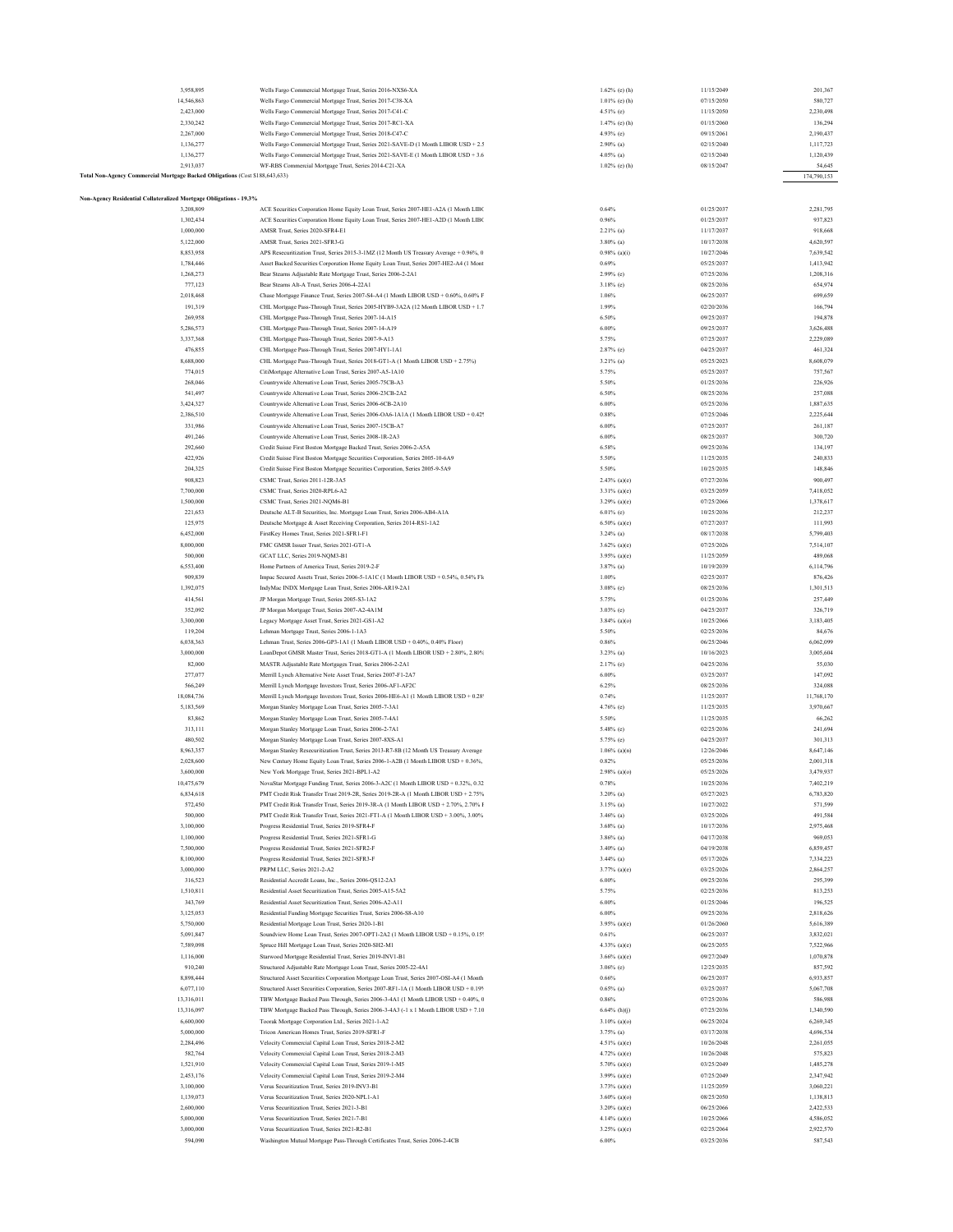|                                                                                       | 859,235   | Washington Mutual Mortgage Pass-Through Certificates Trust, Series 2007-HY6-2A2        | $2.88\%$ (e) | 06/25/2037 | 836,733     |
|---------------------------------------------------------------------------------------|-----------|----------------------------------------------------------------------------------------|--------------|------------|-------------|
|                                                                                       |           |                                                                                        |              |            |             |
|                                                                                       | 313,744   | Wells Fargo Alternative Loan Trust, Series 2007-PA5-1A1                                | 6.25%        | 11/25/2037 | 300,133     |
|                                                                                       | 4,534,286 | Wells Fargo Home Equity Asset-Backed Securities Trust, Series 2007-2-A4 (1 Month LIBOF | 0.76%        | 04/25/2037 | 3,845,987   |
|                                                                                       | 8,500,000 | ZH Trust, Series 2021-1-B                                                              | $3.26\%$ (a) | 02/18/2027 | 8,176,822   |
| Fotal Non-Agency Residential Collateralized Mortgage Obligations (Cost \$256,712,668) |           |                                                                                        |              |            | 236,859,845 |
|                                                                                       |           |                                                                                        |              |            |             |
|                                                                                       |           |                                                                                        |              |            |             |
| US Corporate Bonds - 5.8%                                                             |           |                                                                                        |              |            |             |
|                                                                                       | 425,000   | Academy Ltd.                                                                           | $6.00\%$ (a) | 11/15/2027 | 435,625     |
|                                                                                       |           |                                                                                        |              |            |             |
|                                                                                       | 175,000   | Acrisure LLC                                                                           | $6.00\%$ (a) | 08/01/2029 | 162,155     |
|                                                                                       | 475,000   | Acuris Finance US, Inc.                                                                | $5.00\%$ (a) | 05/01/2028 | 437,423     |
|                                                                                       | 420,000   | AdaptHealth LLC                                                                        | 5.13% (a)    | 03/01/2030 | 390,892     |
|                                                                                       |           |                                                                                        |              |            |             |
|                                                                                       | 215,000   | Aethon United Finance Corporation                                                      | 8.25% (a)    | 02/15/2026 | 223,474     |
|                                                                                       | 85,000    | Air Methods Corporation                                                                | $8.00\%$ (a) | 05/15/2025 | 73,629      |
|                                                                                       | 400,000   | Alliant Holdings Intermediate LLC                                                      | $6.75\%$ (a) | 10/15/2027 | 395,880     |
|                                                                                       |           | Allied Universal Holdco LLC                                                            |              |            |             |
|                                                                                       | 205,000   |                                                                                        | $6.63\%$ (a) | 07/15/2026 | 207,706     |
|                                                                                       | 320,000   | Allied Universal Holdco LLC                                                            | 9.75% (a)    | 07/15/2027 | 331,136     |
|                                                                                       | 200,000   | Allied Universal Holdco LLC                                                            | $6.00\%$ (a) | 06/01/2029 | 176,700     |
|                                                                                       | 195,000   | AMC Entertainment Holdings, Inc.                                                       | 7.50% (a)    | 02/15/2029 | 189,753     |
|                                                                                       |           |                                                                                        |              |            |             |
|                                                                                       | 680,000   | American Airlines, Inc.                                                                | 5.75% (a)    | 04/20/2029 | 678,385     |
|                                                                                       | 2,531,635 | American Airlines, Inc.                                                                | 5.25%        | 01/15/2024 | 2,485,294   |
|                                                                                       | 190,000   | American Axle & Manufacturing, Inc.                                                    | 5.00%        | 10/01/2029 | 178,480     |
|                                                                                       |           |                                                                                        |              |            |             |
|                                                                                       | 390,000   | AmWINS Group, Inc.                                                                     | $4.88\%$ (a) | 06/30/2029 | 374,907     |
|                                                                                       | 239,000   | Antero Midstream Partners LP                                                           | 5.75% (a)    | 03/01/2027 | 243,785     |
|                                                                                       | 230,000   | Antero Resources Corporation                                                           | 5.38% (a)    | 03/01/2030 | 235,235     |
|                                                                                       |           |                                                                                        |              |            |             |
|                                                                                       | 350,000   | APi Escrow Corporation                                                                 | 4.75% (a)    | 10/15/2029 | 325,724     |
|                                                                                       | 385,000   | Arches Buyer, Inc.                                                                     | 4.25% (a)    | 06/01/2028 | 359,621     |
|                                                                                       | 290,000   | Arconic Corporation                                                                    | $6.13\%$ (a) | 02/15/2028 | 291,508     |
|                                                                                       |           |                                                                                        |              |            |             |
|                                                                                       | 200,000   | Ashton Woods Finance Company                                                           | $4.63\%$ (a) | 04/01/2030 | 174,598     |
|                                                                                       | 300,000   | ASP Unifrax Holdings, Inc.                                                             | 5.25% (a)    | 09/30/2028 | 279,069     |
|                                                                                       | 25,000    | ASP Unifrax Holdings, Inc.                                                             | 7.50% (a)    | 09/30/2029 | 22,281      |
|                                                                                       |           |                                                                                        |              |            |             |
|                                                                                       | 325,000   | AssuredPartners, Inc.                                                                  | $7.00\%$ (a) | 08/15/2025 | 323,360     |
|                                                                                       | 40,000    | AssuredPartners, Inc.                                                                  | 5.63% (a)    | 01/15/2029 | 36,893      |
|                                                                                       | 55,000    | At Home Group, Inc.                                                                    | $4.88\%$ (a) | 07/15/2028 | 49,061      |
|                                                                                       |           |                                                                                        |              |            |             |
|                                                                                       | 115,000   | At Home Group, Inc.                                                                    | $7.13\%$ (a) | 07/15/2029 | 99,698      |
|                                                                                       | 295,000   | Avaya, Inc.                                                                            | $6.13\%$ (a) | 09/15/2028 | 291,264     |
|                                                                                       | 100,000   | Bausch Health Companies, Inc.                                                          | $6.13\%$ (a) | 02/01/2027 | 100,754     |
|                                                                                       |           |                                                                                        |              | 01/15/2028 |             |
|                                                                                       | 375,000   | Bausch Health Companies, Inc.                                                          | $7.00\%$ (a) |            | 336,328     |
|                                                                                       | 300,000   | Bausch Health Companies, Inc.                                                          | $4.88\%$ (a) | 06/01/2028 | 287,656     |
|                                                                                       | 120,000   | Beacon Roofing Supply, Inc.                                                            | 4.13% (a)    | 05/15/2029 | 111,079     |
|                                                                                       | 150,000   | Blue Racer Midstream LLC                                                               |              | 12/15/2025 | 157,126     |
|                                                                                       |           |                                                                                        | 7.63% (a)    |            |             |
|                                                                                       | 25,000    | Boxer Parent Company, Inc.                                                             | $7.13\%$ (a) | 10/02/2025 | 25,957      |
|                                                                                       | 820,000   | Boyne USA, Inc.                                                                        | 4.75% (a)    | 05/15/2029 | 788,262     |
|                                                                                       | 195,000   | Builders FirstSource, Inc.                                                             | 4.25% (a)    | 02/01/2032 | 181,904     |
|                                                                                       |           |                                                                                        |              |            |             |
|                                                                                       | 225,000   | Caesars Entertainment, Inc.                                                            | $4.63\%$ (a) | 10/15/2029 | 210,656     |
|                                                                                       | 210,000   | Calpine Corporation                                                                    | 4.50% (a)    | 02/15/2028 | 205,212     |
|                                                                                       | 130,000   | Calpine Corporation                                                                    | 5.13% (a)    | 03/15/2028 | 124,074     |
|                                                                                       |           |                                                                                        |              |            |             |
|                                                                                       | 210,000   | Calpine Corporation                                                                    | $4.63\%$ (a) | 02/01/2029 | 193,575     |
|                                                                                       | 430,000   | Carnival Corporation                                                                   | 5.75% (a)    | 03/01/2027 | 410,650     |
|                                                                                       | 220,000   | Carvana Corporation                                                                    | $5.63\%$ (a) | 10/01/2025 | 207,705     |
|                                                                                       |           |                                                                                        |              |            |             |
|                                                                                       | 385,000   | <b>Castle US Holding Corporation</b>                                                   | $9.50\%$ (a) | 02/15/2028 | 382,981     |
|                                                                                       | 175,000   | Catalent Pharma Solutions, Inc.                                                        | $3.50\%$ (a) | 04/01/2030 | 160,044     |
|                                                                                       | 355,000   | CCO Holdings LLC                                                                       | 4.75% (a)    | 03/01/2030 | 341,508     |
|                                                                                       |           |                                                                                        |              |            |             |
|                                                                                       | 295,000   | CCO Holdings LLC                                                                       | 4.50% (a)    | 08/15/2030 | 277,299     |
|                                                                                       | 200,000   | CCO Holdings LLC                                                                       | 4.75% (a)    | 02/01/2032 | 186,544     |
|                                                                                       | 180,000   | CCO Holdings LLC                                                                       | 4.25% (a)    | 01/15/2034 | 156,600     |
|                                                                                       |           |                                                                                        |              |            |             |
|                                                                                       | 420,000   | Cedar Fair LP                                                                          | 5.25%        | 07/15/2029 | 414,374     |
|                                                                                       | 230,000   | Cengage Learning, Inc.                                                                 | $9.50\%$ (a) | 06/15/2024 | 229,792     |
|                                                                                       | 140,000   | Centene Corporation                                                                    | 3.00%        | 10/15/2030 | 128,801     |
|                                                                                       |           |                                                                                        |              |            |             |
|                                                                                       | 270,000   | Century Communities, Inc.                                                              | 6.75%        | 06/01/2027 | 280,575     |
|                                                                                       | 270,000   | Chesapeake Energy Corporation                                                          | 5.88% (a)    | 02/01/2029 | 279,169     |
|                                                                                       | 445,000   | Clarivate Science Holdings Corporation                                                 | $4.88\%$ (a) | 07/01/2029 | 419,593     |
|                                                                                       |           |                                                                                        |              |            |             |
|                                                                                       | 110,000   | Clean Harbors, Inc.                                                                    | 5.13% (a)    | 07/15/2029 | 110,562     |
|                                                                                       | 55,000    | Clear Channel Outdoor Holdings, Inc.                                                   | 7.75% (a)    | 04/15/2028 | 55,350      |
|                                                                                       | 275,000   | Clear Channel Outdoor Holdings, Inc.                                                   | 7.50% (a)    | 06/01/2029 | 274,733     |
|                                                                                       | 305,000   | ay Energy Operating LLC                                                                | $4.75\%$ (a) | 03/15/2028 | 306.844     |
|                                                                                       |           |                                                                                        |              |            |             |
|                                                                                       | 380,000   | CNX Midstream Partners LP                                                              | 4.75% (a)    | 04/15/2030 | 356,288     |
|                                                                                       | 185,000   | <b>CNX Resources Corporation</b>                                                       | $6.00\%$ (a) | 01/15/2029 | 187,091     |
|                                                                                       | 150,000   | CommScope Technologies LLC                                                             | $5.00\%$ (a) | 03/15/2027 | 130,599     |
|                                                                                       |           |                                                                                        |              |            |             |
|                                                                                       | 225,000   | CommScope, Inc.                                                                        | 4.75% (a)    | 09/01/2029 | 207,535     |
|                                                                                       | 290,000   | Community Health Systems, Inc.                                                         | $6.00\%$ (a) | 01/15/2029 | 293,538     |
|                                                                                       | 265,000   | Community Health Systems, Inc.                                                         | $6.88\%$ (a) | 04/15/2029 | 260,728     |
|                                                                                       |           |                                                                                        |              |            |             |
|                                                                                       | 270,000   | Community Health Systems, Inc.                                                         | 4.75% (a)    | 02/15/2031 | 255,525     |
|                                                                                       | 380,000   | Consolidated Communications, Inc.                                                      | $5.00\%$ (a) | 10/01/2028 | 327,765     |
|                                                                                       | 200,000   | Cornerstone Building Brands, Inc.                                                      | $6.13\%$ (a) | 01/15/2029 | 185,958     |
|                                                                                       |           |                                                                                        |              | 04/15/2026 |             |
|                                                                                       | 285,000   | Coty, Inc.                                                                             | $5.00\%$ (a) |            | 278,042     |
|                                                                                       | 170,000   | Coty, Inc.                                                                             | $6.50\%$ (a) | 04/15/2026 | 169,286     |
|                                                                                       | 470,000   | CQP Holdco LP                                                                          | 5.50% (a)    | 06/15/2031 | 462,362     |
|                                                                                       | 445,000   | CSC Holdings LLC                                                                       | 5.75% (a)    | 01/15/2030 | 396,818     |
|                                                                                       |           |                                                                                        |              |            |             |
|                                                                                       | 495,000   | CSI Compressco LP                                                                      | 7.50% (a)    | 04/01/2025 | 489,362     |
|                                                                                       | 190,000   | CVR Nitrogen Finance Corporation                                                       | $6.13\%$ (a) | 06/15/2028 | 190,256     |
|                                                                                       | 100,000   | Dana, Inc.                                                                             | 5.38%        | 11/15/2027 | 99,507      |
|                                                                                       |           |                                                                                        |              |            |             |
|                                                                                       | 65,000    | Dana, Inc.                                                                             | 4.25%        | 09/01/2030 | 59,572      |
|                                                                                       | 290,000   | Dealer Tire LLC                                                                        | $8.00\%$ (a) | 02/01/2028 | 291,070     |
|                                                                                       | 160,000   | Diamond BC B.V.                                                                        | $4.63\%$ (a) | 10/01/2029 | 143,906     |
|                                                                                       | 210,000   | Diamond Sports Group LLC                                                               | 5.38% (a)    | 08/15/2026 | 81,635      |
|                                                                                       |           |                                                                                        |              |            |             |
|                                                                                       | 245,000   | <b>DIRECTV</b> Financing LLC                                                           | 5.88% (a)    | 08/15/2027 | 241,343     |
|                                                                                       | 300,000   | <b>DISH DBS</b> Corporation                                                            | 5.88%        | 11/15/2024 | 299,659     |
|                                                                                       | 195,000   | <b>DISH DBS</b> Corporation                                                            |              | 12/01/2028 |             |
|                                                                                       |           |                                                                                        | 5.75% (a)    |            | 184,884     |
|                                                                                       | 170,000   | <b>DISH DBS</b> Corporation                                                            | 5.13%        | 06/01/2029 | 144,993     |
|                                                                                       | 510,000   | Dun & Bradstreet Corporation                                                           | 5.00% (a)    | 12/15/2029 | 479,958     |
|                                                                                       | 170,000   | <b>EES Finance Corporation</b>                                                         | 8.13%        | 05/01/2025 | 171,615     |
|                                                                                       |           |                                                                                        |              |            |             |
|                                                                                       | 170,000   | <b>Embarq Corporation</b>                                                              | $8.00\%$     | 06/01/2036 | 164,077     |
|                                                                                       | 290,000   | Emergent BioSolutions, Inc.                                                            | $3.88\%$ (a) | 08/15/2028 | 260,690     |
|                                                                                       |           |                                                                                        |              | 02/01/2028 |             |
|                                                                                       | 140,000   | Encompass Health Corporation                                                           | 4.50%        |            | 137,459     |
|                                                                                       | 45,000    | <b>Encompass Health Corporation</b>                                                    | 4.75%        | 02/01/2030 | 43,275      |
|                                                                                       | 145,000   | Encompass Health Corporation                                                           | 4.63%        | 04/01/2031 | 135,974     |
|                                                                                       | 235,000   | Endo Luxembourg Finance Company I SARL                                                 | $6.13\%$ (a) | 04/01/2029 | 214,721     |
|                                                                                       |           |                                                                                        |              |            |             |
|                                                                                       | 230,000   | Energizer Holdings, Inc.                                                               | $6.50\%$ (a) | 12/31/2027 | 228,162     |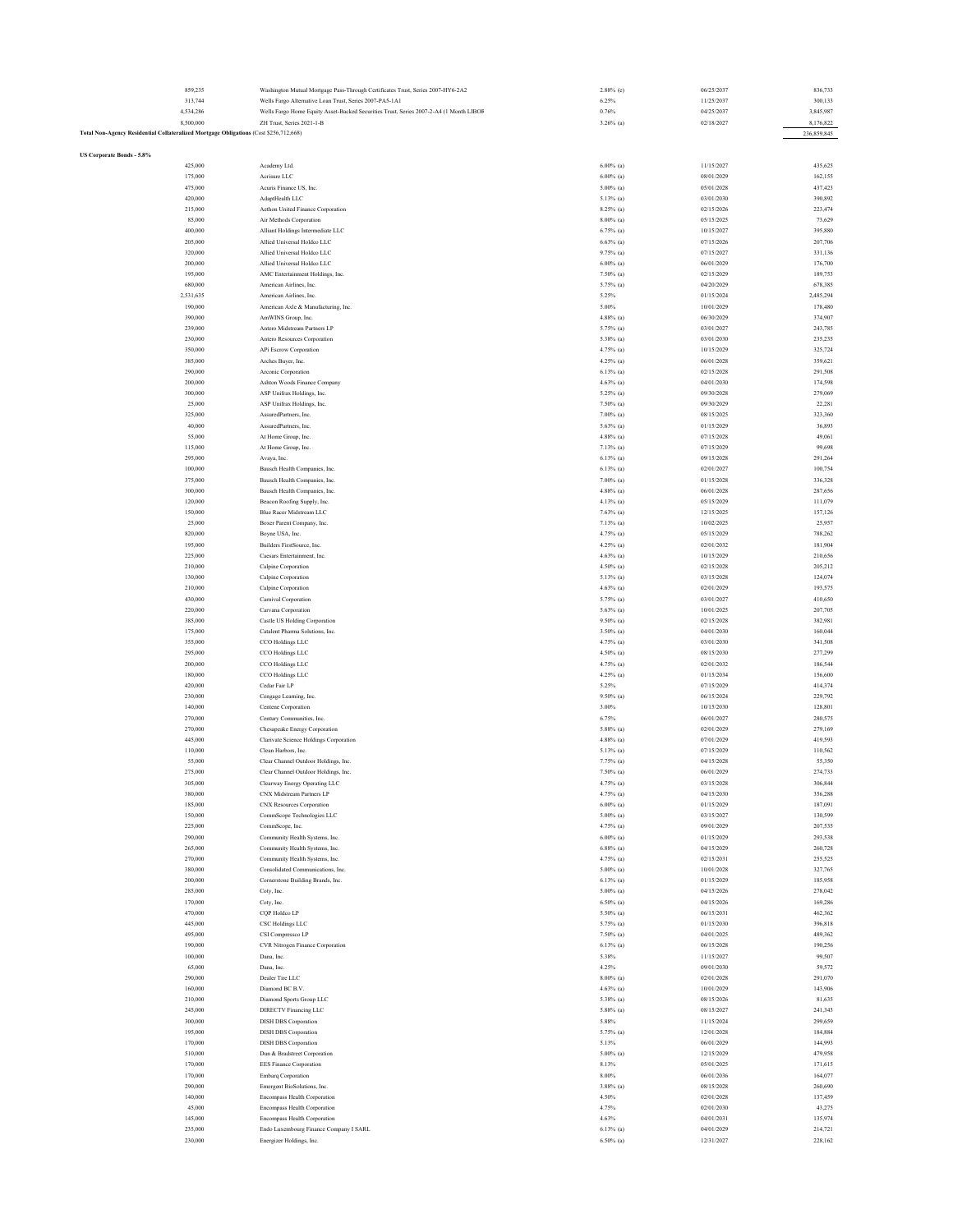| 155,000 | <b>EQM Midstream Partners LP</b>                         | 4.75% (a)    | 01/15/2031 | 145,159 |
|---------|----------------------------------------------------------|--------------|------------|---------|
| 385,000 | EverAre Escrow SARL                                      | $5.00\%$ (a) | 10/30/2029 | 352,516 |
| 300,000 | Ferrellgas Escrow LLC                                    | 5.38% (a)    | 04/01/2026 | 283,764 |
| 340,000 | Fertitta Entertainment LLC                               | $6.75\%$ (a) | 01/15/2030 | 313,220 |
| 165,000 | First Student Bidco, Inc.                                | $4.00\%$ (a) | 07/31/2029 | 154,108 |
|         |                                                          |              |            |         |
| 630,000 | Ford Motor Company                                       | 3.25%        | 02/12/2032 | 563,730 |
| 400,000 | Ford Motor Credit Company LLC                            | 4.39%        | 01/08/2026 | 399,482 |
| 200,000 | Ford Motor Credit Company LLC                            | 4.95%        | 05/28/2027 | 203,610 |
| 260,000 | Ford Motor Credit Company LLC                            | 3.63%        | 06/17/2031 | 235,303 |
| 255,000 | Fortress Transportation and Infrastructure Investors LLC | 5.50% (a)    | 05/01/2028 | 232,175 |
| 85,000  | Frontier Communications Holdings LLC                     | $5.88\%$ (a) | 10/15/2027 | 84,536  |
| 165,000 | Frontier Communications Holdings LLC                     | $5.00\%$ (a) | 05/01/2028 | 158,602 |
| 105,000 | Frontier Communications Holdings LLC                     | $6.75\%$ (a) | 05/01/2029 | 100,945 |
|         | Frontier Communications Holdings LLC                     |              | 11/01/2029 |         |
| 23,218  |                                                          | 5.88%        |            | 21,288  |
| 395,000 | Full House Resorts, Inc.                                 | 8.25% (a)    | 02/15/2028 | 404,350 |
| 200,000 | Gap, Inc.                                                | $3.88\%$ (a) | 10/01/2031 | 174,610 |
| 250,000 | <b>GCI LLC</b>                                           | 4.75% (a)    | 10/15/2028 | 244,540 |
| 380,000 | <b>Glatfelter Corporation</b>                            | 4.75% (a)    | 11/15/2029 | 322,768 |
| 320,000 | Global Access, Inc.                                      | $5.00\%$ (a) | 07/15/2029 | 303,544 |
| 348,989 | Global Aircraft Leasing Company (7.25% PIK)              | $6.50\%$ (a) | 09/15/2024 | 317,510 |
| 240,000 | Golden Entertainment, Inc.                               | $7.63\%$ (a) | 04/15/2026 | 250,206 |
| 280,000 | Goodyear Tire & Rubber Company                           | 5.25% (a)    | 07/15/2031 | 259,272 |
| 125,000 | GrafTech Finance, Inc.                                   | $4.63\%$ (a) | 12/15/2028 | 116,479 |
|         |                                                          |              |            |         |
| 305,000 | Griffon Corporation                                      | 5.75%        | 03/01/2028 | 293,764 |
| 5,205   | <b>Gulfport Energy Corporation</b>                       | $8.00\%$     | 05/17/2026 | 5,362   |
| 182,043 | <b>Gulfport Energy Corporation</b>                       | $8.00\%$ (a) | 05/17/2026 | 187,546 |
| 400,000 | <b>Gulfport Escrow</b>                                   | $0.00\%$     | 05/15/2025 | 2,020   |
| 315,000 | Helios Software Holdings, Inc.                           | $4.63\%$ (a) | 05/01/2028 | 290,400 |
| 170,000 | Hertz Corporation                                        | $5.00\%$ (a) | 12/01/2029 | 154,070 |
| 365,000 | Hess Midstream Operations LP                             | 4.25% (a)    | 02/15/2030 | 345,034 |
| 225,000 | Hexion, Inc.                                             | $7.88\%$ (a) | 07/15/2027 | 237,420 |
|         |                                                          |              |            |         |
| 360,000 | H-Food Holdings LLC                                      | 8.50% (a)    | 06/01/2026 | 346,531 |
| 220,000 | Hightower Holding LLC                                    | $6.75\%$ (a) | 04/15/2029 | 215,578 |
| 470,000 | Hilcorp Energy LP                                        | $6.25\%$ (a) | 11/01/2028 | 473,147 |
| 300,000 | Icahn Enterprises LP                                     | 5.25%        | 05/15/2027 | 294,930 |
| 55,000  | iHeartCommunications, Inc.                               | 8.38%        | 05/01/2027 | 56,936  |
| 305,000 | II-VI, Inc.                                              | $5.00\%$ (a) | 12/15/2029 | 298,572 |
| 325,000 | Illuminate Buyer LLC                                     | $9.00\%$ (a) | 07/01/2028 | 329,469 |
|         |                                                          |              |            |         |
| 335,000 | Installed Building Products, Inc.                        | 5.75% (a)    | 02/01/2028 | 327,228 |
| 145,000 | Iron Mountain, Inc.                                      | $4.88\%$ (a) | 09/15/2029 | 138,270 |
| 350,000 | Iron Mountain, Inc.                                      | 4.50% (a)    | 02/15/2031 | 323,680 |
| 235,000 | iStar, Inc.                                              | 4.75%        | 10/01/2024 | 237,317 |
| 400,000 | JELD-WEN, Inc.                                           | 4.63% (a)    | 12/15/2025 | 385,476 |
| 155,000 | LBM Acquisition LLC                                      | $6.25\%$ (a) | 01/15/2029 | 145,375 |
| 155,000 | LD Holdings Group LLC                                    | $6.50\%$ (a) | 11/01/2025 | 145,478 |
|         |                                                          |              | 04/01/2028 |         |
| 165,000 | LD Holdings Group LLC                                    | $6.13\%$ (a) |            | 146,316 |
| 200,000 | Leeward Renewable Energy Operations LLC                  | 4.25% (a)    | 07/01/2029 | 187,839 |
| 220,000 | Legends Hospitality Holding Company LLC                  | $5.00\%$ (a) | 02/01/2026 | 211,482 |
| 115,000 | Level 3 Financing, Inc.                                  | 3.75% (a)    | 07/15/2029 | 102,061 |
| 320,000 | LFS Topco LLC                                            | 5.88% (a)    | 10/15/2026 | 300,378 |
| 240,000 | LifePoint Health, Inc.                                   | 4.38% (a)    | 02/15/2027 | 232,368 |
| 195,000 | LifePoint Health, Inc.                                   | 5.38% (a)    | 01/15/2029 | 184,643 |
| 167,012 | Ligado Networks LLC (15.50% PIK)                         | 15.50% (a)   | 11/01/2023 | 127,126 |
| 550,000 | Lions Gate Capital Holdings LLC                          | 5.50% (a)    | 04/15/2029 | 530,766 |
|         |                                                          |              |            |         |
| 130,000 | Live Nation Entertainment, Inc.                          | $6.50\%$ (a) | 05/15/2027 | 138,589 |
| 200,000 | Logan Merger Sub, Inc.                                   | 5.50% (a)    | 09/01/2027 | 187,046 |
| 270,000 | LSF9 Atlantis Holdings LLC                               | $7.75\%$ (a) | 02/15/2026 | 259,821 |
| 310,000 | Lumen Technologies, Inc.                                 | 5.13% (a)    | 12/15/2026 | 295,827 |
| 280,000 | Lumen Technologies, Inc.                                 | $4.00\%$ (a) | 02/15/2027 | 261,232 |
| 285,000 | M/I Homes, Inc.                                          | 4.95%        | 02/01/2028 | 269,190 |
| 160,000 | Madison IAQ LLC                                          | 4.13% (a)    | 06/30/2028 | 147,664 |
| 160,000 | Madison IAQ LLC                                          | $5.88\%$ (a) | 06/30/2029 | 143,822 |
| 130,000 | Magic Mergeco, Inc.                                      | $7.88\%$ (a) | 05/01/2029 | 111,474 |
|         |                                                          |              |            |         |
| 120,000 | Match Group Holdings LLC                                 | $4.63\%$ (a) | 06/01/2028 | 116,458 |
| 245,000 | McGraw-Hill Education, Inc                               | 5.75% (a)    | 08/01/2028 | 234,187 |
| 315,000 | Metis Merger Sub LLC                                     | $6.50\%$ (a) | 05/15/2029 | 297,080 |
| 250,000 | Michaels Companies, Inc.                                 | 5.25% (a)    | 05/01/2028 | 229,845 |
| 335,000 | Midwest Gaming Borrower LLC                              | $4.88\%$ (a) | 05/01/2029 | 309,503 |
| 430,000 | Minerva Merger Sub, Inc.                                 | $6.50\%$ (a) | 02/15/2030 | 417,693 |
| 295,000 | ModivCare Escrow Issuer, Inc.                            | $5.00\%$ (a) | 10/01/2029 | 275,561 |
| 175,000 | ModivCare, Inc.                                          | 5.88% (a)    | 11/15/2025 | 176,916 |
| 170,000 | Moss Creek Resources Holdings, Inc.                      | $7.50\%$ (a) | 01/15/2026 | 156,235 |
| 340,000 | Mozart Debt Merger Sub, Inc.                             | 5.25% (a)    | 10/01/2029 | 316,523 |
| 123,000 |                                                          |              |            |         |
|         | MPH Acquisition Holdings LLC                             | 5.75% (a)    | 11/01/2028 | 111,289 |
| 225,000 | Murphy Oil USA, Inc.                                     | 4.75%        | 09/15/2029 | 223,578 |
| 120,000 | Nabors Industries Ltd.                                   | 7.25% (a)    | 01/15/2026 | 120,200 |
| 125,000 | Nabors Industries, Inc.                                  | 7.38% (a)    | 05/15/2027 | 130,055 |
| 200,000 | National FINL Partners Corporation                       | 4.88% (a)    | 08/15/2028 | 191,383 |
| 210,000 | National FINL Partners Corporation                       | $6.88\%$ (a) | 08/15/2028 | 200,817 |
| 305,000 | Nationstar Mortgage Holdings, Inc.                       | 5.75% (a)    | 11/15/2031 | 291,423 |
| 225,000 | Navient Corporation                                      | 5.00%        | 03/15/2027 | 214,719 |
|         |                                                          |              |            |         |
| 255,000 | NCL Corporation Ltd.                                     | 5.88% (a)    | 03/15/2026 | 242,589 |
| 185,000 | NCL Corporation Ltd.                                     | 5.88% (a)    | 02/15/2027 | 182,461 |
| 85,000  | News Corporation                                         | 5.13% (a)    | 02/15/2032 | 85,567  |
| 415,000 | NGL Energy Operating LLC                                 | $7.50\%$ (a) | 02/01/2026 | 408,752 |
| 180,000 | NGL Energy Partners LP                                   | 7.50%        | 04/15/2026 | 157,260 |
| 685,000 | NRG Energy, Inc.                                         | $3.63\%$ (a) | 02/15/2031 | 603,516 |
| 265,000 | Oasis Petroleum, Inc.                                    | $6.38\%$ (a) | 06/01/2026 | 271,966 |
| 155,000 | Occidental Petroleum Corporation                         | $8.00\%$     | 07/15/2025 | 174,235 |
|         |                                                          |              |            |         |
| 450,000 | Occidental Petroleum Corporation                         | 6.63%        | 09/01/2030 | 516,937 |
| 360,000 | Occidental Petroleum Corporation                         | 6.13%        | 01/01/2031 | 405,560 |
| 155,000 | Occidental Petroleum Corporation                         | 6.45%        | 09/15/2036 | 182,373 |
| 155,000 | Occidental Petroleum Corporation                         | $6.60\%$     | 03/15/2046 | 182,453 |
| 420,000 | Olympus Water US Holding Corporation                     | 4.25% (a)    | 10/01/2028 | 382,284 |
| 200,000 | Olympus Water US Holding Corporation                     | $6.25\%$ (a) | 10/01/2029 | 177,384 |
| 60,000  | OneMain Finance Corporation                              | 7.13%        | 03/15/2026 | 64,201  |
| 95,000  | OneMain Finance Corporation                              | 6.63%        | 01/15/2028 | 99,676  |
|         |                                                          |              |            |         |
| 400,000 | Organon & Company                                        | 5.13% (a)    | 04/30/2031 | 386,540 |
|         |                                                          |              |            |         |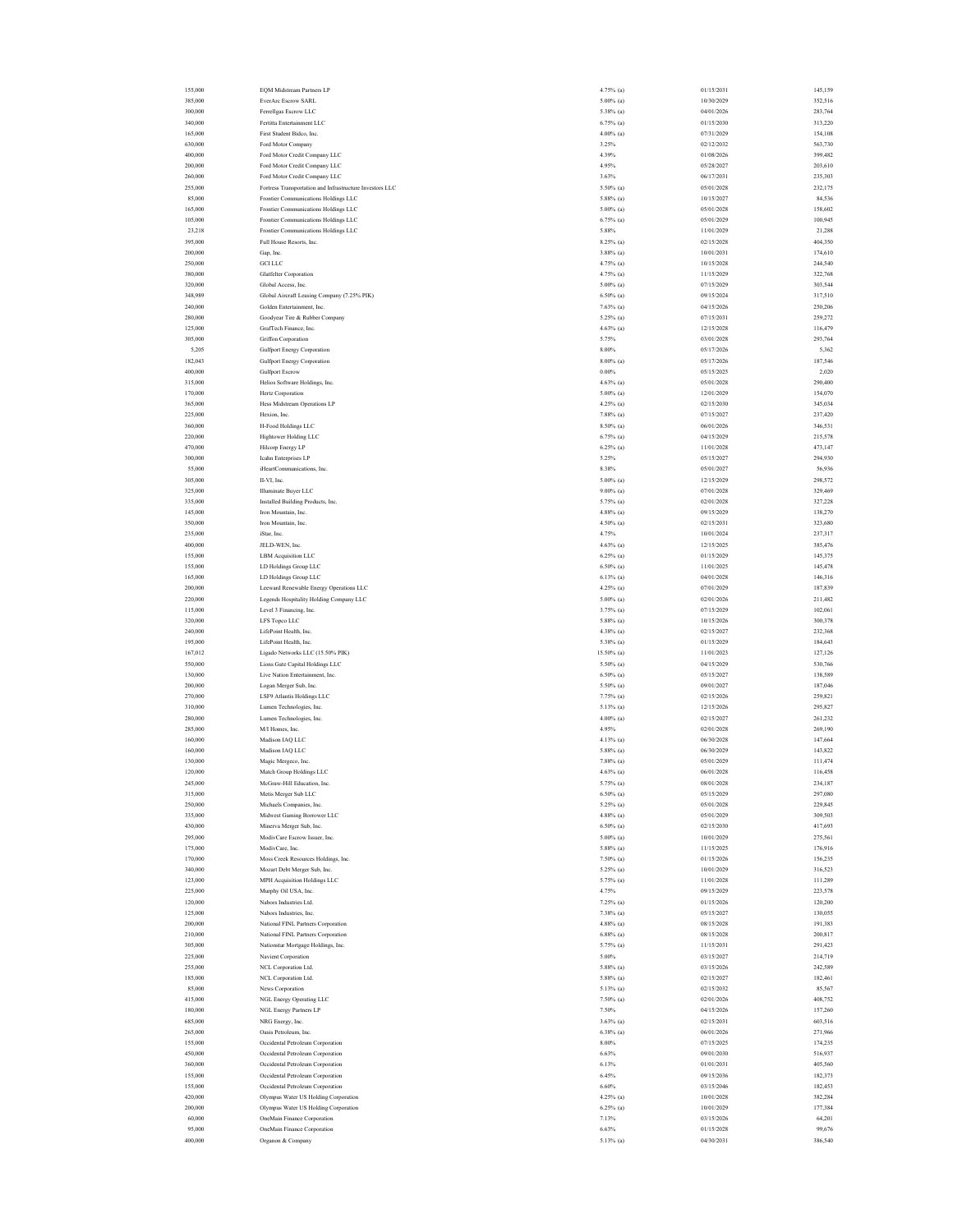| 996,094                                                     | Federal Home Loan Mortgage Corporation Pass-Thru, Series K722-X1<br>Federal Home Loan Mortgage Corporation, Series 3926-HS (-1 x 1 Month LIBOR USD + 6.4 | 1.32% (e) (h)<br>$6.05\%$ (h)(j) | 09/15/2041 | 37,210<br>147,888 |
|-------------------------------------------------------------|----------------------------------------------------------------------------------------------------------------------------------------------------------|----------------------------------|------------|-------------------|
| 4,607,609                                                   |                                                                                                                                                          |                                  | 03/25/2023 |                   |
| US Government and Agency Mortgage Backed Obligations - 6.3% |                                                                                                                                                          |                                  |            |                   |
|                                                             |                                                                                                                                                          |                                  |            |                   |
| Total US Corporate Bonds (Cost \$73,246,962)                |                                                                                                                                                          |                                  |            | 70,520,875        |
| 120,000                                                     | Yum! Brands, Inc.                                                                                                                                        | 7.75% (a)                        | 04/01/2025 | 124,650           |
|                                                             |                                                                                                                                                          |                                  |            |                   |
| 380,000                                                     | XHR LP                                                                                                                                                   | $4.88\%$ (a)                     | 06/01/2029 | 369,603           |
| 305,000                                                     | WR Grace Holdings LLC                                                                                                                                    | $5.63\%$ (a)                     | 08/15/2029 | 285,968           |
| 170,000                                                     | Wheel Pros, Inc.                                                                                                                                         | $6.50\%$ (a)                     | 05/15/2029 | 149,291           |
| 290,000                                                     | Western Midstream Operating LP                                                                                                                           | 4.55%                            | 02/01/2030 | 289,085           |
| 80,000                                                      | Weatherford International Ltd.                                                                                                                           | $8.63\%$ (a)                     | 04/30/2030 | 81,321            |
|                                                             |                                                                                                                                                          |                                  |            |                   |
| 120,000                                                     | Weatherford International Ltd.                                                                                                                           | $6.50\%$ (a)                     | 09/15/2028 | 124,200           |
| 113,000                                                     | Weatherford International Ltd.                                                                                                                           | $11.00\%$ (a)                    | 12/01/2024 | 117,103           |
| 190,000                                                     | Waste Pro, Inc.                                                                                                                                          | 5.50% (a)                        | 02/15/2026 | 179,775           |
| 385,000                                                     | WASH Multifamily Acquisition, Inc.                                                                                                                       | 5.75% (a)                        | 04/15/2026 | 386,592           |
| 285,000                                                     | Vizient, Inc.                                                                                                                                            | $6.25\%$ (a)                     | 05/15/2027 | 293,885           |
|                                                             |                                                                                                                                                          |                                  |            |                   |
| 105,000                                                     | Virtusa Corporation                                                                                                                                      | $7.13\%$ (a)                     | 12/15/2028 | 97,861            |
| 145,000                                                     | Viper Energy Partners LP                                                                                                                                 | 5.38% (a)                        | 11/01/2027 | 147,890           |
| 605,000                                                     | Viking Cruises Ltd.                                                                                                                                      | 5.88% (a)                        | 09/15/2027 | 552,613           |
| 85,000                                                      | Viking Cruises Ltd.                                                                                                                                      | 13.00% (a)                       | 05/15/2025 | 94,606            |
| 410,000                                                     | Victoria's Secret Company                                                                                                                                | $4.63\%$ (a)                     | 07/15/2029 | 369,769           |
| 465,000                                                     | <b>USA Compression Partners LP</b>                                                                                                                       | $6.88\%$                         | 09/01/2027 | 467,504           |
| 310,000                                                     | US Foods, Inc.                                                                                                                                           | $4.63\%$ (a)                     |            | 287,358           |
|                                                             |                                                                                                                                                          |                                  | 06/01/2030 |                   |
| 230,000                                                     | Univision Communications, Inc.                                                                                                                           | $4.50\%$ (a)                     | 05/01/2029 | 219,236           |
| 205,000                                                     | Uniti Group LP                                                                                                                                           | $6.50\%$ (a)                     | 02/15/2029 | 191,400           |
| 390,000                                                     | United Natural Foods, Inc.                                                                                                                               | $6.75\%$ (a)                     | 10/15/2028 | 400,210           |
| 420,000                                                     | United Airlines, Inc.                                                                                                                                    | $4.63\%$ (a)                     | 04/15/2029 | 399,935           |
| 185,000                                                     | Uber Technologies, Inc.                                                                                                                                  | 4.50% (a)                        | 08/15/2029 | 173,784           |
|                                                             |                                                                                                                                                          |                                  |            |                   |
| 65,000                                                      | Tronox, Inc.                                                                                                                                             | $4.63\%$ (a)                     | 03/15/2029 | 60,935            |
| 360,000                                                     | Triton Water Holdings, Inc.                                                                                                                              | $6.25\%$ (a)                     | 04/01/2029 | 307,678           |
| 305,000                                                     | Trident TPI Holdings, Inc.                                                                                                                               | $6.63\%$ (a)                     | 11/01/2025 | 301,255           |
|                                                             |                                                                                                                                                          |                                  |            |                   |
| 111,000                                                     | Transocean, Inc.                                                                                                                                         | $11.50\%$ (a)                    | 01/30/2027 | 114,779           |
| 225,000                                                     | Transocean Proteus Ltd.                                                                                                                                  | $6.25\%$ (a)                     | 12/01/2024 | 223,617           |
| 407.813                                                     | Transocean Poseidon Ltd.                                                                                                                                 | $6.88\%$ (a)                     | 02/01/2027 | 404.385           |
| 285,000                                                     | TransDigm, Inc.                                                                                                                                          | 5.50%                            | 11/15/2027 | 283,217           |
|                                                             | TransDigm, Inc.                                                                                                                                          |                                  |            |                   |
| 70,000                                                      |                                                                                                                                                          | $8.00\%$ (a)                     | 12/15/2025 | 73,284            |
| 275,000                                                     | Townsquare Media, Inc.                                                                                                                                   | $6.88\%$ (a)                     | 02/01/2026 | 283,696           |
| 155,000                                                     | TMS International Corporation                                                                                                                            | $6.25\%$ (a)                     | 04/15/2029 | 147,546           |
| 115,000                                                     | T-Mobile USA, Inc.                                                                                                                                       | 3.38% (a)                        | 04/15/2029 | 109,538           |
| 510,000                                                     | T-Mobile USA, Inc.                                                                                                                                       | 3.38%                            | 04/15/2029 | 485,775           |
| 125,000                                                     | Terrier Media Buyer, Inc.                                                                                                                                | $8.88\%$ (a)                     | 12/15/2027 | 127,340           |
| 190,000                                                     | Tenneco, Inc.                                                                                                                                            |                                  |            | 189,092           |
|                                                             |                                                                                                                                                          | 5.13% (a)                        | 04/15/2029 |                   |
| 315,000                                                     | Tenet Healthcare Corporation                                                                                                                             | $4.25\%$ (a)                     | 06/01/2029 | 302,419           |
| 475,000                                                     | Tenet Healthcare Corporation                                                                                                                             | $6.13\%$ (a)                     | 10/01/2028 | 483,244           |
| 435,000                                                     | <b>Tenet Healthcare Corporation</b>                                                                                                                      | $6.25\%$ (a)                     | 02/01/2027 | 447,050           |
|                                                             |                                                                                                                                                          |                                  |            |                   |
| 285,000                                                     | SWF Escrow Issuer Corporation                                                                                                                            | $6.50\%$ (a)                     | 10/01/2029 | 246,876           |
| 100,000                                                     | Sunoco LP                                                                                                                                                | 4.50%                            | 05/15/2029 | 94,470            |
| 230,000                                                     | Sunoco LP                                                                                                                                                | 6.00%                            | 04/15/2027 | 234,723           |
| 240,000                                                     | SunCoke Energy, Inc.                                                                                                                                     |                                  |            |                   |
|                                                             |                                                                                                                                                          | $4.88\%$ (a)                     | 06/30/2029 | 226,560           |
| 420,000                                                     | Suburban Propane Partners LP                                                                                                                             | $5.00\%$ (a)                     | 06/01/2031 | 394,317           |
| 145,000                                                     | <b>Station Casinos LLC</b>                                                                                                                               | $4.63\%$ (a)                     | 12/01/2031 | 132,896           |
| 85,000                                                      | Staples, Inc.                                                                                                                                            | $10.75\%$ (a)                    | 04/15/2027 | 75,738            |
|                                                             |                                                                                                                                                          |                                  |            |                   |
| 105,000                                                     | Staples, Inc.                                                                                                                                            | 7.50% (a)                        | 04/15/2026 | 102,081           |
| 350,000                                                     | SRS Distribution, Inc.                                                                                                                                   | $6.13\%$ (a)                     | 07/01/2029 | 323,300           |
| 225,000                                                     | SRS Distribution, Inc.                                                                                                                                   | $4.63\%$ (a)                     | 07/01/2028 | 215,376           |
| 285,000                                                     | Spectrum Brands, Inc.                                                                                                                                    | $5.00\%$ (a)                     | 10/01/2029 | 268,658           |
|                                                             |                                                                                                                                                          |                                  |            |                   |
| 215,000                                                     | Southwestern Energy Company                                                                                                                              | 4.75%                            | 02/01/2032 | 215,031           |
| 260,000                                                     | Southwestern Energy Company                                                                                                                              | 5.38%                            | 02/01/2029 | 263,606           |
| 525,000                                                     | Six Flags Entertainment Corporation                                                                                                                      | $4.88\%$ (a)                     | 07/31/2024 | 525,630           |
|                                                             |                                                                                                                                                          |                                  |            |                   |
| 290,000                                                     | <b>Select Medical Corporation</b>                                                                                                                        | $6.25\%$ (a)                     | 08/15/2026 | 300,547           |
| 410,000                                                     | <b>SEG Holding LLC</b>                                                                                                                                   | $5.63\%$ (a)                     | 10/15/2028 | 410,451           |
| 375,000                                                     | Scripps Escrow, Inc.                                                                                                                                     | $5.88\%$ (a)                     | 07/15/2027 | 375,825           |
| 175,000                                                     | Scientific Games International, Inc.                                                                                                                     |                                  |            |                   |
|                                                             |                                                                                                                                                          | $8.25\%$ (a)                     | 03/15/2026 | 182,219           |
| 250,000                                                     | Scientific Games Holdings LP                                                                                                                             | $6.63\%$ (a)                     | 03/01/2030 | 246,750           |
| 360,000                                                     | Schweitzer-Mauduit International, Inc.                                                                                                                   | $6.88\%$ (a)                     | 10/01/2026 | 340,632           |
| 235,000                                                     | Ryan Specialty Group LLC                                                                                                                                 | $4.38\%$ (a)                     | 02/01/2030 | 222,369           |
| 420,000                                                     | RP Escrow Issuer LLC                                                                                                                                     | 5.25% (a)                        | 12/15/2025 | 410,861           |
|                                                             |                                                                                                                                                          |                                  |            |                   |
| 100,000                                                     | Roller Bearing Company of America, Inc.                                                                                                                  | 4.38% (a)                        | 10/15/2029 | 93,375            |
| 215,000                                                     | Rent-A-Center, Inc.                                                                                                                                      | $6.38\%$ (a)                     | 02/15/2029 | 197,008           |
| 395,000                                                     | Realogy Group LLC                                                                                                                                        | 5.25% (a)                        | 04/15/2030 | 363,894           |
| 190,000                                                     | Realogy Group LLC                                                                                                                                        | 5.75% (a)                        | 01/15/2029 | 179,444           |
| 105,000                                                     | Real Hero Merger Sub 2, Inc.                                                                                                                             | $6.25\%$ (a)                     | 02/01/2029 | 95,877            |
| 175,000                                                     | Rattler Midstream LP                                                                                                                                     | $5.63\%$ (a)                     | 07/15/2025 | 177,854           |
| 325,000                                                     | Radiology Partners, Inc.                                                                                                                                 |                                  |            |                   |
|                                                             |                                                                                                                                                          | $9.25\%$ (a)                     | 02/01/2028 | 325,645           |
| 75,000                                                      | Radiate Finance, Inc.                                                                                                                                    | $6.50\%$ (a)                     | 09/15/2028 | 71,062            |
| 350,000                                                     | Radiate Finance, Inc.                                                                                                                                    | $4.50\%$ (a)                     | 09/15/2026 | 338,312           |
| 255,000                                                     | Prime Security Services Borrower LLC                                                                                                                     | $6.25\%$ (a)                     | 01/15/2028 | 249,956           |
| 235,000                                                     | Premier Entertainment Sub LLC                                                                                                                            | $5.88\%$ (a)                     | 09/01/2031 | 201,060           |
| 235,000                                                     | Premier Entertainment Sub LLC                                                                                                                            | $5.63\%$ (a)                     | 09/01/2029 | 202,448           |
| 420,000                                                     | Post Holdings, Inc.                                                                                                                                      | $4.63\%$ (a)                     |            | 378,882           |
|                                                             |                                                                                                                                                          |                                  | 04/15/2030 |                   |
| 105,000                                                     | Post Holdings, Inc.                                                                                                                                      | 5.50% (a)                        | 12/15/2029 | 101,192           |
| 435,000                                                     | Pike Corporation                                                                                                                                         | $5.50\%$ (a)                     | 09/01/2028 | 410,740           |
| 148,000                                                     | PIC AU Holdings LLC                                                                                                                                      | $10.00\%$ (a)                    | 12/31/2024 | 152,066           |
| 500,000                                                     | PetSmart, Inc.                                                                                                                                           | 7.75% (a)                        | 02/15/2029 | 516,860           |
| 180,000                                                     | Performance Food Group, Inc.                                                                                                                             | 4.25% (a)                        | 08/01/2029 | 164,250           |
| 225,000                                                     | Performance Food Group, Inc.                                                                                                                             | 5.50% (a)                        | 10/15/2027 | 224,193           |
| 245,000                                                     | PennyMac Financial Services, Inc.                                                                                                                        | $4.25\%$ (a)                     | 02/15/2029 | 210,704           |
| 145,000                                                     | Penn National Gaming, Inc.                                                                                                                               | $4.13\%$ (a)                     | 07/01/2029 | 129,963           |
| 300,000                                                     | Penn National Gaming, Inc.                                                                                                                               | $5.63\%$ (a)                     | 01/15/2027 | 297,859           |
| 140,000                                                     | PECF USS Intermediate Holding III Corporation                                                                                                            | $8.00\%$ (a)                     | 11/15/2029 | 135,373           |
| 75,000                                                      | PBF Holding Company LLC                                                                                                                                  | $6.00\%$                         | 02/15/2028 | 60,414            |
| 200,000                                                     | Park Intermediate Holdings LLC                                                                                                                           | $4.88\%$ (a)                     | 05/15/2029 | 187,896           |
| 315,000                                                     | Par Petroleum Finance Corporation                                                                                                                        | $7.75\%$ (a)                     | 12/15/2025 | 312,196           |
| 240,000                                                     | Panther BF Aggregator LP                                                                                                                                 | 8.50% (a)                        | 05/15/2027 | 249,324           |
| 303,000                                                     | Panther BF Aggregator LP                                                                                                                                 | $6.25\%$ (a)                     | 05/15/2026 | 312,184           |
| 305,000                                                     | Owens & Minor, Inc.                                                                                                                                      | $6.63\%$ (a)                     | 04/01/2030 | 314,284           |
| 229,000                                                     | Ortho-Clinical Diagnostics, Inc.                                                                                                                         | $7.25\%$ (a)                     | 02/01/2028 | 236,162           |
|                                                             |                                                                                                                                                          |                                  |            |                   |
| 29,000                                                      | Ortho Clinical Diagnostics, Inc.                                                                                                                         | 7.38% (a)                        | 06/01/2025 | 29,914            |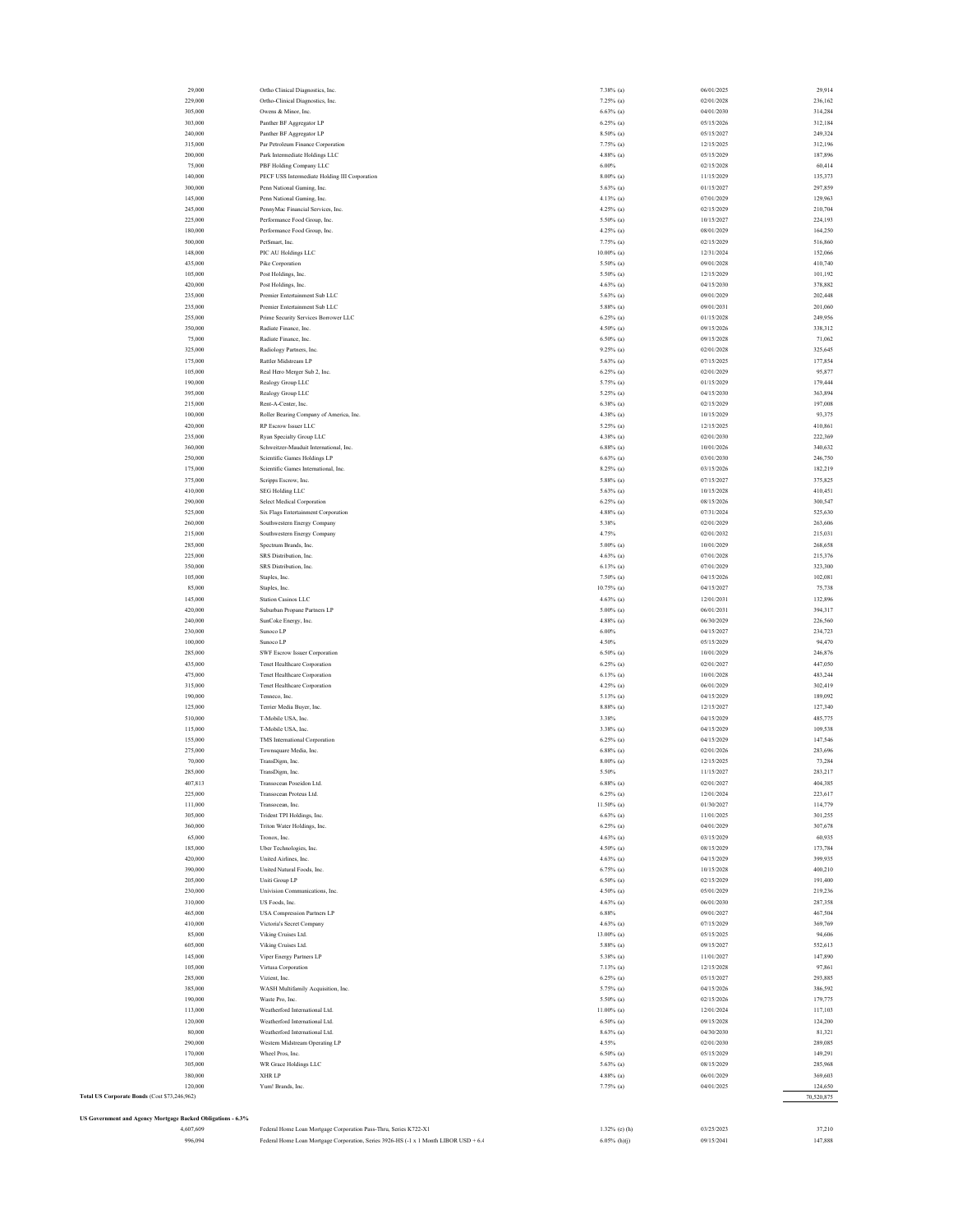|                                                                                          | 20,097<br>274,806 | Federal Home Loan Mortgage Corporation, Series 4390-NY<br>Federal Home Loan Mortgage Corporation, Series 4471-GA |               | 3.00% | 3.00%            | 06/15/2040<br>02/15/2044 | 20,135<br>268,934  |
|------------------------------------------------------------------------------------------|-------------------|------------------------------------------------------------------------------------------------------------------|---------------|-------|------------------|--------------------------|--------------------|
|                                                                                          | 10,652,106        | Federal Home Loan Mortgage Corporation, Series 4851-PF (1 Month LIBOR USD + 0.40%,                               |               |       | 0.80%            | 08/15/2057               | 10,620,834         |
|                                                                                          | 15,241,400        | Federal Home Loan Mortgage Corporation, Series 4944-F (1 Month LIBOR USD + 0.45%, 0                              |               |       | 0.91%            | 01/25/2050               | 15,329,794         |
|                                                                                          | 10,928,827        | Federal Home Loan Mortgage Corporation, Series KF89-AS (Secured Overnight Financing R                            |               |       | 0.42%            | 09/25/2030               | 10,941,074         |
|                                                                                          | 10,319,586        | Federal National Mortgage Association, Series 2017-11-SK (-1 x 1 Month LIBOR USD + 6.0                           |               |       | 5.59% (h)(j)     | 03/25/2047               | 1,719,702          |
|                                                                                          | 5,562,228         | Federal National Mortgage Association, Series 2018-86-MF (1 Month LIBOR USD + 0.30%,                             |               |       | 0.76%            | 12/25/2048               | 5,555,007          |
|                                                                                          | 24,781,005        | Federal National Mortgage Association, Series 2019-M7-X                                                          |               |       | 0.33% (e) (h)    | 04/25/2029               | 725,625            |
|                                                                                          | 10,074,563        | Federal National Mortgage Association, Series 2020-54-AS (-1 x 1 Month LIBOR USD + 6.1                           |               |       | 5.69% (h)(j)     | 08/25/2050               | 1,736,866          |
|                                                                                          | 10,649,012        | Federal National Mortgage Association, Series 2021-32-AI                                                         |               |       | 3.00% (h)        | 05/25/2046               | 1,310,222          |
|                                                                                          | 25,321,409        |                                                                                                                  |               |       | 0.45% (e) (h)    | 11/25/2035               | 870,332            |
|                                                                                          |                   | Federal National Mortgage Association, Series 2021-M8-X                                                          |               |       | $2.96\%$ (a)     | 02/25/2050               |                    |
|                                                                                          | 7,100,000         | Federal National Mortgage Association, Series 2020-DNA2-B1 (1 Month LIBOR USD + 2.5                              |               |       |                  | 6,706,689                |                    |
|                                                                                          | 41,351,272        | Government National Mortgage Association, Series 2013-155-IB                                                     |               |       | $0.00\%$ (c) (h) | 09/16/2053               | 199,412            |
|                                                                                          | 8,825,199         | Government National Mortgage Association, Series 2019-128-KS (-1 x 1 Month LIBOR USI                             |               |       | $2.40\%$ (h)(j)  | 10/20/2049               | 305,570            |
|                                                                                          | 8,026,012         | Government National Mortgage Association, Series 2020-104-SB (-1 x 1 Month LIBOR USI)                            |               |       | 5.70% $(h)(j)$   | 07/20/2050               | 1,509,170          |
|                                                                                          | 23,954,298        | Government National Mortgage Association, Series 2020-115-SA (-1 x 1 Month LIBOR USI                             |               |       | $3.75\%$ (h)(j)  | 08/20/2050               | 2,146,614          |
|                                                                                          | 17,361,500        | Government National Mortgage Association, Series 2020-115-YS (-1 x 1 Month LIBOR USI                             |               |       | $3.75\%$ (h)(j)  | 08/20/2050               | 1,826,206          |
|                                                                                          | 39,869,571        | Government National Mortgage Association, Series 2020-129-SA (-1 x 1 Month LIBOR USI                             |               |       | $3.30\%$ (h)(j)  | 09/20/2050               | 2,115,316          |
|                                                                                          | 42,504,481        | Government National Mortgage Association, Series 2020-146-IJ                                                     |               |       | $2.50\%$ (h)     | 10/20/2050               | 5,482,326          |
|                                                                                          | 17,341,864        | Government National Mortgage Association, Series 2020-189-SU (-1 x 1 Month LIBOR USI                             |               |       | $5.85\%$ (h)(j)  | 12/20/2050               | 2,985,707          |
|                                                                                          | 13,901,953        | Government National Mortgage Association, Series 2021-193-DS (-1 x Secured Overnight Fi                          |               |       | $2.55\%$ (h)(j)  | 11/20/2051               | 727,075            |
|                                                                                          | 9,832,437         | Government National Mortgage Association, Series 2021-1-SH (-1 x 1 Month LIBOR USD +                             |               |       | 5.85% (h)(j)     | 01/20/2051               | 1,736,029          |
|                                                                                          | 32,541,512        | Government National Mortgage Association, Series 2021-35-IO                                                      |               |       | $1.02\%$ (e) (h) | 12/16/2062               | 2,712,397          |
| Total US Government and Agency Mortgage Backed Obligations (Cost \$89,484,492)           |                   |                                                                                                                  |               |       |                  |                          | 77,736,134         |
|                                                                                          |                   |                                                                                                                  |               |       |                  |                          |                    |
| Common Stocks - 0.0%                                                                     |                   |                                                                                                                  |               |       |                  |                          |                    |
|                                                                                          | 2,146             | CWT Travel Holdings, Inc. (k) (n)                                                                                |               |       |                  |                          | 63,843             |
|                                                                                          | 15,858            | Foresight Equity (k) (n)                                                                                         |               |       |                  |                          | 331,905            |
|                                                                                          | 5,568             | Frontera Energy Corporation (k)                                                                                  |               |       |                  |                          | 64,329             |
|                                                                                          | 138               | Frontera Holdings LLC Equity (k) (n)                                                                             |               |       |                  |                          | 259                |
|                                                                                          | 197               | Gulfport Energy Corporation (k)                                                                                  |               |       |                  |                          | 17,694             |
|                                                                                          | 3,553             | Intelsat Emergence SA (k) (n)                                                                                    |               |       |                  |                          | 106,590            |
|                                                                                          | 9,088             | McDermott International Ltd. (k)                                                                                 |               |       |                  |                          | 5.998              |
| Total Common Stocks (Cost \$1,110,291)                                                   |                   |                                                                                                                  |               |       |                  |                          | 590,618            |
|                                                                                          |                   |                                                                                                                  |               |       |                  |                          |                    |
| <b>Rights - 0.0%</b>                                                                     |                   |                                                                                                                  |               |       |                  |                          |                    |
|                                                                                          | 372               | Intelsat Jackson Holdings Ltd. - Series A (k)(n)                                                                 |               |       |                  |                          |                    |
|                                                                                          | 372               | Intelsat Jackson Holdings Ltd. - Series B (k)(n)                                                                 |               |       |                  |                          |                    |
| Total Rights (Cost \$0)                                                                  |                   |                                                                                                                  |               |       |                  |                          |                    |
|                                                                                          |                   |                                                                                                                  |               |       |                  |                          |                    |
| Warrants - 0.0%                                                                          |                   |                                                                                                                  |               |       |                  |                          |                    |
|                                                                                          | 3,500             | Avation PLC, Expiration 10/21/2026, Strike Price GBP 0.54 (k)(n)                                                 |               |       |                  |                          | 1,287              |
|                                                                                          | 29,269            | OAS S.A., Expiration 5/16/2039, Strike Price BRL 1.00 (k)(n)                                                     |               |       |                  |                          |                    |
| <b>Total Warrants (Cost S0)</b>                                                          |                   |                                                                                                                  |               |       |                  |                          | 1,287              |
|                                                                                          |                   |                                                                                                                  |               |       |                  |                          |                    |
|                                                                                          |                   |                                                                                                                  |               |       |                  |                          |                    |
|                                                                                          |                   |                                                                                                                  |               |       |                  |                          |                    |
| Short Term Investments - 8.0%                                                            |                   |                                                                                                                  |               |       |                  |                          |                    |
|                                                                                          | 24,742,596        | First American Government Obligations Fund - Class U                                                             |               |       | $0.20\%$ (1)     |                          | 24,742,596         |
|                                                                                          | 24,742,596        | JP Morgan U.S. Government Money Market Fund - Institutional Share Class                                          |               |       | $0.25\%$ (1)     |                          | 24,742,596         |
|                                                                                          | 24,742,596        | Morgan Stanley Institutional Liquidity Funds Government Portfolio - Institutional Share Class                    |               |       | $0.23\%$ (1)     |                          | 24,742,596         |
|                                                                                          | 6,000,000         | <b>United States Treasury Bills</b>                                                                              |               |       | $0.00\%$         | 04/28/2022               | 5,999,544          |
|                                                                                          | 6,000,000         | <b>United States Treasury Bills</b>                                                                              |               |       | $0.00\%$         | 07/28/2022               | 5,985,250          |
|                                                                                          | 6,000,000         | <b>United States Treasury Bills</b>                                                                              |               |       | $0.00\%$         | 10/06/2022               | 5,967,590          |
|                                                                                          | 6,000,000         | <b>United States Treasury Bills</b>                                                                              |               |       | $0.00\%$         | 01/26/2023               | 5,932,550          |
| Total Short Term Investments (Cost \$98,164,441)                                         |                   |                                                                                                                  |               |       |                  |                          | 98,112,722         |
|                                                                                          |                   |                                                                                                                  |               |       |                  |                          |                    |
| Total Investments - 100.0% (Cost \$1,302,226,461)                                        |                   |                                                                                                                  |               |       |                  |                          | 1,226,568,051      |
| Liabilities in Excess of Other Assets - (0.0)%                                           |                   |                                                                                                                  |               |       |                  |                          | (441, 620)         |
| <b>NET ASSETS - 100.0%</b>                                                               |                   |                                                                                                                  |               |       |                  |                          | 1,226,126,431<br>s |
|                                                                                          |                   |                                                                                                                  |               |       |                  |                          |                    |
| <b>SECURITY TYPE BREAKDOWN as a % of Net Assets:</b>                                     |                   |                                                                                                                  |               |       |                  |                          |                    |
|                                                                                          |                   |                                                                                                                  |               |       |                  |                          |                    |
| Collateralized Loan Obligations                                                          |                   |                                                                                                                  | 19.6%         |       |                  |                          |                    |
|                                                                                          |                   |                                                                                                                  |               |       |                  |                          |                    |
| Non-Agency Residential Collateralized Mortgage Obligations                               |                   |                                                                                                                  | 19.3%         |       |                  |                          |                    |
| Non-Agency Commercial Mortgage Backed Obligations                                        |                   |                                                                                                                  | 14.3%         |       |                  |                          |                    |
| <b>Bank Loans</b>                                                                        |                   |                                                                                                                  | 10.0%         |       |                  |                          |                    |
| Short Term Investments                                                                   |                   |                                                                                                                  | 8.0%          |       |                  |                          |                    |
| Foreign Corporate Bonds                                                                  |                   |                                                                                                                  | 7.0%          |       |                  |                          |                    |
| <b>Asset Backed Obligations</b>                                                          |                   |                                                                                                                  | 6.5%          |       |                  |                          |                    |
| US Government and Agency Mortgage Backed Obligations                                     |                   |                                                                                                                  | 6.3%          |       |                  |                          |                    |
| <b>US Corporate Bonds</b>                                                                |                   |                                                                                                                  | 5.8%          |       |                  |                          |                    |
| Foreign Government Bonds, Foreign Agencies and Foreign Government Sponsored Corporations |                   |                                                                                                                  | 3.2%          |       |                  |                          |                    |
| Common Stocks                                                                            |                   |                                                                                                                  | $0.0\%$ (m)   |       |                  |                          |                    |
| Warrants                                                                                 |                   |                                                                                                                  | $0.0\%$ (m)   |       |                  |                          |                    |
| Rights                                                                                   |                   |                                                                                                                  | $0.0\%$ (m)   |       |                  |                          |                    |
| Other Assets and Liabilities                                                             |                   |                                                                                                                  | $(0.0)$ % (m) |       |                  |                          |                    |
|                                                                                          |                   |                                                                                                                  | 100.0%        |       |                  |                          |                    |
|                                                                                          |                   |                                                                                                                  |               |       |                  |                          |                    |
|                                                                                          |                   |                                                                                                                  |               |       |                  |                          |                    |
| <b>INVESTMENT BREAKDOWN</b> as a % of Net Assets:                                        |                   |                                                                                                                  |               |       |                  |                          |                    |
|                                                                                          |                   |                                                                                                                  |               |       |                  |                          |                    |
| Collateralized Loan Obligations                                                          |                   |                                                                                                                  | 19.6%         |       |                  |                          |                    |
| Non-Agency Residential Collateralized Mortgage Obligations                               |                   |                                                                                                                  | 19.3%         |       |                  |                          |                    |
|                                                                                          |                   |                                                                                                                  | 14.3%         |       |                  |                          |                    |
| Non-Agency Commercial Mortgage Backed Obligations<br>Short Term Investments              |                   |                                                                                                                  | 8.0%          |       |                  |                          |                    |
| <b>Asset Backed Obligations</b>                                                          |                   |                                                                                                                  | 6.5%          |       |                  |                          |                    |
| US Government and Agency Mortgage Backed Obligations                                     |                   |                                                                                                                  | 6.3%          |       |                  |                          |                    |
| Foreign Government Bonds, Foreign Agencies and Foreign Government Sponsored Corporations |                   |                                                                                                                  | 3.2%          |       |                  |                          |                    |
| Energy                                                                                   |                   |                                                                                                                  | 2.3%          |       |                  |                          |                    |
| Healthcare                                                                               |                   |                                                                                                                  | 1.9%          |       |                  |                          |                    |
| Utilities                                                                                |                   |                                                                                                                  | 1.7%          |       |                  |                          |                    |
| Electronics/Electric                                                                     |                   |                                                                                                                  | 1.6%          |       |                  |                          |                    |

Electronics/Electric 1.6%<br>Banking Equipment and Services 1.4%<br>Business Equipment and Services 1.1%<br>Media 1.1% 1.1% 1.1%<br>Chemicals/Plastics 1.1% 0.8%<br>Chemicals/Plastics 0.08% 0.8%<br>Aerospace & Defense 0.08%<br>Aerospace & Defen